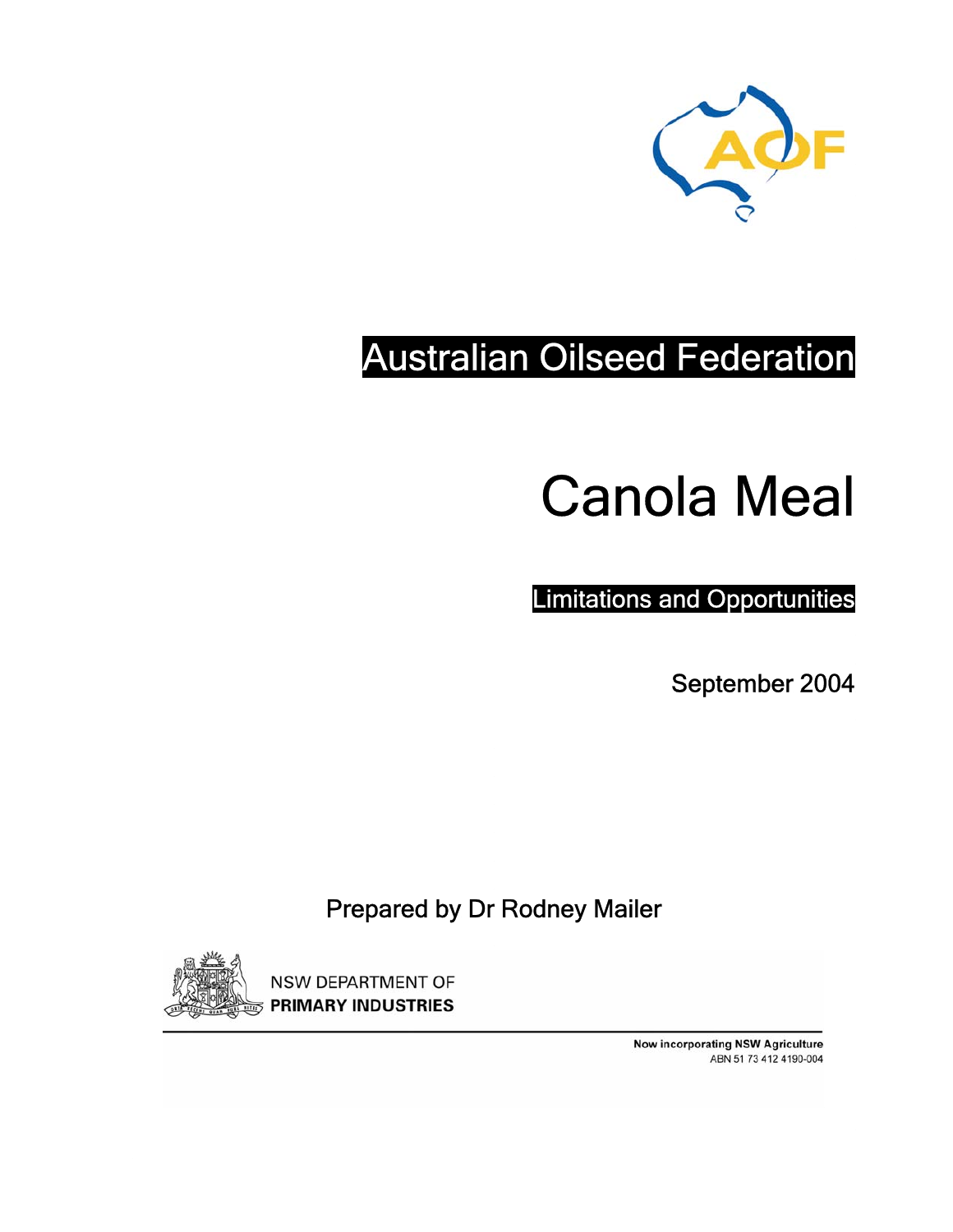### **Contents**

|                                              | Page |
|----------------------------------------------|------|
| <b>Executive summary</b><br>1.               | 3    |
| Acknowledgements<br>2.                       | 4    |
| Aims<br>3.                                   | 5    |
| Approach<br>4.                               | 6    |
| 5.<br>Background                             | 7    |
| 5.1 Canola                                   | 7    |
| 5.2 Canola meal processing                   | 7    |
| 5.3 Quality characteristics of canola meal   | 9    |
| 5.4 Canola meal usage                        | 15   |
| 5.5 Competitive Factors for Canola Meal      | 19   |
| 6. Limitations                               | 20   |
| 6.1 Quality Benchmarking and Testing         | 20   |
| 6.2 Quality issues and limitations by sector | 21   |
| 6.3 Quality perceptions and limitations      | 27   |
| 7. Opportunities                             | 29   |
| 7.1 Trends/potential                         | 29   |
| 7.2 Potential initiatives to address issues  | 30   |
| 7.3 Benefits to the Industry                 | 33   |
| 7.4 Chance of success                        | 34   |
| 8. Summary                                   | 35   |
| 9. Priorities & Recommendations              | 37   |
| 9.1 Education                                | 37   |
| 9.2 Testing/standards                        | 38   |
| 9.3 Quality characteristics                  | 39   |
| 9.4 Others                                   | 41   |
| 9.5 Additional aims with lower priority      | 42   |
| 10. Additional Reading                       | 43   |
| Annex                                        |      |
| Questions for the Survey                     | 46   |

| List of Participants | 47 |
|----------------------|----|
|                      |    |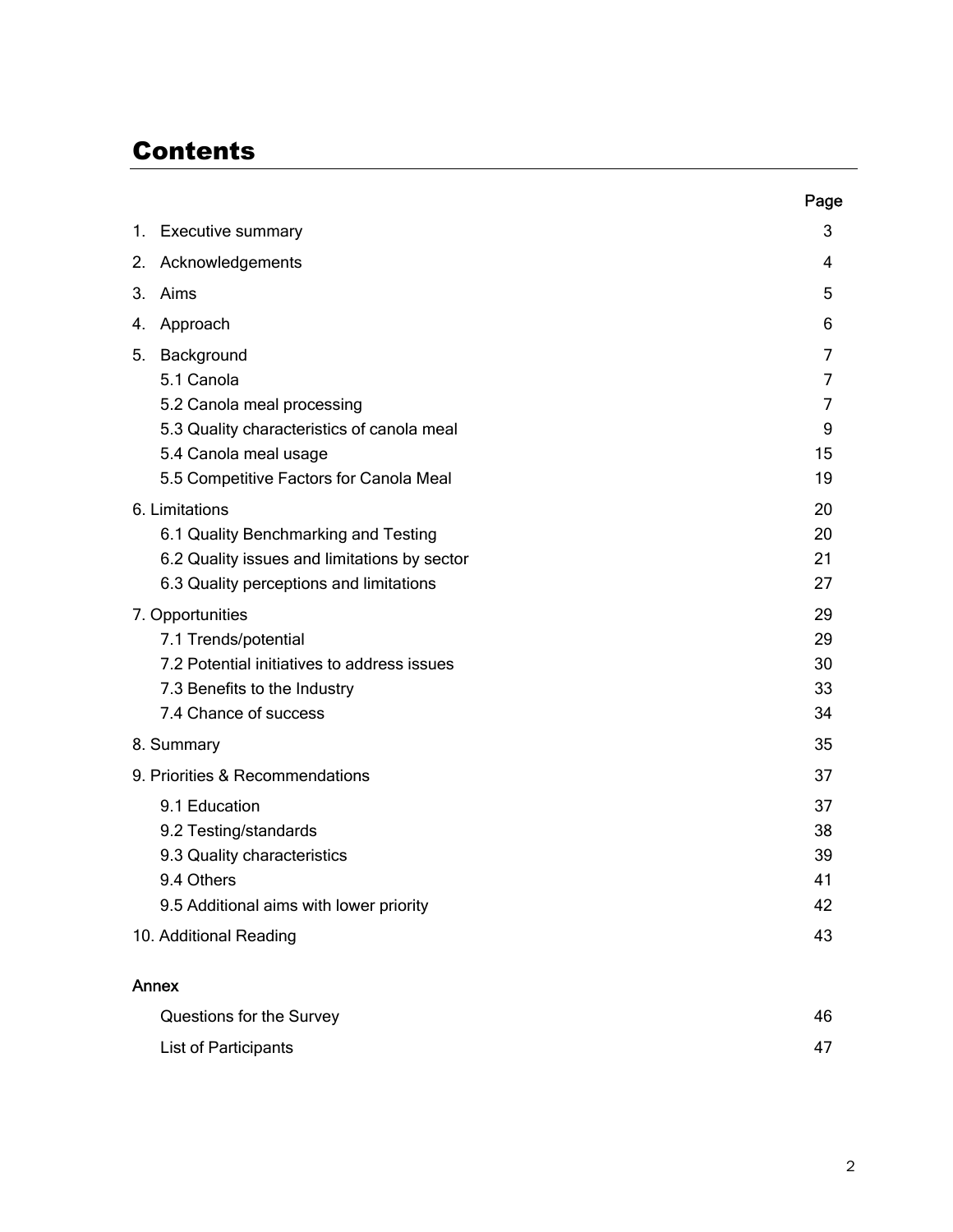### 1. Executive Summary

This survey has been undertaken for the Australian Oilseed Federation to identify limitations to the quality and utilisation of canola meal produced in Australia. In doing so, members from all phases of the industry have been interviewed including breeders, chemists and managers of crushing plants, grain-traders, nutritionists, researchers and consultants. They included people from the pig, dairy, beef, poultry, aquaculture and pet food industries.

The desired output of the activity was to provide a list of priorities or areas for further work with an indicated scope of the work required. This could include actions such as changed breeding priorities, feeding trials, modified processing methods and extension activities.

Feedback from the industry identified several factors in regard to canola meal which might reasonably limit the use of the meal or reduce its competitiveness with other products. Comments from various parts of the industry identified problems with parameters specific to their personal requirements such as sinapine for the poultry industry or by-pass protein for ruminants. However, there were some common factors across all phases of the industry such as inconsistency in the product or heat damage during processing.

Although many of the limitations identified were based on real evidence and productivity of stock using the meal, some factors were based on perceptions about the product and even quality factors related to rapeseed which are not significant in new cultivars of canola. For example, the influence of erucic acid, at 0.1% of the total fatty acids, in meal with only 8% total oil, would be unlikely to produce any negative effects.

A list of recommendations, or priorities, is provided at the end of the report. They include the problem, who might address the issue and what the outcome should be. Recommendations are based on possible opportunities to improve the value of the product to the industry. In some cases it would appear that they are simple tasks with high probabilities of success. However, in others it may be difficult or not financially viable to change the current situation. These decisions need to be discussed and decided on by the experts in those fields.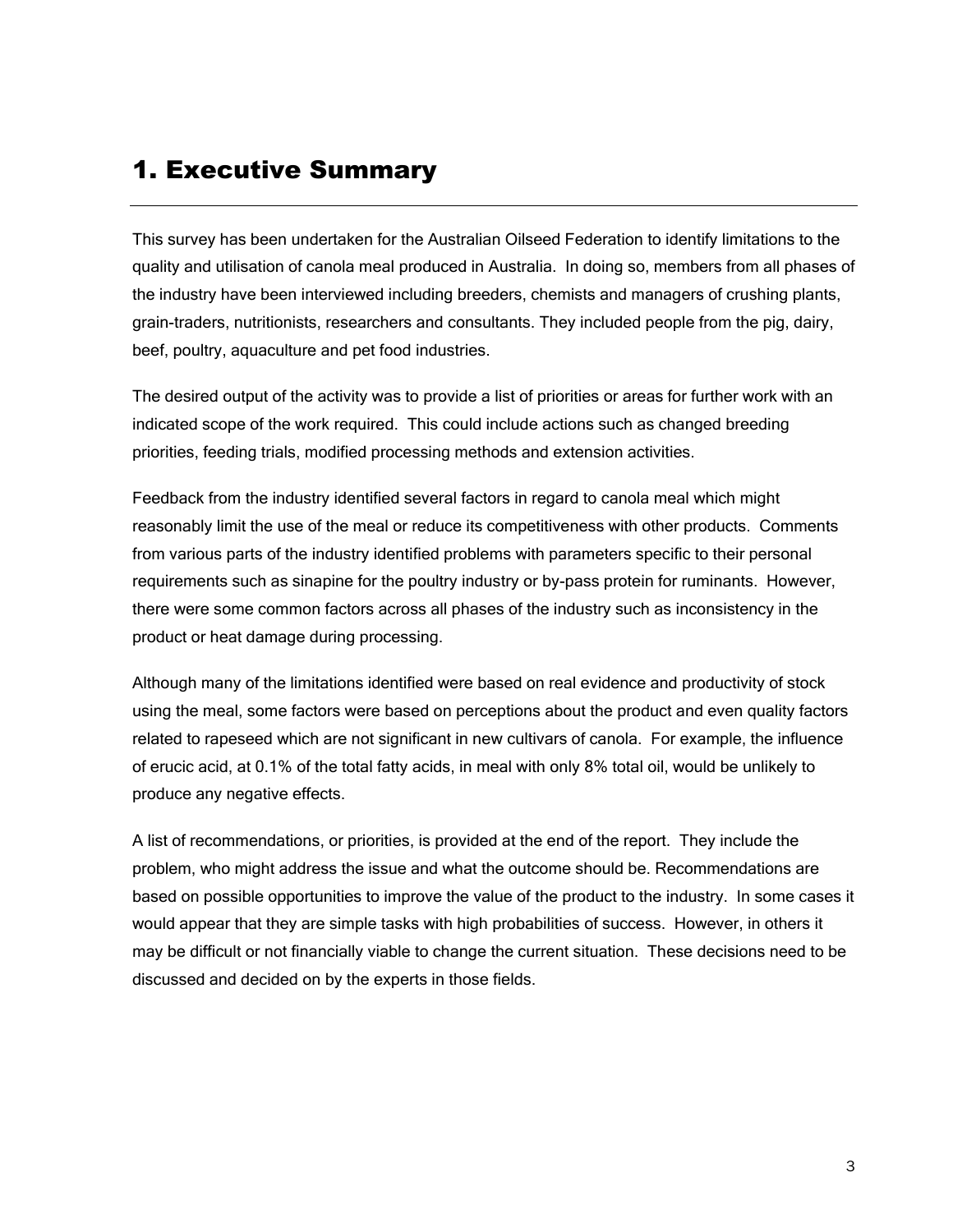### 2. Acknowledgements

A number of people provided expert and specialty advice on these topics and some extended considerable time to allow the information to be gathered. These included members of the NSW Department of Primary Industries, Cargill and Riverland Oilseeds. Some results from the Grains Research and Development Corporation research trials have been utilised. The list of participants who contributed is presented in the Appendices.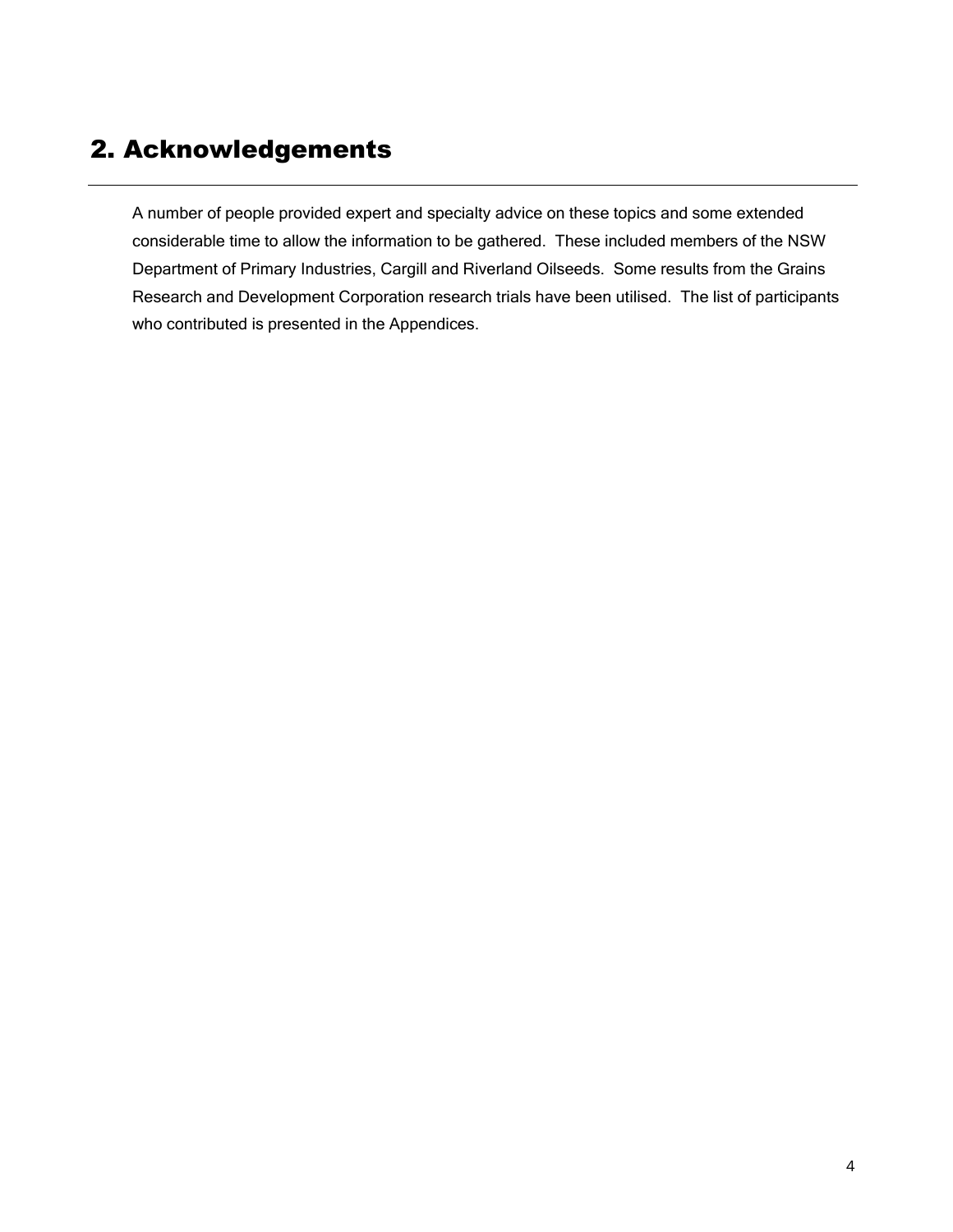### 3. Aims

The aims of this project have been to develop a better recognition of the value of canola meal in stockfeed rations, based on the actual quality out-turned by crushing plants. This has involved a practical exercise of benchmarking quality of Australian meal produced against theoretical values.

The intent was to review the needs of end users in relation to deficiencies in canola meal, and to identify strategies to improve meal quality and utilisation with an economic value to both end users and the oilseed industry.

Basically, it has been the aim to help to set priorities for a more substantive investment into protein meal and to identify possible sources of funding for research or development. The survey attempts to determine the best method for quality improvement utilising different levels of the industry including refining, processing, bulk handling or plant breeding.

Ultimately, the project aims to improve the value of canola meal for end users and increase returns to all levels of the industry.

The output of this activity will be a list of priorities or areas for further work with an indicated scope of the work required. This may include actions such as changed breeding priorities, feeding trials, modified processing methods and extension activities.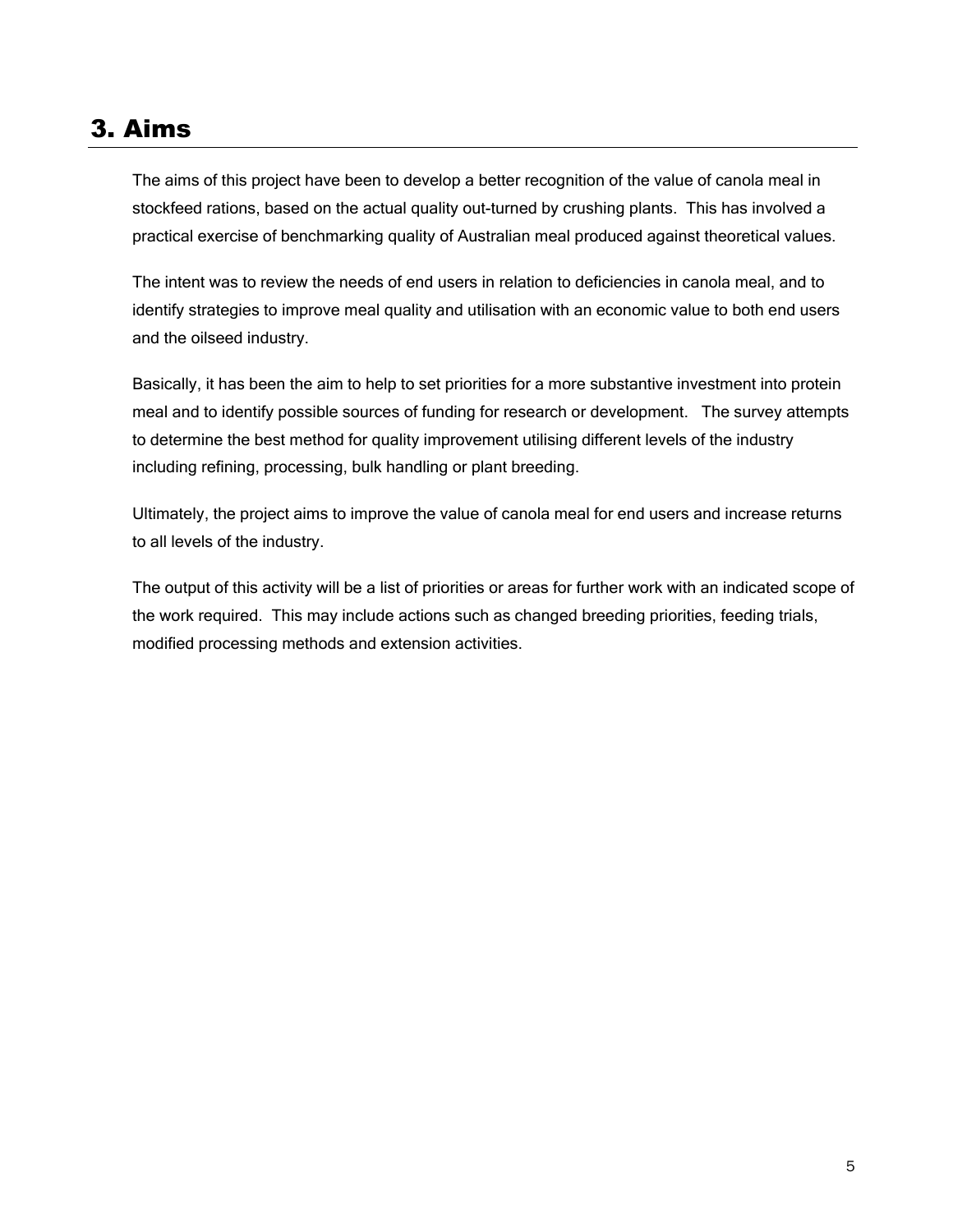### 4. Approach

The elements of the approach in developing this report include:

- A limited literature review of past research projects to identify specific needs and deficiencies for those industries.
- A qualitative industry survey of all phases of the industry including dairy, pigs, poultry and fisheries industries to obtain first hand information from the industry regarding trends in canola meal usage, limitations to use and potential for increased usage with product improvement.
- Benchmarking of Australian canola by comparing canola quality results from crushers with that expected from theoretical levels shown in the literature.
- **IDENTIFY IDENTIFY IDENTIFY IS A LOCATE THE META** identification of current meal quality, including attributes as well as negative aspects such as antinutritional components from literature values and laboratory analysis including fibre, sinapine and glucosinolates.
- **Prioritisation of the issues that require attention in terms of importance to the industry.**
- **IDENTIFY IDENTIFY IS A LOCATE A** identification of the sponsideration of the separation of the industry with the aim of improving demand for the product.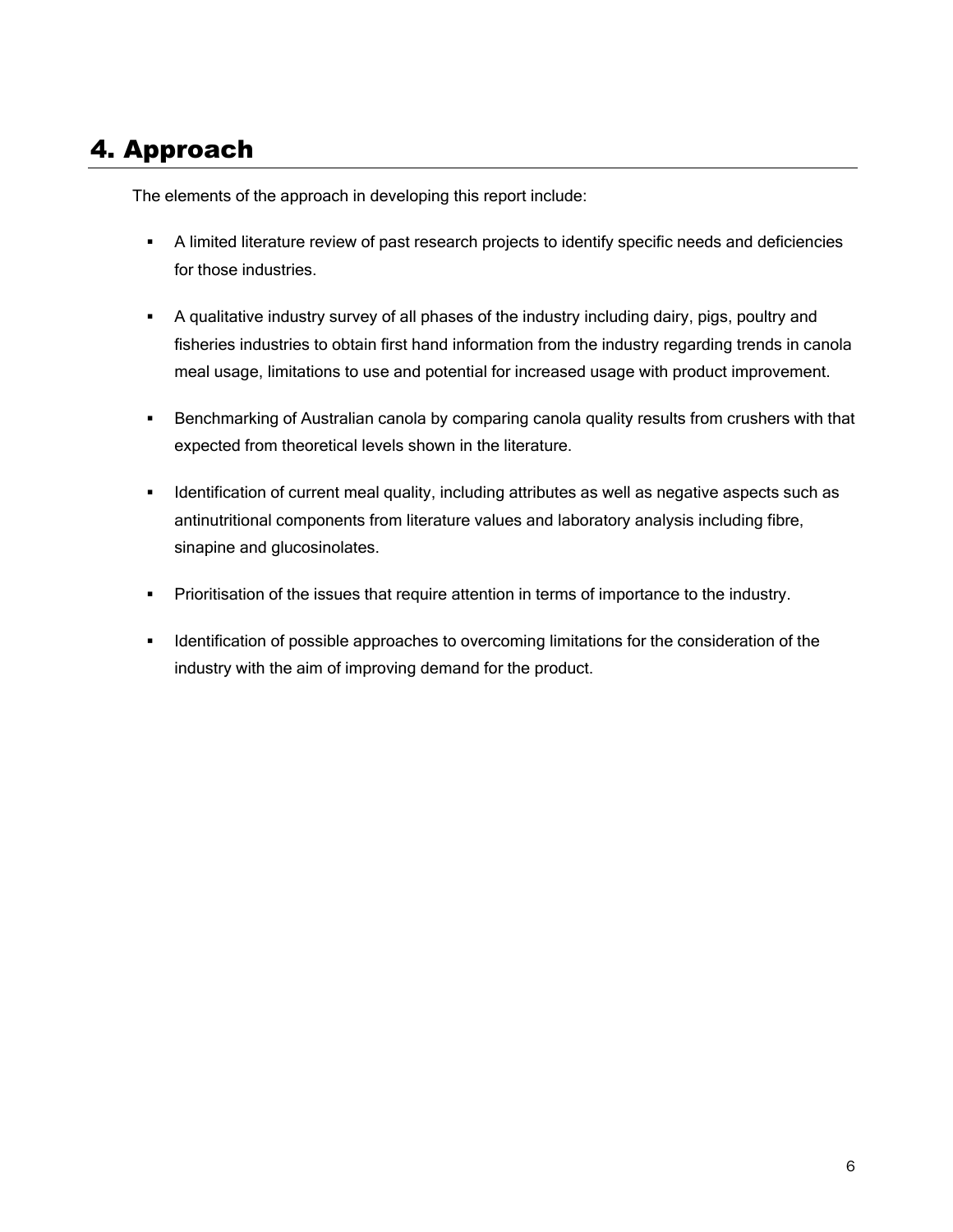### 5. Background

#### **5.1 Canola**

Canola includes seed from *Brassica napus* and B. rapa with low levels of glucosinolates in the meal and a low concentration of erucic acid as described by the Canola Council of Canada. Canola meal, or flour, is the by-product of the seed after oil has been extracted either physically or by solvent extraction. Canola seed must conform to the Trading Standards listed in the Australian Oilseed Federation's "Quality and Trading Standards" which describe moisture, oil content, crude protein and fibre, seed damage and admixture (Table 1). The meal, in particular, must contain less than 30 µmols /g of aliphatic glucosinolate in the oil-free meal (Canola Council of Canada).

| Component                                    |         | Limit          |
|----------------------------------------------|---------|----------------|
|                                              | Solvent | <b>Pressed</b> |
| Oil content (minimum %)                      | 0.5     | 4              |
| Moisture content (maximum %)                 | 12      | 11             |
| Glucosinolates (umoles / g in oil-free meal) | $30$    | $30$           |
| Crude Protein content (minimum %)            | 34      | 32             |
| Crude Fibre (maximum %)                      | 15      | 14             |
| $0.$ $1055.$ $1.01.$                         |         |                |

Table 1. Current Australia Trading Standards for Canola Meal

Source: AOF Trading Standards 2003

#### **5.2 Canola Meal Processing**

The process of separating oil from canola seed involves several steps. The by-product, referred to as the meal or flour component, is utilised for stockfeed. Although the initial physical extraction of oil from the meal is common to all crushing plants, there are alternatives to processing to reach the final product. These include:

- Cold-pressed where the oil and meal is physically separated without heat
- Expeller where the oil and meal is physically extracted with added heat
- Solvent extracted where the oil and meal is extracted with the combined physical "expeller" extraction followed by solvent washing

The solvent extraction method results in more efficient extraction of the oil and produces a meal with less than 1% oil residue. Expeller and solvent extraction use different amounts of heat which may alter characteristics in the meal. Cold-pressed and expeller meals can contain 8-12% oil and are processed generally at moderate temperatures of  $\leq 60^{\circ}$ C although this can be considerably higher. Each method of extraction results in slightly different characteristics in the meal. Glucosinolates and their volatile by-products would normally be lower in heat treated and solvent extracted meal.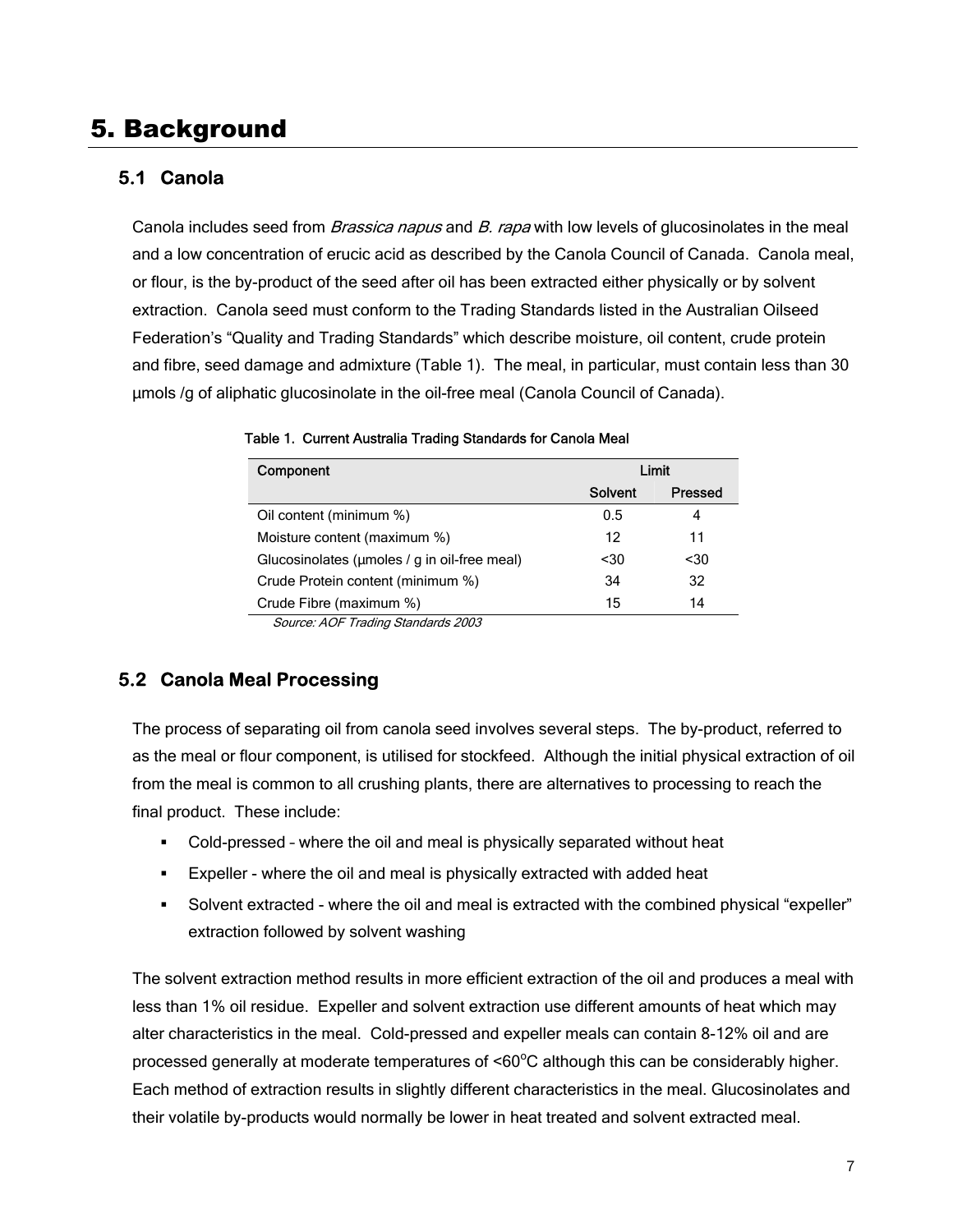The steps in the solvent extraction process are:

i) Flaking

Initially the seed is preheated and then passed through roller mills at about  $35^{\circ}$ C to break the seed. This "flaking" operation ruptures cells walls and reduces the seed to flakes without damage to the oil. The flakes are cooked at 80-105°C for 15-20 minutes to complete cell breakdown and to reduce the viscosity of the oil. This also provides the opportunity for endogenous myrosinase enzyme to be hydrolysed and thus prevent breakdown of glucosinolates in the meal to undesirable products which would affect the quality of the oil and meal. The moisture content of around 10% is critical to the hydrolysis of this enzyme and the temperature must be raised quickly to around  $90^{\circ}$ C.

#### ii) Extraction

- a. *Physical extraction*: Flaked canola is passed through a continuous screw press to remove around 60% of the oil. Excessive pressure and temperature need to be avoided to prevent damage to the product. Generally the temperature does not exceed  $105^{\circ}$ C although in some cases it may reach 130°C.
- b. Solvent Extraction: Solvent extraction is used to remove the residue of oil which constitutes around 20% of the cake. The solvent is generally hexane and is recovered for re-use following separation of the oil from the meal. The meal at this stage is virtually free of oil and is referred to as "marc".
- iii) Desolventizing-Toasting (D/T)

The marc is removed to a desolventizer-toaster. The residue of the solvent is removed by the use of steam and the meal is finally dried for about 20 minutes at around 105°C. The final product is solvent free and contains about 10% moisture and less than 1% oil.

iv) Additives

After the D/T operation, some of the by-products of solvent extraction, including gums and soap stocks, may be remixed with the meal, theoretically increasing the meal quality and energy value. This also has the effect of increasing the oil content and darkening the colour of the meal.

#### v) Heat Treatment

The heat treatment used throughout the solvent extraction process is important for the breakdown of myrosinase enzyme which would otherwise release the hydrolysis products of glucosinolates, particularly sulphur, into the oil and other toxic substances into the meal. Glucosinolate hydrolysis results in the release of volatile isothiocyanates with strong sulphur odours. The concentration of glucosinolate in the meal is generally significantly less after oil extraction. High temperatures during processing however will result in reduction in protein quality, particularly available lysine. The main damage to protein amino acids occurs during the D/T phase at which lysine content and protein digestibility are reduced. Colour change also occurs during toasting with lower temperatures favouring a lighter coloured meal, which is preferable in many cases for feed manufacturers.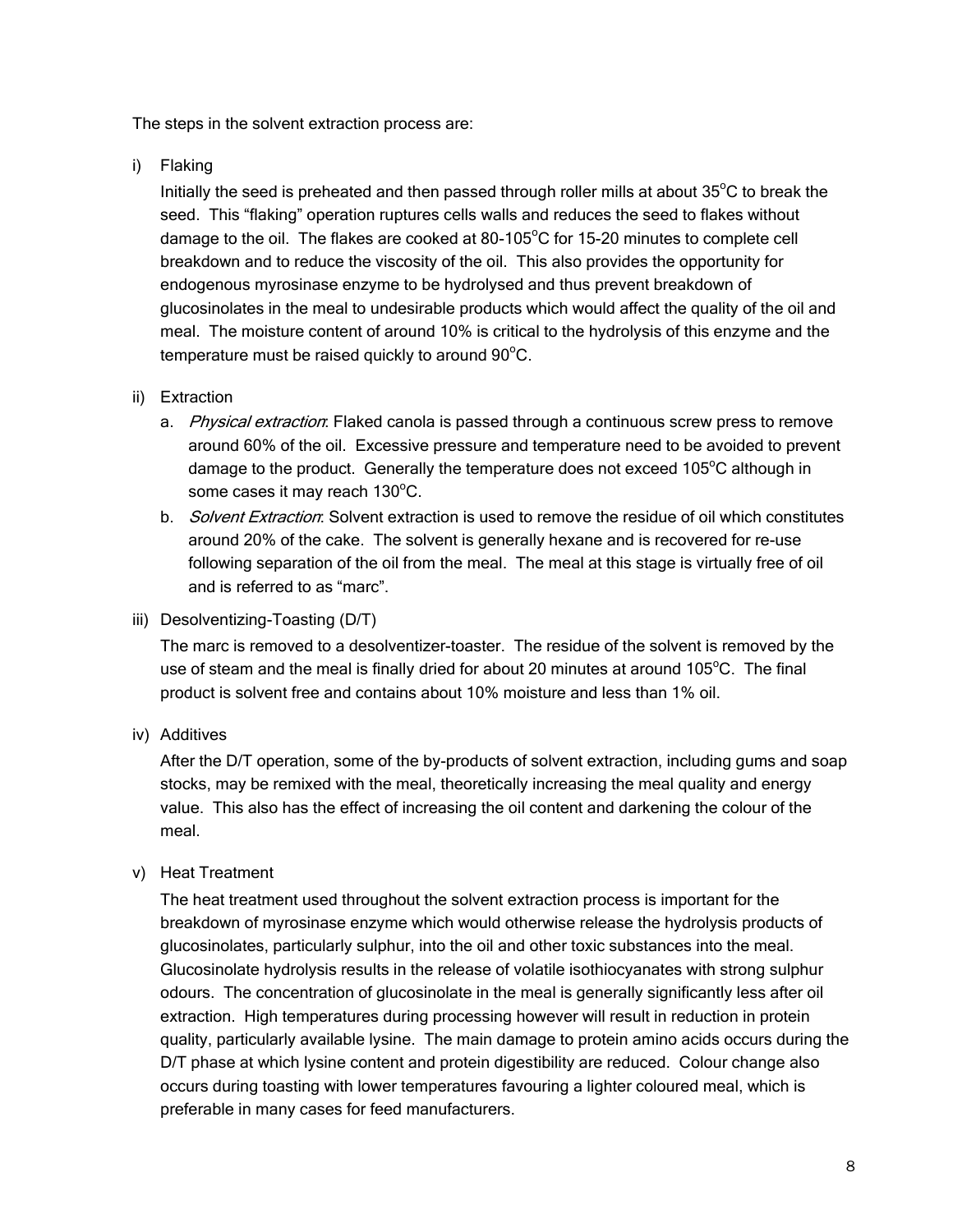#### **5.3 Quality Characteristics of Canola Meal**

Canola is a mid protein meal with a good amino acid profile and mid range fibre content (Tables 2 and 3). It is generally felt that the by-pass protein of canola is better for ruminants although some nutritional consultants consider that it lacks in rumen degradable protein. It is possible to get good results for canola in terms of livestock performance when utilised to maximum value. This requires a good knowledge of the product. The information on out-turn quality is limited as crushers generally only measure those components they consider are variables they can control. These include moisture, crude protein and oil content. The variability in the seed quality over successive years and different environments adds to the meal inconsistencies. Table 4 includes data on canola seed analysis from bulk handling authorities and from NSW Agriculture for grain received by bulk handlers in 2003/04. The range in oil, protein and fibre contents illustrates the environmental variation that exists. Processing conditions may further influence the range in the final quality of these parameters.

| Component                         | <b>Canola Meal</b>                            |                        | Soybean Meal           |
|-----------------------------------|-----------------------------------------------|------------------------|------------------------|
|                                   | Canada <sup>a</sup>                           | Australia <sup>b</sup> | <b>USA<sup>c</sup></b> |
| Moisture (%)                      | 10.0                                          | 10.0                   | 12.0                   |
| Crude protein $(N \times 6.25;%)$ | 35.0                                          | 37.0 <sup>d</sup>      | 47.0                   |
| Rumen bypass protein (%)          | 35.0                                          |                        |                        |
| Oil (%)                           | 3.5                                           | 2.9                    |                        |
| Linoleic acid (%)                 | 0.6                                           | $0.58^{d}$             |                        |
| Ash $(%)$                         | 6.1                                           |                        | 6.02                   |
| Sugars (%)                        | 8.0                                           |                        | 9.17                   |
| Starch (%)                        | 5.2                                           |                        | 5.46                   |
| Cellulose (%)                     | 4.6                                           |                        |                        |
| Oligosaccharides                  | 2.3                                           |                        |                        |
| Non-starch polysaccharides (%)    | 16.1                                          |                        |                        |
| Soluble NSP's (%)                 | 1.4                                           |                        |                        |
| Insoluble NSP's (%)               | 14.7                                          |                        |                        |
| Crude fibre (%)                   | 12.0                                          | 11.9 <sup>d</sup>      | 5.4                    |
| Acid detergent fibre (%)          | 17.2                                          | 16.9 <sup>d</sup>      | 7.05                   |
| Neutral detergent fibre (%)       | 21.2                                          | $26.6*$                | 11.79                  |
| Total dietary fibre (%)           | 33.0                                          |                        |                        |
| Tannins (%)                       | 1.5                                           |                        |                        |
| Sinapine (%)                      | 1.0                                           | 1.5                    | Nil                    |
| Phytic acid (%)                   | 4.0                                           |                        |                        |
| Glucosinolates (µmoles/g)         | 16                                            | 11                     | Nil                    |
| Bulk Density, mash                | 16 kg/ft <sup>3</sup> , 565 kg/m <sup>3</sup> |                        |                        |
| <b>Bulk Density, pellets</b>      | 19 kg/ft <sup>3</sup> , 670 kg/m <sup>3</sup> |                        |                        |

#### Table 2. Canola Meal Nutrient Composition Tables

Source<sup>a</sup>: Canola Council of Canada - Feed Industry Guide; <sup>b</sup>: Perez-Maldonado 2003; <sup>c</sup> - American Soybean Association:  $^d$  - NSW DPI.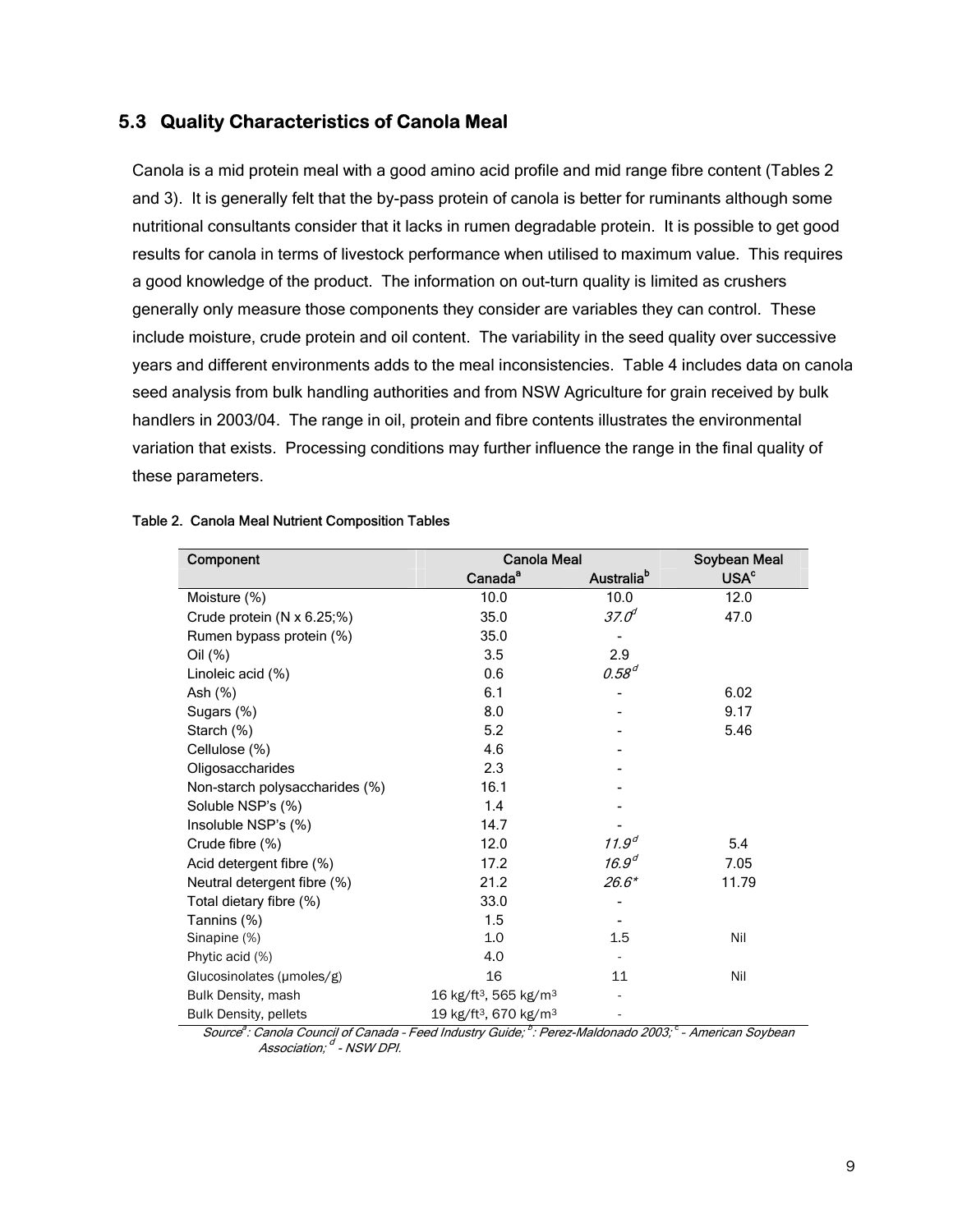#### Table 3. Amino acid composition of canola meal

| Amino Acid           | Canola Meal         | Soybean Meal           |                        |
|----------------------|---------------------|------------------------|------------------------|
|                      | Canada <sup>a</sup> | Australia <sup>b</sup> | <b>USA<sup>c</sup></b> |
| Alanine              | 1.53                | 1.49                   | 2.05                   |
| Arginine             | 2.12                | 2.33                   | 3.48                   |
| Aspartate            | 2.55                | 2.53                   | 5.49                   |
| Cystine              | 0.94                | 0.91                   | 0.73                   |
| Glutamate            | 6.43                | 6.79                   | 8.62                   |
| Glycine              | 1.75                | 1.75                   | 1.97                   |
| Histidine            | 1.13                | 0.84                   | 1.21                   |
| Isoleucine           | 1.41                | 1.38                   | 2.17                   |
| Leucine              | 2.39                | 2.48                   | 3.60                   |
| Lysine               | 2.02                | 1.9                    | 2.89                   |
| Methionine           | 0.77                | 0.50                   | 0.63                   |
| Methionine + cystine | 1.71                | 1.41                   | 1.36                   |
| Phenylalanine        | 1.54                | 1.45                   | 2.37                   |
| Proline              | 2.23                | 2.70                   | 2.37                   |
| Serine               | 1.64                | 1.60                   | 2.38                   |
| Threonine            | 1.50                | 1.50                   | 1.84                   |
| Tryptophan           | 0.46                | 0.50                   | 0.63                   |
| Tyrosine             | 1.05                |                        | 1.68                   |
| Valine               | 1.71                |                        | 2.30                   |

Source<sup>a</sup>: Canola Council of Canada - Feed Industry Guide; <sup>b</sup>: Perez-Maldonado 2003; <sup>c</sup> - American Soybean Assoc.

The key quality issues for end users are:

#### i) Crude protein level and moisture content

Protein and moisture are the main factors on which canola meal quality is based and are the parameters on which meal is traded. However, for most applications the "true protein versus the available protein" is a more critical factor. Available protein is seldom determined other than in research studies and figures used in formulations are generally based on theoretical values.

The standard for canola meal moisture is 11% or 12%, expeller or solvent extracted respectively (Table 1), and thus, meal generally trades at these levels. Lower moisture levels may assist to reduce the risk of microbiological activity and higher moisture content results in a diluted meal value. This is a price/quality issue that needs to be discussed between suppliers and customers.

|      | Glucosinolates<br>µmoles/q<br>whole seed<br>6% moisture | Oil % in seed<br>6% moisture | Protein %<br>10% moisture | Sinapine<br>g/kg as is | <b>Neutral</b><br>Detergent<br><b>Fibre</b><br>$(% - as is)$ | Acid<br>Detergent<br><b>Fibre</b><br>$(% - as is)$ | Crude<br><b>Fibre</b><br>$(% - as is)$ |
|------|---------------------------------------------------------|------------------------------|---------------------------|------------------------|--------------------------------------------------------------|----------------------------------------------------|----------------------------------------|
| Min. | 5                                                       | 33.5                         | 35.6                      | 9.1                    | 20.3                                                         | 13.6                                               | 8.8                                    |
| Mean | 10                                                      | 41.5                         | 39.2                      | 12.0                   | 26.6                                                         | 16.9                                               | 11.9                                   |
| Max. | 14                                                      | 46.0                         | 44.6                      | 15.5                   | 31.1                                                         | 23.2                                               | 16.7                                   |

#### Table 4. Australian canola seed quality

Based on samples from Bulk Handling companies in 2004, published in "Quality of Australian Canola 2003".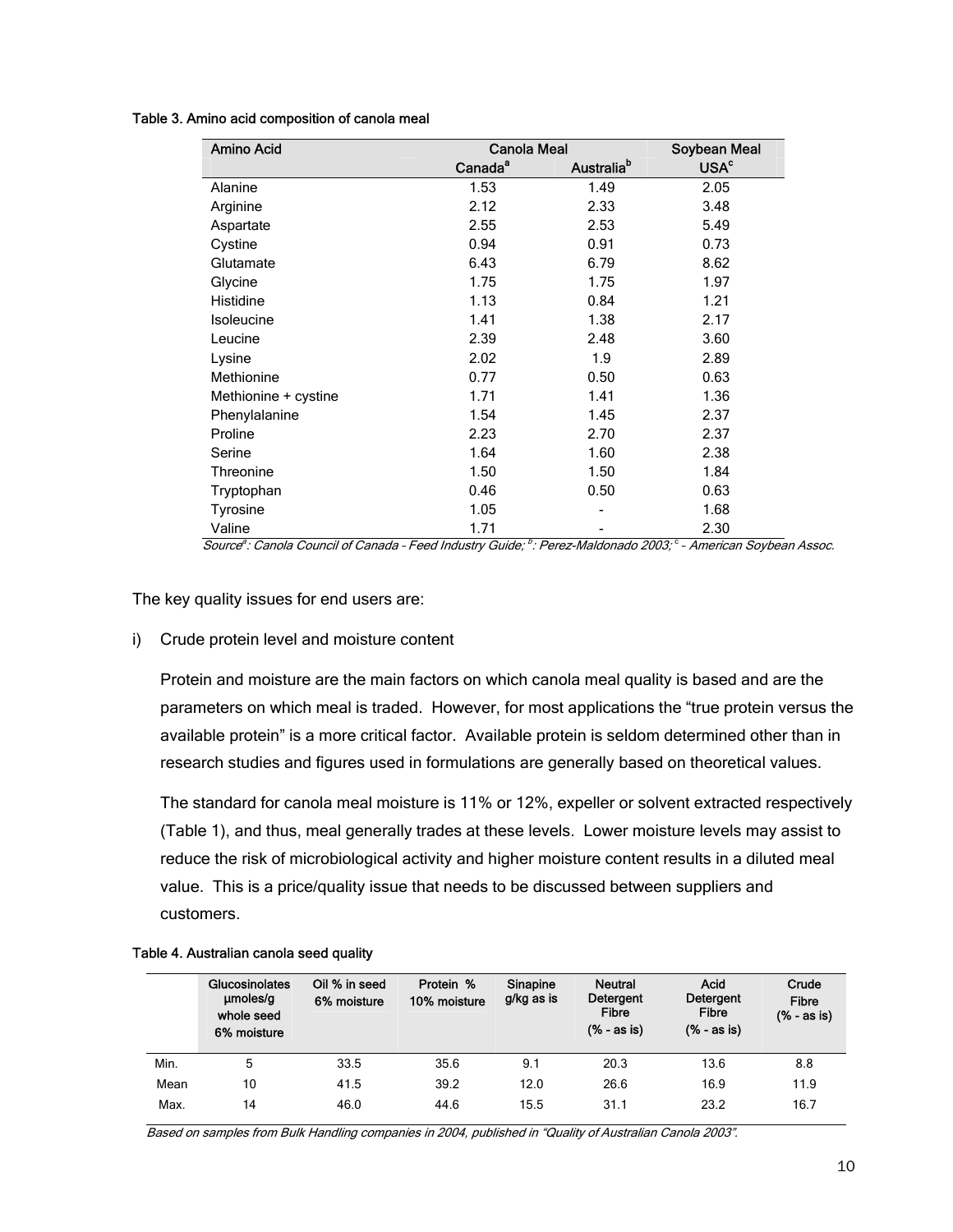#### ii) Measuring the real value of meal

Although some feed manufacturers have reasonably sophisticated laboratories, the ability to rapidly measure digestible and available protein, amino acids, vitamins and minerals is not available due to time and cost restraints. As a result, formulations are often based on minimum quality levels or theoretical values. For example, protein meal which varies from 34 to 38% protein would be costed at 34% protein to minimise risk. Thereby the necessary protein requirements in some rations are exceeded and the value of the canola meal is underestimated.

#### iii) Consistency

Lack of consistency in meal quality, particularly protein, is a major problem for end users. This is a factor of both environmental conditions and processing.

Figure 1 illustrates the average oil and protein concentration of canola meal from Australian crops over the last eight years. Although oil concentration appears to be consistent at 42%, Table 4 shows that it actually varies from 34 to 46%. Much of the variability is removed during seed handling between farmers seed and solvent extracted meal, but the variation may be state or region based, depending on environmental conditions. Similarly, protein figures show a gradual increase from 35 to 40% on average (Fig. 1) but again Table 4 indicates the range may be from 36 to 45% on delivered grain. These problems with consistency were identified as limitations by several sectors of the industry and need to be addressed by bulk handlers and meal suppliers.

Expeller meal was said to range from 8-15% fat and variations in cooking conditions between processors resulted in a range of amino acid availability. Expeller processing temperatures may vary from 95 to 130°C resulting in large variations in protein quality.



#### Fig 1. The relationship between oil and protein in canola seed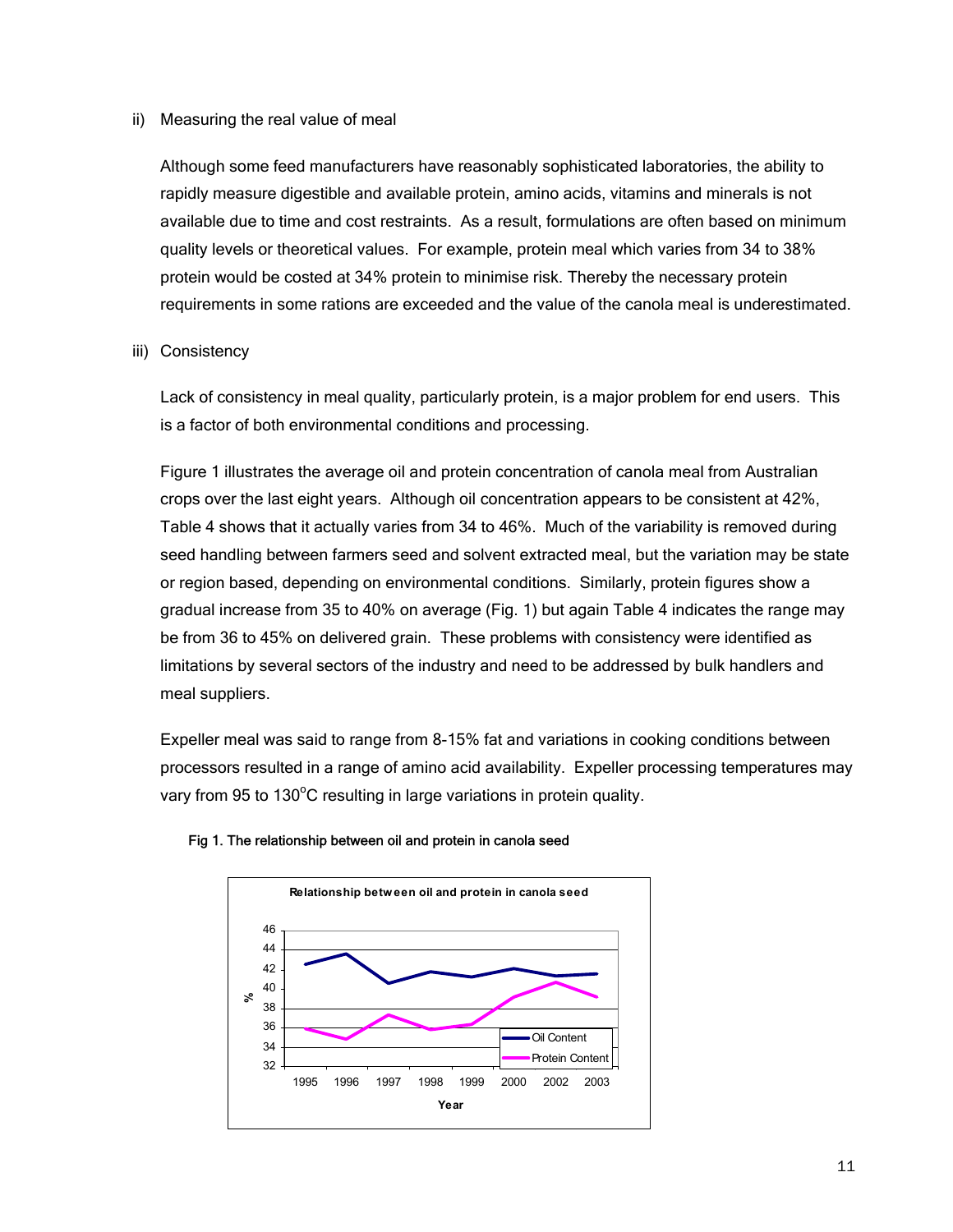#### iv) Glucosinolates

It is recognised that glucosinolate levels in canola are not a reason for capping the amount of meal used, as was the case for rapeseed. Many participants however, when questioned, immediately responded to the presence of glucosinolates and erucic acid in canola. These seem to be perceptions that there are problems with canola, presumably based on rapeseed meal from the past. There did not seem to be any real evidence that glucosinolates were actually causing a problem. However, the perception remains and when problems are incurred, canola tends to be the primary suspect. There is a feeling that the development of canola cultivars with zero glucosinolates may encourage an increase in canola meal usage in some industries.

Despite this, glucosinolates are of particular interest given recent trends that have been observed. Studies have shown that glucosinolate concentrations increase under water stress. This may account for the pattern identified in Figure 2 which shows glucosinolates have been increasing over the drier years of 2002 and 2003. This influence of the environment enhances the need for breeders to be vigilant about glucosinolate concentration in the selection criteria for new cultivars with an aim to reduce them to insignificant levels or possibly to zero. Table 5 illustrates the variation in glucosinolate concentration within and between cultivars and over variable environmental conditions.

#### Fig 2. Glucosinolate content in Australian canola seed (6% moisture)



**Avg. Glucosinolate Content 1995-2003**

A glucosinolate concentration of 17 µmol/g in seed at 42% oil is equivalent to 30  $\mu$ mols/g oil-free meal.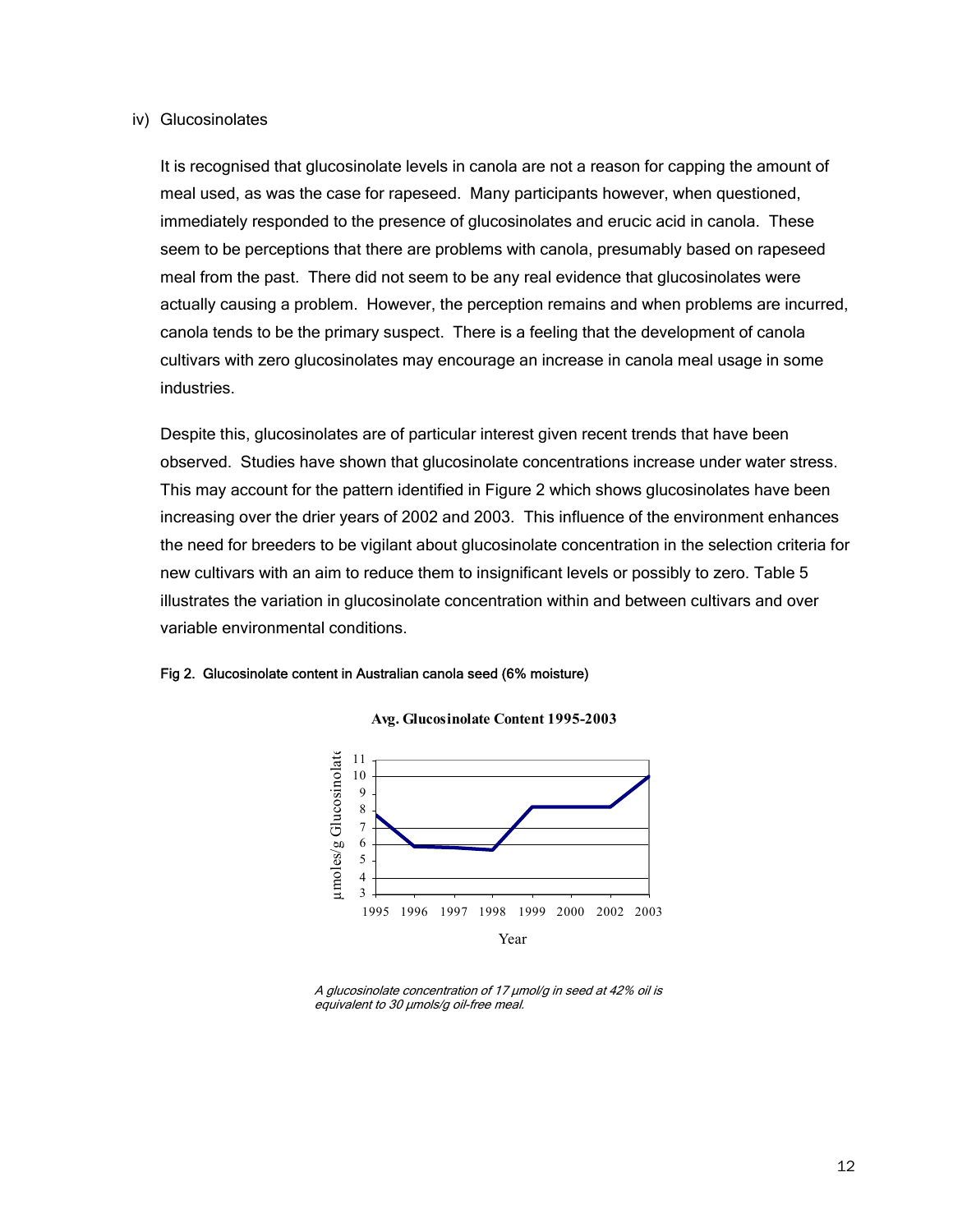#### iv) Fibre content

Little work has been done on fibre levels in Australian canola and no direct selection pressures has been applied in breeding programs to reduce fibre. Table 5 indicates the variation that can occur for ADF fibre over a range of environments. Additionally, the data indicates that there is a significant relationship between fibre content and the protein concentration (Fig 3). It would appear that a breeding aim to reduce fibre may be beneficial to increase oil and protein content in canola seed and improve nutritive value.

The ratios of ADF, NDF and crude protein are obviously important in formulating stockfeed diets and this data needs to be more readily accessible for the Australian end-users.



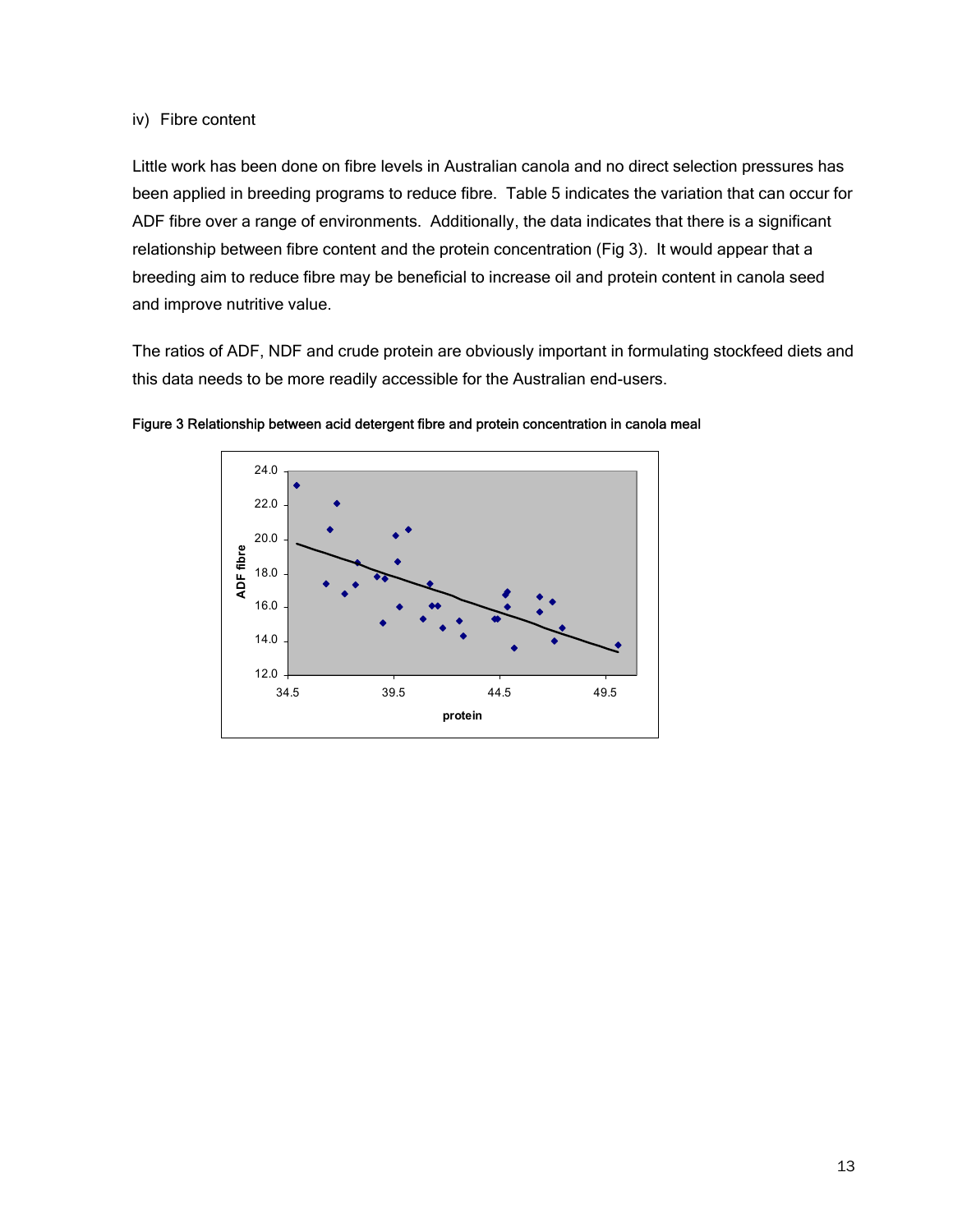| Table 5. Oil, glucosinolate, crude protein and fibre values for selected Australian cultivars in 2004 |  |
|-------------------------------------------------------------------------------------------------------|--|
|-------------------------------------------------------------------------------------------------------|--|

|            |                  |                | Oil<br>(%) | Crude<br>Protein<br>(%) | Glucosinolate<br>umoles/g | <b>Crude Fibre</b><br>% (as is) | NDF%<br>(as is) | ADF %<br>(as is) |
|------------|------------------|----------------|------------|-------------------------|---------------------------|---------------------------------|-----------------|------------------|
| <b>NSW</b> | Wagga Wagga      | <b>Mystic</b>  | 37.6       | 40.9                    | 7.0                       | 10.1                            | 23.1            | 15.3             |
| <b>NSW</b> | Moree Livingston | <b>Mystic</b>  | 37.8       | 46.4                    | 11.0                      |                                 | 27.6            | 15.7             |
| <b>VIC</b> | Walpeup          | <b>Mystic</b>  | 38.3       | 44.9                    | 8.0                       | 12.1                            | 30.2            | 16.0             |
| <b>SA</b>  | Minnipa          | <b>Mystic</b>  | 38.8       | 44.3                    | 10.0                      | 12.2                            | 23.1            | 15.3             |
| <b>VIC</b> | Horsham          | <b>Mystic</b>  | 40.1       | 39.1                    | 11.0                      | 10.8                            | 28.5            | 17.7             |
| <b>WA</b>  | Newdegate        | <b>Mystic</b>  | 40.7       | 41.2                    | 10.0                      | 13.0                            | 28.8            | 17.4             |
| <b>VIC</b> | Beulah           | <b>Mystic</b>  | 43.1       | 39.8                    | 8.0                       | 13.1                            | 25.0            | 16.0             |
| <b>SA</b>  | Lameroo          | <b>Mystic</b>  | 43.3       | 37.2                    | 11.0                      | 13.7                            | 27.0            | 16.8             |
| <b>WA</b>  | Wongan Hills     | <b>Mystic</b>  | 47.6       | 36.5                    | 6.0                       | 13.8                            | 28.3            | 20.6             |
| <b>NSW</b> | Wagga Wagga      | <b>Outback</b> | 35.2       | 41.6                    | 12.0                      | 10.1                            | 22.9            | 16.1             |
| <b>VIC</b> | Walpeup          | <b>Outback</b> | 36.3       | 44.8                    | 11.0                      | 12.7                            | 26.6            | 16.7             |
| <b>SA</b>  | Minnipa          | Outback        | 37.2       | 44.9                    | 12.0                      | 12.6                            | 24.9            | 16.9             |
| <b>NSW</b> | Moree Livingston | <b>Outback</b> | 38.1       | 46.4                    | 12.0                      | 10.0                            | 28.0            | 16.6             |
| <b>WA</b>  | Newdegate        | Outback        | 38.8       | 39.6                    | 13.0                      | 14.2                            | 29.7            | 20.2             |
| <b>VIC</b> | Horsham          | Outback        | 39.3       | 37.8                    | 13.0                      | 10.9                            | 27.8            | 18.6             |
| <b>SA</b>  | Lameroo          | <b>Outback</b> | 41.1       | 37.7                    | 15.0                      | 13.6                            | 25.3            | 17.3             |
| <b>VIC</b> | Beulah           | <b>Outback</b> | 42.4       | 38.7                    | 12.0                      | 12.8                            | 31.1            | 17.8             |
| <b>WA</b>  | Wongan Hills     | Outback        | 43.9       | 34.9                    | 11.0                      | 14.1                            | 31.0            | 23.2             |
| <b>NSW</b> | Wagga Wagga      | Rainbow        | 35.5       | 41.3                    | 13.0                      | 9.7                             | 23.7            | 16.1             |
| <b>NSW</b> | Moree Livingston | Rainbow        | 37.0       | 47.0                    | 12.0                      | 10.3                            | 25.8            | 16.3             |
| <b>SA</b>  | Minnipa          | Rainbow        | 37.4       | 44.4                    | 9.0                       | 11.8                            | 24.2            | 15.3             |
| <b>WA</b>  | Newdegate        | Rainbow        | 39.2       | 40.2                    | 12.0                      | 16.7                            | 30.9            | 20.6             |
| <b>SA</b>  | Lameroo          | Rainbow        | 41.4       | 36.3                    | 12.0                      | 13.7                            | 28.0            | 17.4             |
| <b>WA</b>  | Wongan Hills     | Rainbow        | 44.3       | 36.8                    | 10.0                      | 13.0                            | 28.7            | 22.1             |
| <b>NSW</b> | Wagga Wagga      | <b>Rivette</b> | 37.7       | 45.2                    | 13.0                      | 8.8                             | 20.3            | 13.6             |
| <b>NSW</b> | Moree Livingston | <b>Rivette</b> | 38.4       | 50.1                    | 10.0                      | 9.1                             | 25.9            | 13.8             |
| <b>VIC</b> | Walpeup          | <b>Rivette</b> | 38.6       | 47.5                    | 10.0                      | 11.3                            | 24.1            | 14.8             |
| <b>SA</b>  | Minnipa          | <b>Rivette</b> | 38.9       | 47.1                    | 13.0                      | 10.3                            | 25.0            | 14.0             |
| <b>VIC</b> | Horsham          | <b>Rivette</b> | 40.7       | 42.6                    | 12.0                      | 10.0                            | 24.9            | 15.2             |
| <b>WA</b>  | Newdegate        | <b>Rivette</b> | 41.5       | 42.8                    | 10.0                      | 11.0                            | 25.0            | 14.3             |
| <b>SA</b>  | Lameroo          | Rivette        | 45.0       | 39.0                    | 11.0                      | 11.8                            | 29.1            | 15.1             |
| <b>VIC</b> | Beulah           | <b>Rivette</b> | 45.1       | 41.8                    | 8.0                       | 11.6                            | 25.4            | 14.8             |
| <b>WA</b>  | Wongan Hills     | <b>Rivette</b> | 48.4       | 39.7                    | 7.0                       | 13.4                            | 26.4            | 18.7             |
|            |                  |                |            |                         |                           |                                 |                 |                  |
|            | Mean             |                | 40.3       | 41.8                    | 10.8                      | 11.9                            | 26.6            | 16.9             |
|            | Minimum          |                | 35.2       | 34.9                    | 6.0                       | 8.8                             | 20.3            | 13.6             |
|            | <b>Maximum</b>   |                | 48.4       | 50.1                    | 15.0                      | 16.7                            | 31.1            | 23.2             |

Source NSW Agriculture Oil Research Laboratory

\*\* Oil and glucosinolate values reported at 6% moisture in whole seed

\*\*\* Protein values reported at 10 % moisture in oil-free meal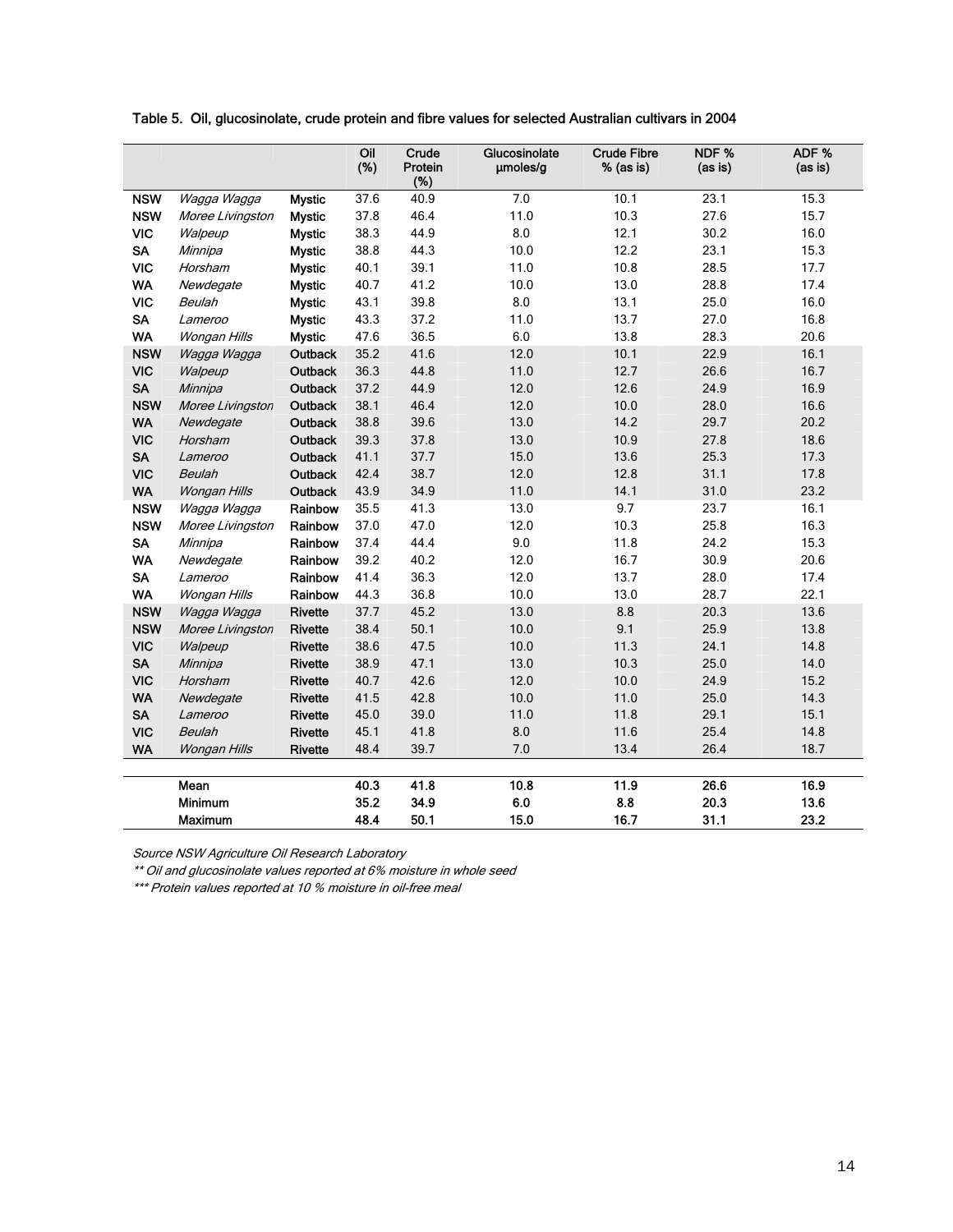#### **5.4 Canola Meal Usage**

Canola production has increased dramatically from around 100,000 tonnes in the early 1990s to a peak of 2.4 million tonnes in 2000. Since then, production has stabilised around 1.6-1.7 million tonnes. The major driver of crushing demand is the demand for oil, with meal largely a by-product. Around 400-450,000 tonnes of canola seed is required for domestic oil consumption and thus, the majority of Australian canola seed is exported. In order to increase local processing of seed, there is a need to improve the value of canola meal and identify export opportunities for the oil. A likely increase in the production of biodiesel from canola oil will significantly increase the amount of available canola meal.

The amount of meal produced in Australia per annum is variable and it is difficult to obtain accurate estimates. There has been a progressive increase in canola meal usage over the last five years, which is reflected in Table 6.

| Year                                                   | Seed      | Canola meal* |  |  |  |
|--------------------------------------------------------|-----------|--------------|--|--|--|
| 2003/04                                                | 1,622,000 | 274,000      |  |  |  |
| 2002/03                                                | 790,000   | 224.000      |  |  |  |
| 2001/02                                                | 1,608,000 | 239,000      |  |  |  |
| 2000/01                                                | 1,681,000 | 172,000      |  |  |  |
| 1999/00                                                | 2,402,000 | 222.000      |  |  |  |
| * 75% solvent extracted; 20% expeller; 5% cold pressed |           |              |  |  |  |

Table 6. Australian annual canola seed and meal production (tonnes).

The oilseed meal market in Australia consists of:

- Domestically produced canola, cottonseed, soybean and sunflower meal
- **IMPORTED SOLUTE:** Imported soy and palm kernel meal

Protein meal usage increased to over 900,000 tonnes in 2002/03, largely due to the highest level of soybean meal imports in many years and significant imports of palm kernel meal (Table 7). In total, soybean meal imports increased by 45% on the previous year to around 370,000 tonnes.

| 000 tonnes           | 2002/03 | 2001/02    | 2000/01    | 1999/00    | 1998/99    |
|----------------------|---------|------------|------------|------------|------------|
| Canola               | 224     | 239        | 172        | 222        | 183        |
| Soy*                 | 375     | 270        | 195        | 75         | 100        |
| Sun                  | 13      | 4-         | 42         | 70         | 110        |
| Cotton meal          | 175     | 190        | 285        | 254        | 220        |
| Palm kernel meal*    | 121     | 92         | 20         | 17         | 16         |
| Sub-Total            | 908     | 791        | 714        | 638        | 629        |
| Cotton seed whole    | 140     | 200        | 260        | 240        | 350        |
| Canola seed whole(e) | 25      | N/a        | N/a        | N/a        | N/a        |
| Sub-Total            | 165     | <i>200</i> | <i>260</i> | <i>240</i> | <i>350</i> |
| Total                | 1073    | 991        | 974        | 878        | 979        |

\* includes imports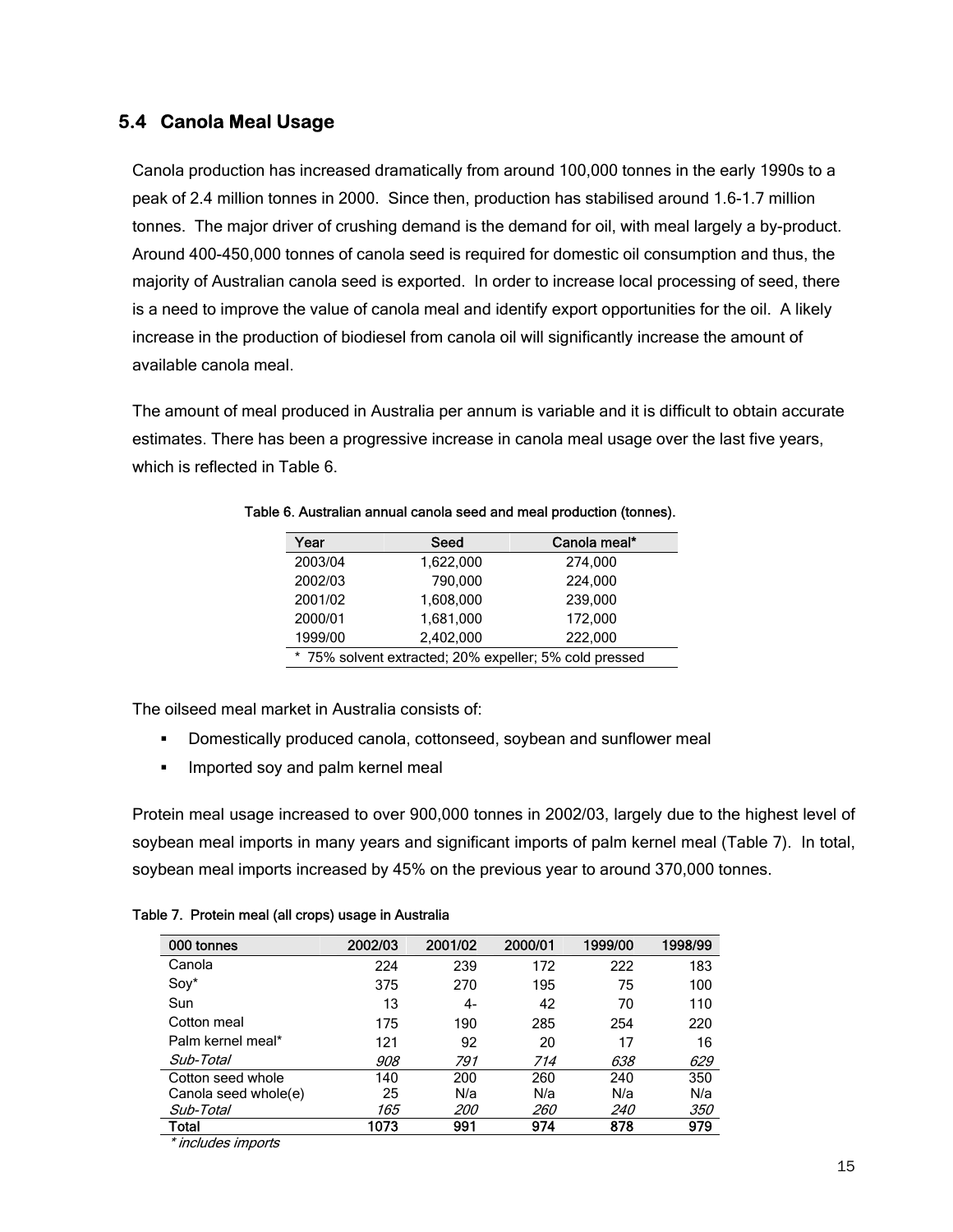In general, there is greater demand for meal than domestic production with this currently being fulfilled by imported soybean and palm kernel meal. There are some small exports of canola meal (less than 2000 tonnes) mainly to the Pacific Islands and Vietnam. At times there has been difficulty in clearing meal, particularly solvent extracted meal, due to the relative value placed on this by the user industries. Expeller meal forms only a small part of the market e.g. 20% and there has been little change in demand over recent years and generally no carry over.

Increased canola production and strong growth in the intensive livestock sector has contributed to the increased demand for canola meal in Australia. The feed grains industry now utilises around 10 million tonnes of feedstuffs and is continuing to grow. Oilseed and oilseed meals represent around 10% of this total feed grain usage. Over the past five years canola has represented 30% of total meal usage as has as cottonseed meal, although this is declining as the volumes crushed fall. Over a five year period, soy meal has only accounted for 10% of usage, but has been increasing as demand grows and in 2002/03 accounted for over 40%.

While this report is focused on improving the value of meal in the domestic market, improvements to the quality and quantity of protein will also assist the export sector. Development of education activities may also assist the export sector in expanding use of canola meal and therefore demand for seed in countries that have not traditionally used canola or use high glucosinolate rapeseed e.g. Pakistan and Bangladesh.

#### Usage by livestock sector

Oilseed meals are predominantly used by the monogastric sector. As indicated in Table 8, the poultry sector is the dominant user of canola, although the pig and dairy sectors are also important. Canola meal has more recently become popular with the dairy industry as this industry has moved more towards use of feed rations in conjunction with pasture. In terms of growth potential, the dairy industry probably offers one of the best opportunities. Currently, the poultry and pig sectors account for more than 60% of oilseed meal use.

The stockfeed industry relies on consistent supply and quality and thus, is vulnerable to shortfalls or variations in quality. With increasing animal production and possible banning of meat and bone meal, vegetable protein meal and grain demand are likely to significantly increase.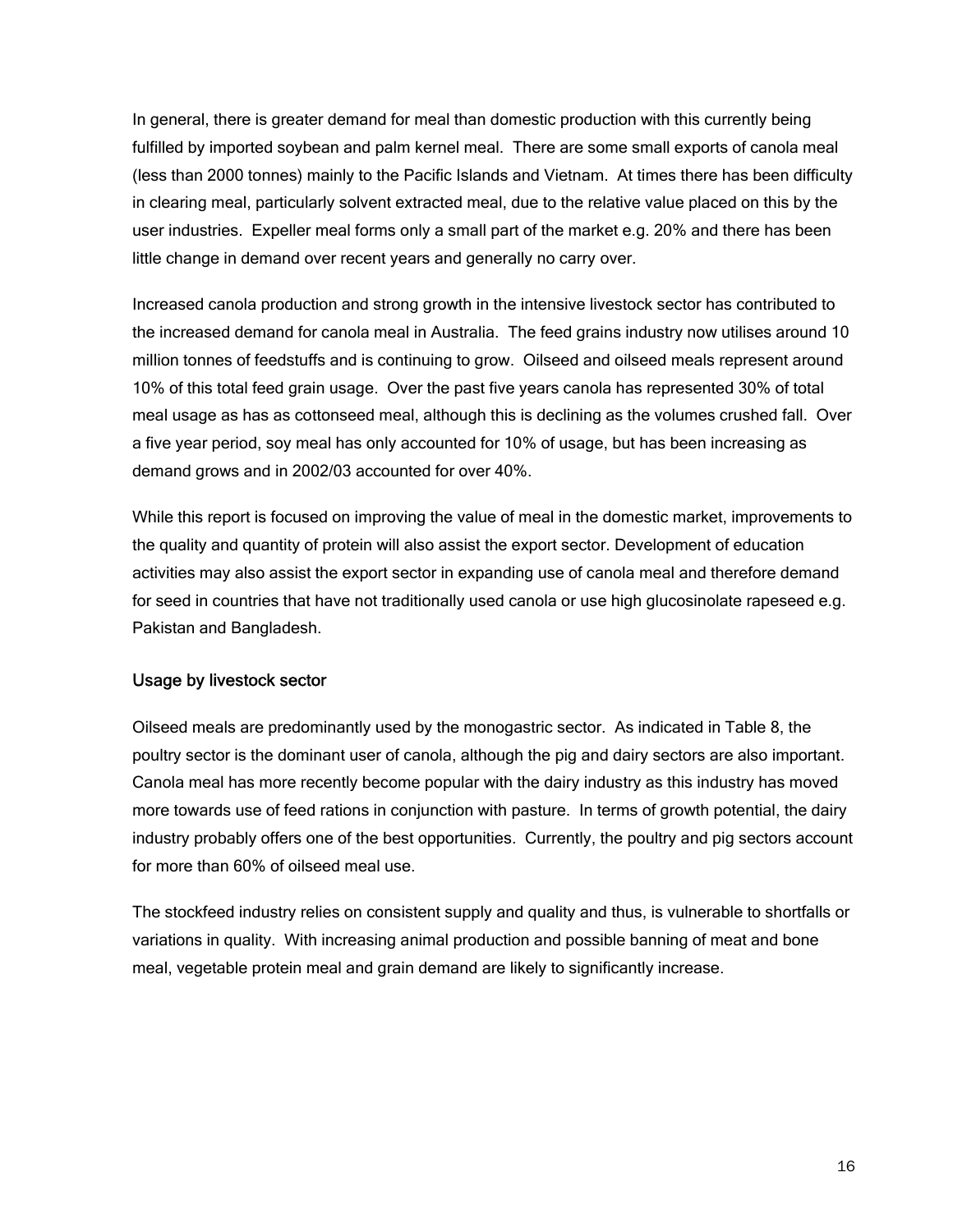#### Table 8. Consumption by species

| <b>Livestock Sector</b> | <b>Feed tonnes</b><br>(SFMA est) | Veg. protein<br>usage<br>(SFMA est) | Veg. protein<br>usage<br>(AOF est) | Canola meal<br>(AOF est) | Canola meal %<br>of protein meal<br>(AOF est) |
|-------------------------|----------------------------------|-------------------------------------|------------------------------------|--------------------------|-----------------------------------------------|
| Pigs                    | 1.698.000                        | 212.000                             | 246.722                            | 44.410                   | 18                                            |
| Poultry                 | 2,730,000                        | 309.600                             | 361.040                            | 158,858                  | 44                                            |
| Dairy                   | 2,517,000                        | 125.000                             | 145.576                            | 23,292                   | 16                                            |
| Feedlots                | 2.033.000                        | 101.000                             | 116.432                            | 1.746                    | 2                                             |
| Aquaculture & other     | 425.000                          | 31.800                              | 38,230                             | 2,294                    | 6                                             |
| Total                   | 9,403,000                        | 779.400                             | 908,000                            | 230,600                  |                                               |

Product usage is closely related to price with substitution between products in feed meal formulas. Despite this, the requirements of different species can increase demand for one product over another. For example, fibre is of limited use in poultry and young pigs, but is useful for ruminants. Protein quality and energy levels play an important role in determining usefulness of individual meal types.

Nutrient requirements are well understood by the industry and have been calculated for different species and for different stages of growth. Amino acids and energy are the key requirements and this data is available in various references. Accurate supply of those two components is essential to keep costs down.

It is likely that there is a potential to increase production of canola meal in Australia at the expense of imported soybean meal. The requirement for GMO free products may hasten the use of canola meal in many instances.

Poultry utilises primarily solvent extracted meal (around 90%). Usage increased significantly through the 1990's, but more recently there has been a resistance to further increases. This is due to perceptions often related to rapeseed as well as problems with variable quality and cost.

Maximum amounts stated in various research reports are used as potential inclusion levels, but seldom are those upper limits utilised. Inclusion depends on the type of meal including starter, finisher, grower and withdrawal rations. Broilers account for majority of tonnage in the poultry industry, with inclusion levels varying from 0-30%. The industry uses a range of 0-12% but, more commonly, around 7-8%. Some research studies had shown that canola can be used up to 40% in broilers. Brown egg layers are susceptible to anti-nutritional components of the meal and diets are capped at 7%. Individual inclusion levels in formulas vary from 2-5%.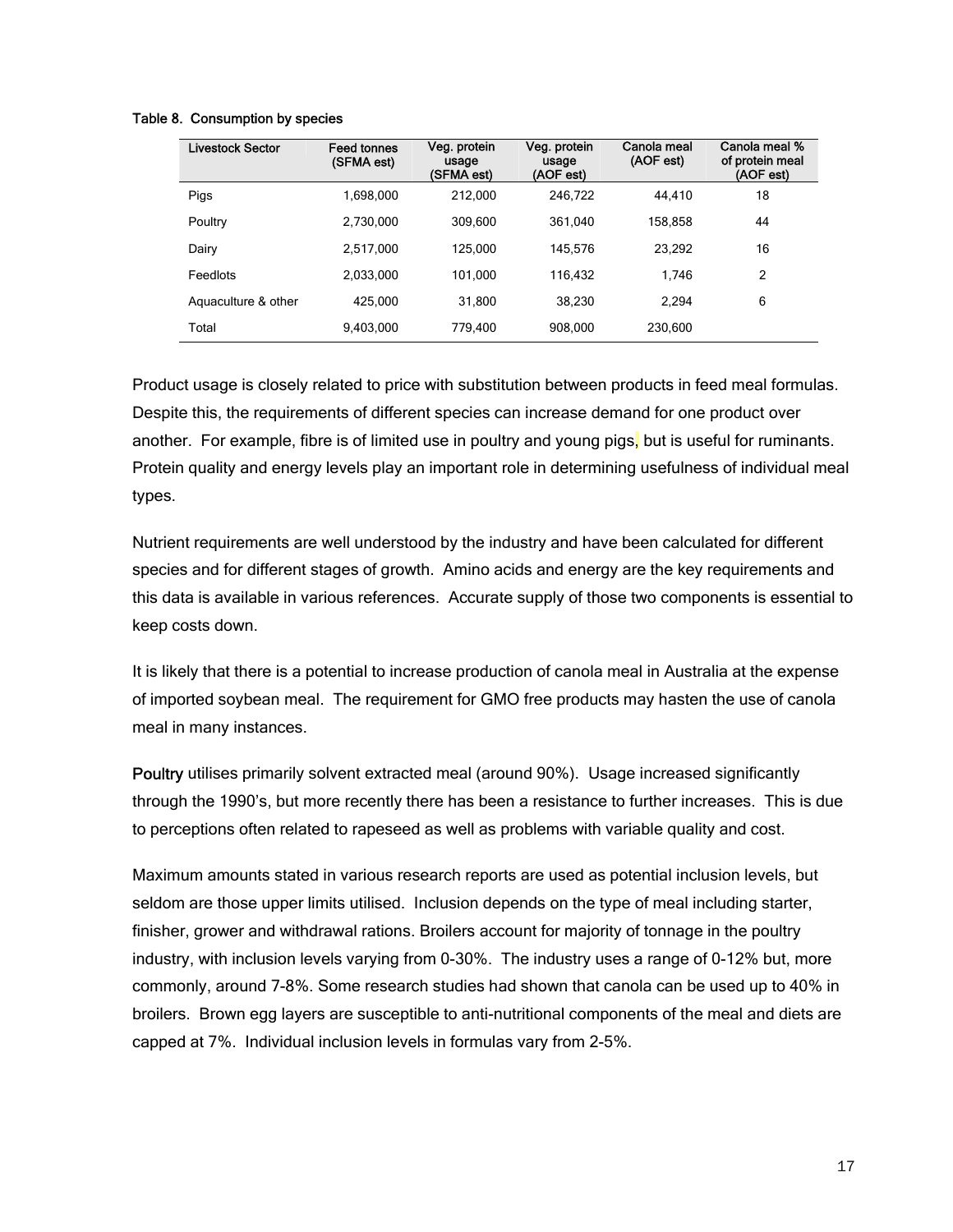Usage in the pig sector is concentrated in the hands of a few large companies. Generally solvent extracted meal is used, although significant quantities expeller meal are also used. Overall usage is increasing in all pig diets across the industry as new users incorporate canola meal into their formulations. The potential for increased usage is high given the large gap between major users and new users. There is no cap for canola meal usage in pigs, but rations typically range from 0 – 20%, with average usage around 12%. Usage varies by diet e.g. weaners 10%, growers 20% and lactating sows 15%.

Canola meal is used in processed dairy rations by stockfeed manufacturers and by dairy farmers mixing their own feed. There has been an overall reduction in use recently due to the general downturn in profitability of the dairy industry due to low milk prices and poor seasonal conditions. This has resulted in cost cutting and reduced expenditure on supplementary feed. This is considered a temporary situation. Prior to this there had been an increase in overall usage, particularly in northern Victoria. There are restrictions on the use of GM product in dairy rations i.e. need to supply 95% GM free, and thus, soy meal is not used by this sector.

Ruminants have no cap for canola inclusion, but generally inclusion is based on price and urea can be used to replace significant proportions of the protein resulting in a considerable reduction in price. The ruminant industry prefers canola due to the quality of the by-pass proteins. Dairy cattle diets contain 30-40% protein meal with about 5-20% being canola. Typically in a cow diet of 20-25 kg dry matter/cow/day, 2-3 kg or 10-13% canola meal was suggested to be optimal. A special calf diet of 20% was used for calves. Inclusion levels by stockfeed companies are relatively low i.e. can be less 5%

For beef cattle, usage is low at around 3% in specialty diets where pasture is the major component. Canola is used in limited in cases to achieve rapid production or for cases to improve fat colour.

Usage is minimal in the sheep sector. It is confined only to some prime lamb production or specialty animals where fat colour and consistency is important. Little change in usage is expected.

Currently only 5% of aquaculture feed components is canola meal. The industry is expanding, but it is limited by coastal development. The catfish industry in particular may be increasing, but overall there is little change. It is likely that caged aquaculture will increase. There is good potential for increased usage of canola meal for both domestic aquaculture production and in overseas markets such as Taiwan. Some studies on fish have shown that it is possible to use up to 60% canola meal in the diet. Aquaculture nutritionists in Australia reported much higher usage rates of canola meal overseas.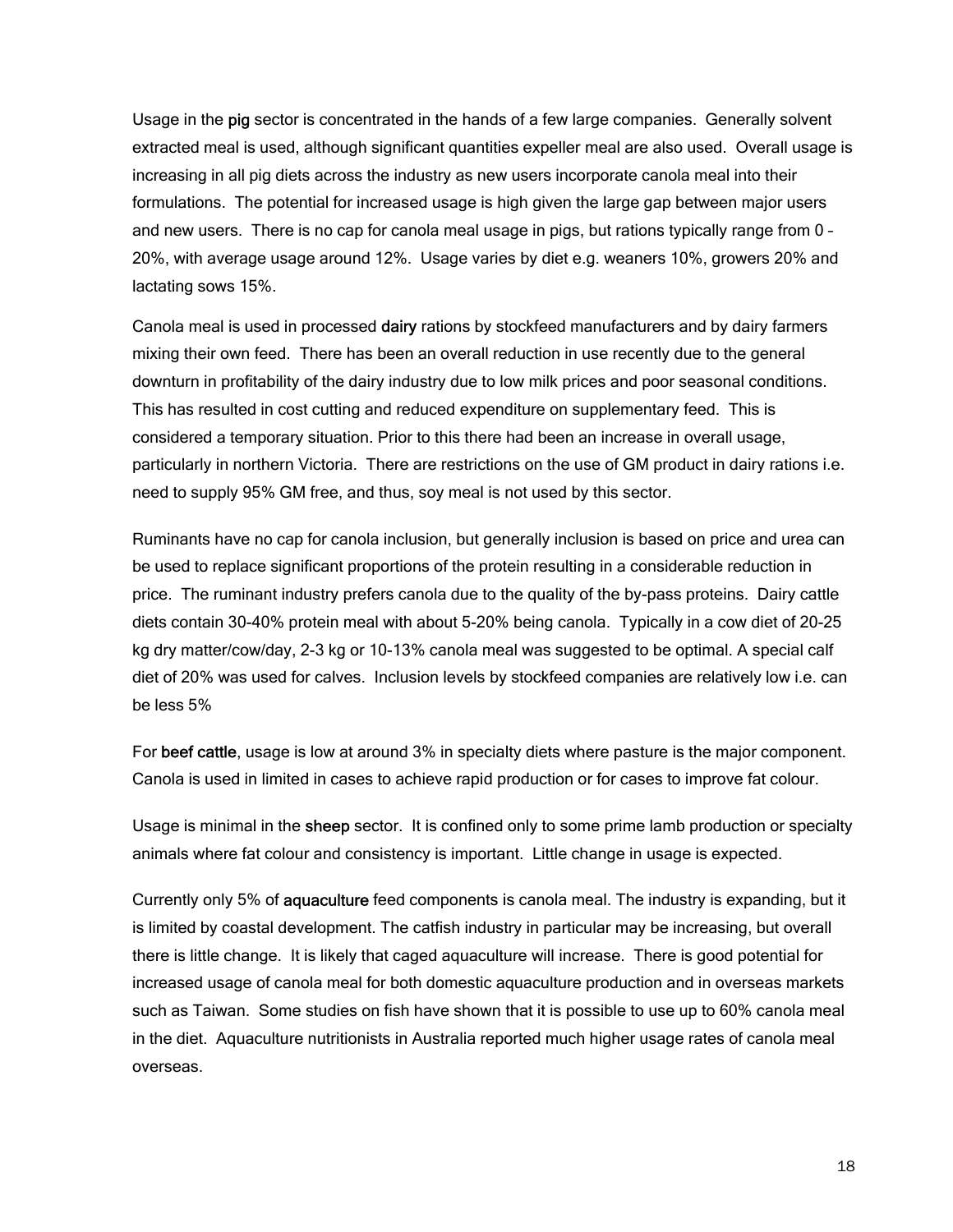Currently, there is little, if any, canola meal used for pet food or horse feed. Some small amounts are used for game birds (max 3%), rabbits, etc. Potential usage is significant as the major limiting factor is lack of knowledge. The industry is anxious to learn more to provide them with other alternatives. In pet food, price was not an important factor and formulas are not based on productivity. Pet formulas are prepared based on feeding experiments in catteries and with domestic dogs. Generally faecal output is a major consideration together with antioxidants and components for shiny coats, etc.

#### **5.5 Competitive Factors for Canola Meal**

All livestock feeds are calculated using least cost ration formulations and thus, everything is substitutable at a price. Therefore, usage depends on alternative product costs and availability. Ray King (2001) noted that there are over 100 alternative ingredients available to pork producers alone. Freight costs and sites also play a strong role in determining feed components.

Canola is generally considered a better meal at the same price with a good amino acid profile, mid protein, mid fibre, and ME and DE better than most others. Canola substitutions vary depending on location and the cost of freight. However, common ingredients include soy, sunflower, lupins, peas, cottonseed, chickpeas, mung beans, faba beans and safflower. In WA and southern NSW, the major substitute is lupins although it is less common in the north where sorghum is more prevalent. Meat meal, blood meal and fish meal are used for monogastrics, but are not permitted for use in ruminants. Meat meal and related products may become limiting in the future due to health concerns which would be a direct advantage for canola.

| Sector             | <b>Common Substitutions for Canola Meal</b>                                                                                                                                                                                                                                                                                                                                                                                                                             |
|--------------------|-------------------------------------------------------------------------------------------------------------------------------------------------------------------------------------------------------------------------------------------------------------------------------------------------------------------------------------------------------------------------------------------------------------------------------------------------------------------------|
| <b>Poultry</b>     | Soy, cotton and sunflower are alternative protein meals.<br>Lupins are popular, particularly in WA, Southern NSW and Victoria where they are price<br>competitive. Other pulses are also substitutes and more competitive than lupins in the<br>north.<br>Fish-meal, meat-meal, blood-meal and bonemeal are used.<br>Canola meal has a good amino acid profile for poultry and is comparable with soy when<br>costs and live weight gains are taken into consideration. |
| <b>Pigs</b>        | Soybean meal is the benchmark. Lupins, peas, cottonseed and sunflower meal are used.                                                                                                                                                                                                                                                                                                                                                                                    |
| Dairy              | Cottonseed, linseed and soybean meals are common.<br>Alfalfa, lupins, lentils, beans and corn are used as supplements to pasture.                                                                                                                                                                                                                                                                                                                                       |
| <b>Beef Cattle</b> | Lupins, urea, cotton seed and cottonseed meal, soy and peas are common.<br>Copra has increased in recent years due to unavailability of canola.<br>Dry distiller's grain is increasing.                                                                                                                                                                                                                                                                                 |
| Aquaculture        | Soy meal is a major component, with additional additives of lupins and wheat gluten.                                                                                                                                                                                                                                                                                                                                                                                    |
| Pet food           | Canned food is almost exclusively animal product whereas dried food contains soybean,<br>maize, gluten and various plant proteins. Sunflower oil is added to provide essential linoleic<br>acid to the diet. Meat, bone, fish and poultry meal are also used.                                                                                                                                                                                                           |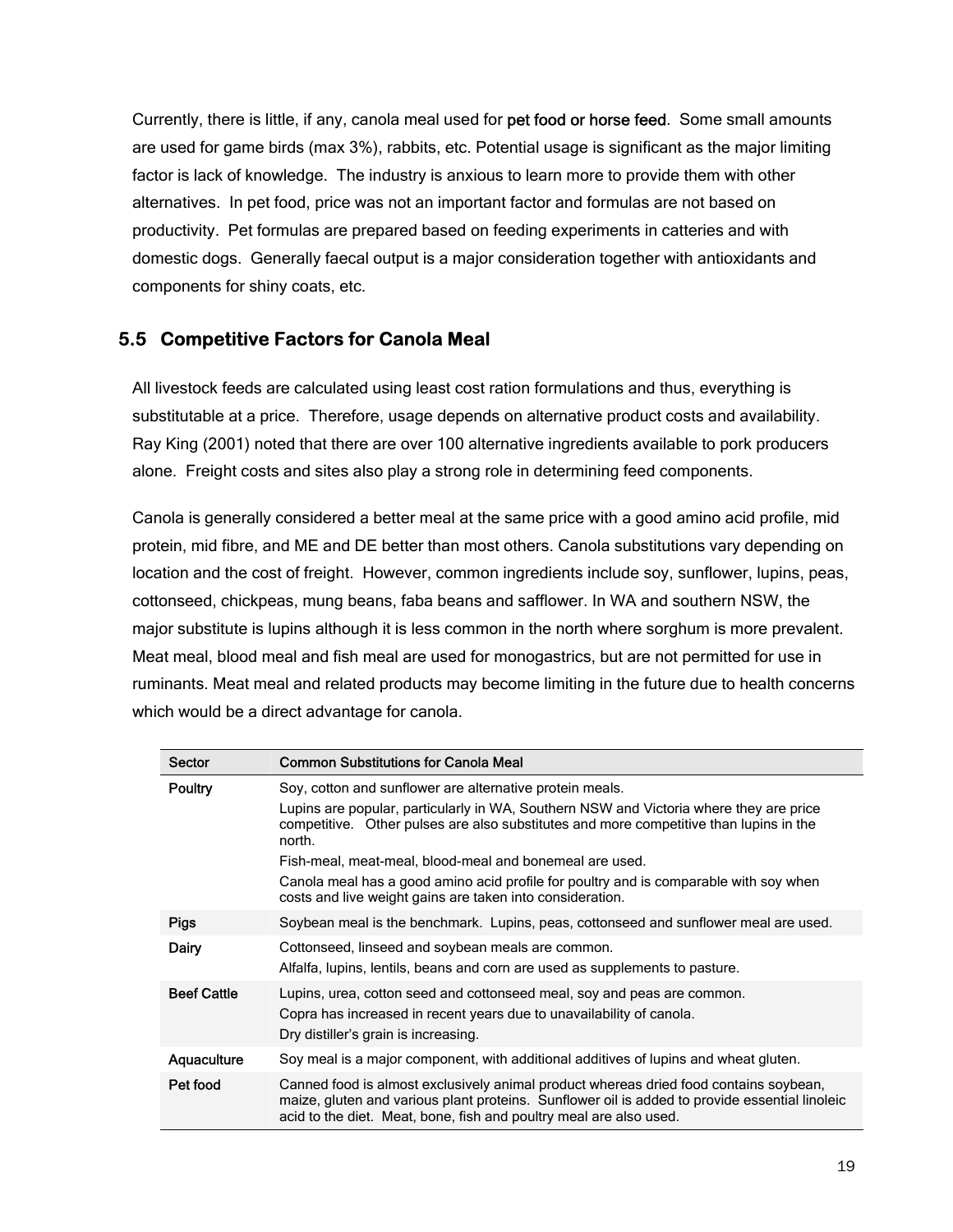### 6.0 Limitations

The following analysis has been drawn from a qualitative industry survey, literature review and other desk top research. It is not meant to be a definitive review, but rather capture the perceptions that suppliers and users hold and identify the issues impacting on usage of canola meal, whether real or perceived.

#### **6.1 Quality Benchmarking and Testing**

#### **Standards**

The AOF trading standards are shown in Table 1. These standards were initially created based on production quality rather than end-user requirements. Some of the standards are, therefore, lacking in specificity (e.g. crude protein and crude fibre). However, bulk handlers and crushers relate to these standards for their benchmark. The standards may be negotiated on sale of meal depending on quality out-turn and currently, due to high protein levels in canola crops, meal is often being traded above the 34% protein standard. One crusher indicated that the aim was for "zero salmonella", "zero pesticides", a minimum protein of 37% and food safe. There are currently no standards for many of the minor components and anti-nutritional factors (e.g. sinapine, NDF, ADF) in canola meal.

**Testing** 

There is little testing for specific customer needs by bulk handlers or crushers. End-users do test for some of these factors such as amino acids, NDF, colour, carbohydrates. Canola meal is purchased from processors, at a nominated protein/moisture/fat level, generally based on AOF Trading Standards. Millers carry out various degrees of testing ranging from very minor testing to detailed NIR analysis and analysis of available amino acids. The most detailed testing is done by research organisations where a large part of the quality data on minor components has been generated.

Predictive values

The quality of amino acids is commonly predicted from text book values or research studies, often based on overseas research, due to the cost and time constraints of testing each batch. It is well known that the quality varies considerably between extraction plants and because of environmental differences. This has particular consequences for canola which is valued at the lowest level of the range for those quality parameters. As a result, excess amino acids are being used to ensure adequacy. Despite the adequate supply of minerals and apparent good level of vitamins, there is no value given to these components, with all of the required vitamins added synthetically.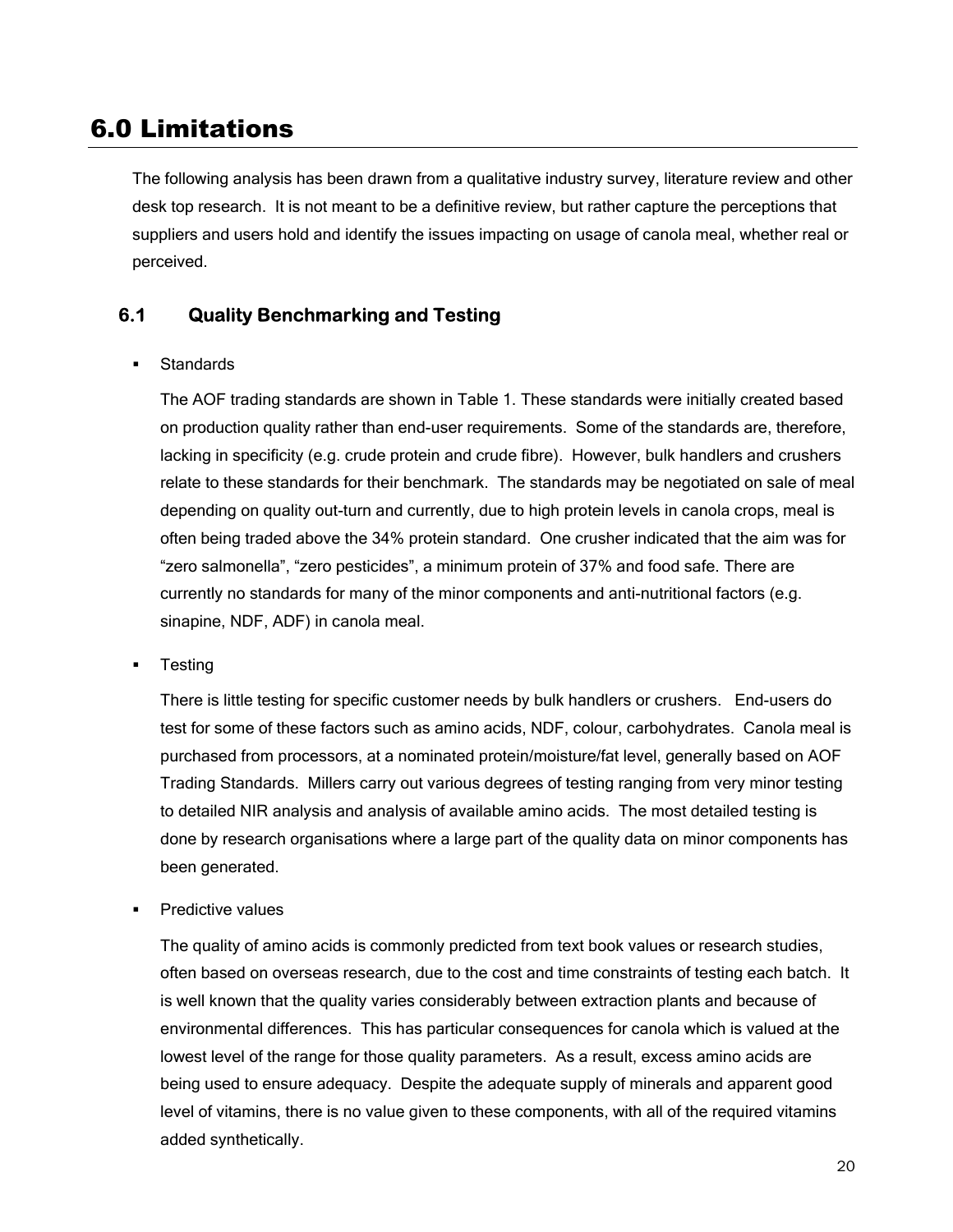#### **Benchmarks**

Benchmarks vary between industries. Often the benchmark is against alternative feedstuffs, e.g., comparison of productivity against lupins or soy meal is a common measure used. Quality benchmarks to factor in canola are generally off imported soybeans, due to the large number of research studies in the past and industry acceptance based on experience.

Benchmarking may include feeding trials, productivity and other performance measures. Some organisations have several nutritionists and do their own research studies on production. Measurement of quality seemed to be more thorough in the pig industry. In that sector where feeding and performance are easily monitored and the level of sophistication is high, productivity is the key benchmark. Theoretical values for anti-nutritional and minor components are used by less well established organisations.

The more sophisticated producers carry out their own analysis using NIR spectroscopy and amino acid analysis to formulate meals on actual batch quality.

Benchmarks for ruminants are mostly based on productivity. Generally the dairy industry bases its formulations on milk production.

Information

There is generally little information on out-turn quality from crushing plants other than the basic values of crude protein, moisture, oil content, retention on 2mm screen and hexane residues. Some quality aspects can be controlled, but others cannot and, therefore, monitoring has limited value. In most cases, millers do the majority of the testing including amino acid analysis, NDF, ADF and other detailed tests. There is an abundance of information available from research studies and trials both in Australia and overseas, however, the availability of this information can be unknown or difficult to obtain.

#### **6.2 Quality Issues and Limitations**

This section discusses the quality issues and limitations raised during the survey. The table below identifies the key issues as identified by the survey participants. This does not imply that the issues not marked do not impact on that sector, but were not nominated in the discussions.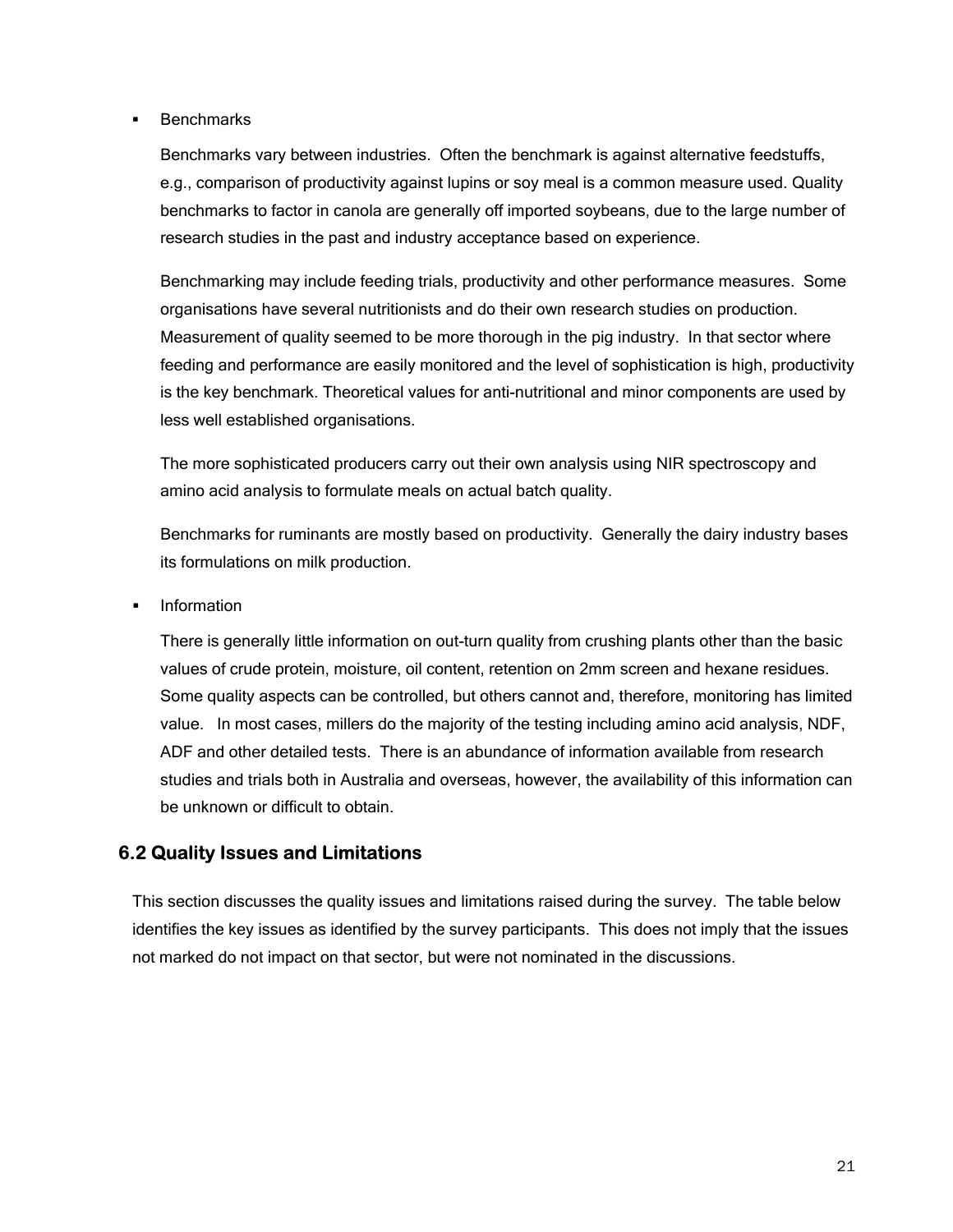|                   | Poultry                   | <b>Pigs</b>               | Cattle                    | Sheep                     | Aquaculture               | <b>Pet Food</b>           | <b>Crushers</b>           |
|-------------------|---------------------------|---------------------------|---------------------------|---------------------------|---------------------------|---------------------------|---------------------------|
| Consistency       | ×                         | $\boldsymbol{\mathsf{x}}$ | ×                         | $\boldsymbol{\mathsf{x}}$ |                           |                           | ×                         |
| Bio-security      | $\boldsymbol{\mathsf{x}}$ |                           |                           |                           |                           |                           | $\boldsymbol{\mathsf{x}}$ |
| Sinapine          | $\boldsymbol{\mathsf{x}}$ | $\boldsymbol{\mathsf{x}}$ | $\boldsymbol{\mathsf{x}}$ |                           |                           | $\boldsymbol{\mathsf{x}}$ |                           |
| Fibre             | $\boldsymbol{\mathsf{x}}$ | $\boldsymbol{\mathsf{x}}$ |                           |                           |                           | $\boldsymbol{\mathsf{x}}$ |                           |
| Amino acids       | $\boldsymbol{\mathsf{x}}$ | $\boldsymbol{\mathsf{x}}$ |                           | $\boldsymbol{\mathsf{x}}$ |                           |                           |                           |
| Fat/oil content   | $\boldsymbol{\mathsf{x}}$ |                           | $\boldsymbol{\mathsf{x}}$ |                           | $\boldsymbol{\mathsf{x}}$ |                           |                           |
| Erucic acid       | $\boldsymbol{\mathsf{x}}$ |                           |                           |                           | $\boldsymbol{\mathsf{x}}$ |                           |                           |
| Glucosinolates    | $\boldsymbol{\mathsf{x}}$ | $\boldsymbol{\mathsf{x}}$ | $\boldsymbol{\mathsf{x}}$ | $\boldsymbol{\mathsf{x}}$ | ×                         |                           |                           |
| Net energy        |                           | $\boldsymbol{\mathsf{x}}$ |                           |                           |                           |                           |                           |
| By-pass protein   |                           |                           | $\boldsymbol{\mathsf{x}}$ |                           |                           |                           |                           |
| Palatability      | $\boldsymbol{\mathsf{x}}$ |                           | $\boldsymbol{\mathsf{x}}$ |                           |                           |                           |                           |
| <b>GM</b> status  |                           |                           | $\boldsymbol{\mathsf{x}}$ |                           |                           |                           |                           |
| Infertility       |                           |                           | $\boldsymbol{\mathsf{x}}$ | $\mathbf x$               |                           |                           |                           |
| Colour            |                           |                           |                           | $\boldsymbol{\mathsf{x}}$ |                           | $\boldsymbol{\mathsf{x}}$ | $\boldsymbol{\mathsf{x}}$ |
| Minerals/Vitamins |                           |                           |                           |                           |                           | $\boldsymbol{\mathsf{x}}$ |                           |
| Protein quality   |                           |                           |                           |                           |                           |                           | $\boldsymbol{\mathsf{x}}$ |
| Moisture          | $\boldsymbol{\mathsf{x}}$ |                           |                           |                           |                           |                           | $\boldsymbol{\mathsf{x}}$ |

#### **Consistency**

Consistency, or lack of, is a major factor that limits the use of canola, in particular in relation to protein content. This makes it difficult to predict meal quality as each processor produces a different product. Available amino acid content is estimated from crude protein content as it is time consuming and expensive to analyse. Improved consistency could, therefore, avoid over or under estimating rations. While environmental variation is the major factor, consistency also varies between processors and the type of process used. Expeller meal tends to have less damage through application of heat.

For the ruminants sector, by-pass protein values are based on a theoretical value which seems to be effective and favours canola over lupins.

Bio-security

This is a key issue for the poultry industry where contamination with salmonella could cause major problems and appears to be one of most limiting factors in canola meal usage. Canola meal is apparently more susceptible to contamination than other protein meals. Moisture content may be significant in handling this problem with reduced moisture giving less contamination. However, there is also a relationship to processing damage of amino acids through heat treatment at the processing plant and again during pelletising which is considered necessary to ensure removal of salmonella.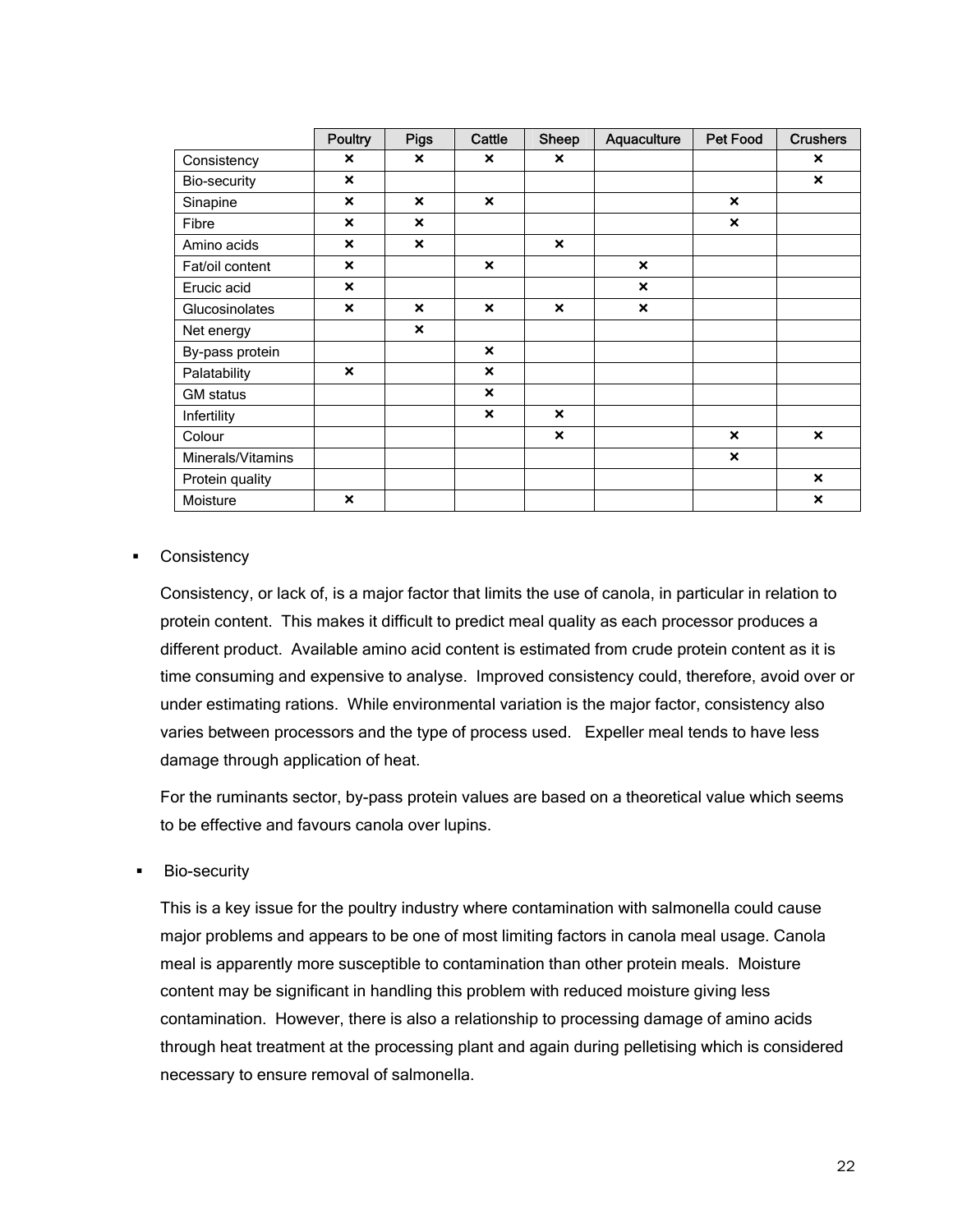Sinapine

Sinapine is a major limitation in that it reduces feed palatability due to bitterness of the meal and causes taint in eggs from brown egg layers. Studies in Queensland have shown that >10% canola meal will produce fishy flavour in brown egg layers and is another restriction to canola use. This has been a factor in reducing usage in recent years.

Generally there was no concern about sinapine in the pig sector, although, as for the other industries some thought there was a preference for other products due to feed palatability. Palatability was seen as a problem in WA in young pigs.

Sinapine was also reported by some in the cattle industry to reduce palatability; however, this was contradictory with some saying stock selected against canola presumably because of taste, while others saying some cows "knock you over to get at it". It appears that cattle become used to canola meal, particularly if they are weaned onto it.

Palatability is essential in pet food which may make sinapine an obstacle.

Fibre

Fibre is an important issue for monogastrics, but is able to be minimised by use of enzyme addition. There would be an advantage if fibre could be reduced through breeding. Fibre ratios (e.g. the NDF/ADF ratio) are important rather than crude fibre. There was a need to understand how fibre works. In pigs, fibre is good in dry sows as it fills them up, however, baby pigs have a problem with fibre as it is digested in the hindgut which is undeveloped in babies.

The soluble and insoluble fibre is of particular importance in pet food due to the need to maintain faeces consistency.

Amino acids

Amino acids are important and heat damage in processing is of concern.

In the poultry sector, protein digestibility has been the subject of several research projects and considerable data is available. Heat treatment is known to damage amino acids. In addition to high temperatures of the toaster/desolventizer at the crushing plant, meals are subject to heating again at 90-95°C during pelleting resulting in a reduced percentage of amino acids available due to processing. This variable damage is a problem as there is difficulty in determining actual availability in subsequent batches of canola meal. Table 9 illustrates the variation in lysine availability from different processes.

For pigs, high levels of crude protein, digestible lysine and methionine are important. Numerous studies on available lysine and rapid methods to measure amino acids have been discussed in previous literature.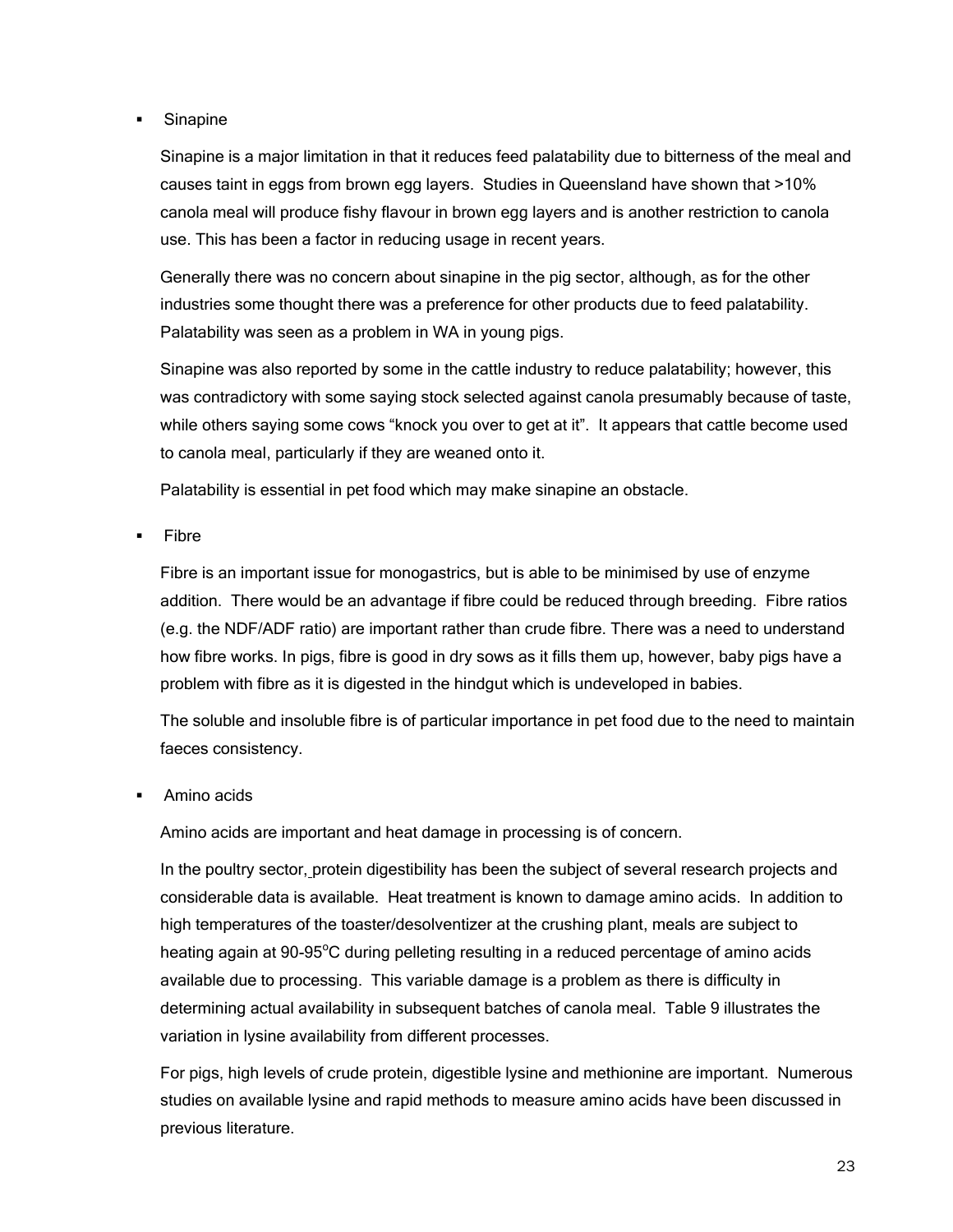| Lysine (g/kg DM              | Seed  | Cold-pressed | <b>Expeller</b> | Solvent extract |  |
|------------------------------|-------|--------------|-----------------|-----------------|--|
| <b>Total lysine</b>          | 11.68 | 17.41        | 17.25           | 18.70           |  |
| Reactive Iysine              | 8.83  | 13.00        | 10.88           | 11.38           |  |
| Source: van Barneveld – 1998 |       |              |                 |                 |  |

Table 9. Lysine content of canola meal from solvent extracted and mechanically pressed

#### Fat/oil content

The oil content of meal varies depending on the source of the meal i.e. solvent extracted meal may contain less than 1% oil whereas cold pressed or expeller meal may be up to 12%. Some linoleic acid in the oil is essential for poultry and limitations may result in loss in vitality, growth and production.

Too high an intake of canola oil in dairy diets was said to be undesirable as it may upset rumen function and digestion. However, canola oil in meal, that can escape hydrogenation in the rumen, may increase polyunsaturated fat (pufa) levels in milk and thereby improve the nutritive value.

The oil content of the meal is significant for fish and in aquaculture diets and oil is added to the meal for the supply of essential fatty acids. Canola oil is preferred if oil is added. The price is very cost effective and the fatty acid profile is the best of the oilseed meals.

#### Erucic acid / Glucosinolates

Erucic acid in the oil and glucosinolates were generally not considered important. However, in the poultry sector there were perceptions about canola meal being a problem based on memories of rapeseed meal. It was repeated by participants several times that if there is a problem with poultry, the first thing that is removed or reduced from the meal was canola, generally based on perceptions or individual preferences.

This is not an issue in pigs. Victorian studies have used up to 30% in pig rations with no problems using meal with very low glucosinolate levels. Some studies have been done with pigs in W,A however, showed reduced growth rates with higher inclusion levels of meal containing approximately 10 µmoles/g of glucosinolate. This reduced performance was attributed to the glucosinolates. This is significant because canola glucosinolate content can vary from year to year from around 4 up to 20 µmol/g. Generally there were no other direct results which indicate problems with anti-nutritional components.

Reduced fertility in dairy cattle has been reported. This is a potentially major problem for canola where at 3 kg/cow/day, fed during drought periods, fertility in dairy cattle dropped. These findings were said to be in little doubt and were attributed to the level of glucosinolates and goitrogenic products in the meal.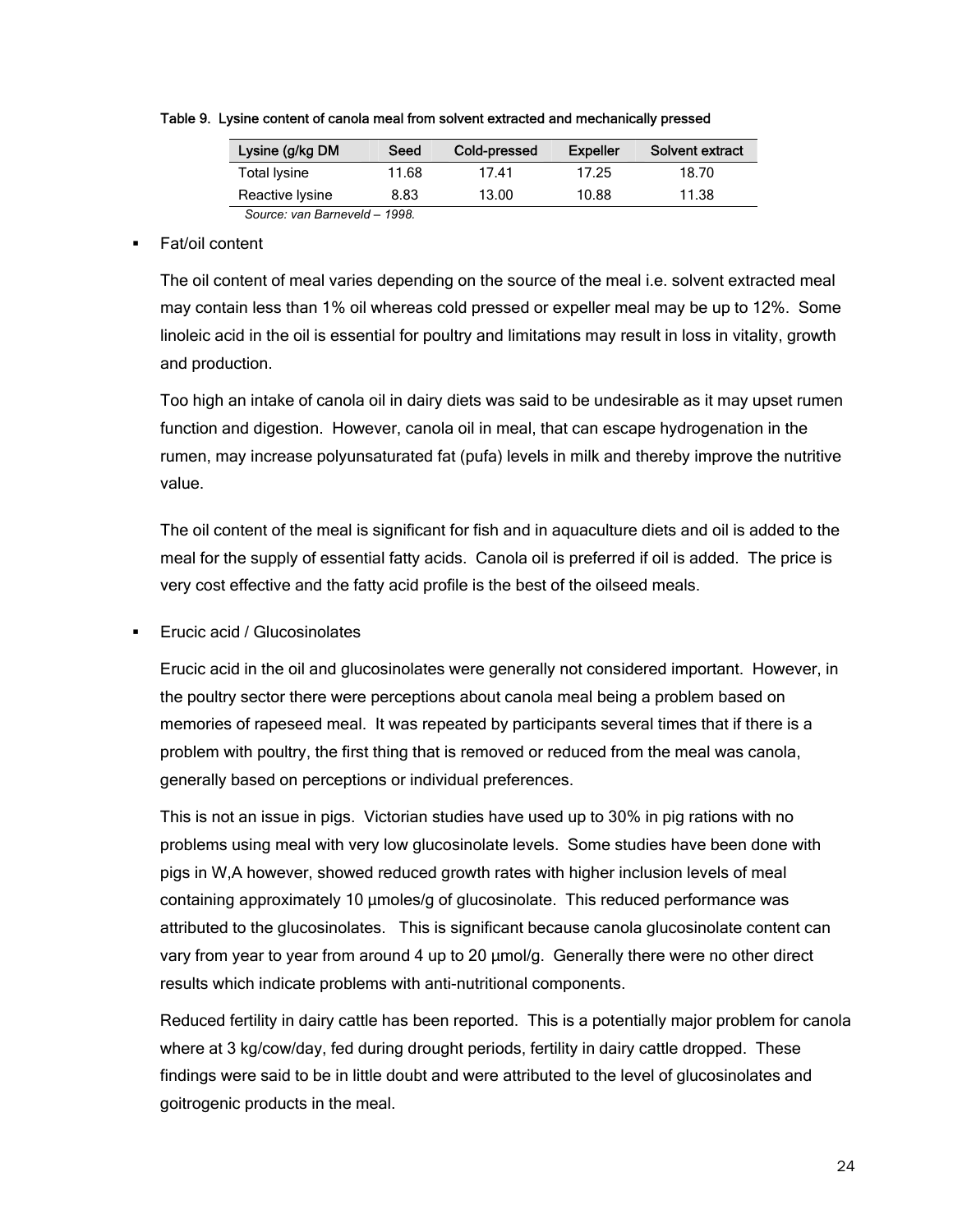Based on earlier research, reduced growth rates for aquaculture were reported with high inclusion levels and this was attributed to the presence of erucic acid in the oil and glucosinolates in the meal. The scientist was not aware that erucic acid was virtually zero in canola oil and glucosinolates were very low compared to early types. This perception needs to be evaluated.

Net energy

This is seen as a critical factor in meal utilisation and researchers felt that canola meal may be higher in energy than previous studies have considered. Feeding experiments have shown it to give better results than would be predicted from theoretical values and also better than lupins.

By-pass/Indigestible protein

The percentage of by-pass protein and digestible protein is important in ruminants. Canola is said to be a good management tool for managing weight, fertility and production. A good ruminant meal requires a balance of by-pass protein and digestible protein, to support rumen microflora. Canola is apparently a poor source of rumen degradable protein. Cottonseed was said to contain 40-44% indigestible protein whereas canola may be as high as 50%. Extra heat during processing to increase by-pass proteins is not necessarily beneficial to cattle feed. From the comments of some consultants, it would appear that there is some confusion about the benefits of by-pass protein by various segments of the industry.

The science of rumen digestibility creates complexities in determining diet formulations. Canola is considered a good protein source because of the by-pass protein required to get protein passed the rumen. However, there is also a need to have ruminant digestible protein to support microbial activity. High ruminant degradable protein is required by microbes to assist and to provide time to digest cellulose in the rumen. Formulations are designed to alter the time and digestion in the rumen to optimise digestibility and maximise productivity. The measurement of effective neutral detergent fibre (NDF) also seemed to be more meaningful as crude fibre "means nothing".

Colour

Colour has been considered to be a product of endogenous tannins in the seed and to the colour of the seed coat. Colour, however, is influenced more by high cooking temperatures. The addition of gums back into the meal after solvent extraction also contributes to dark meal. These gums contain around 30% oil and 70% acetone insolubles including waxes, pigments, phosphatides and sterols. It is a convenient way of removing waste gums for the industry, but the added value needs to be considered.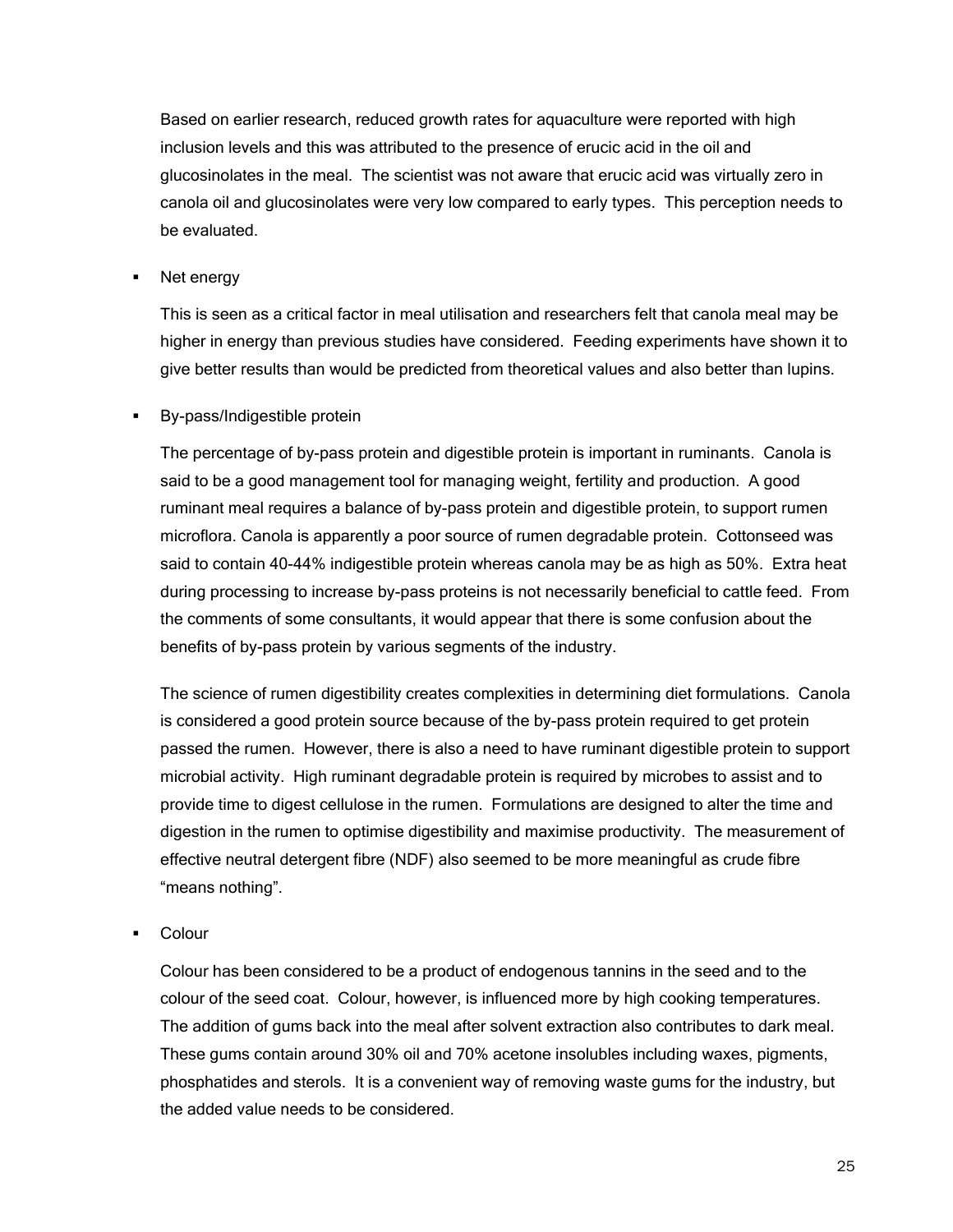The dark meal colour and burnt odours indicate cooking damage and there was a need to better understood and control the cooking process. Colour is an important consideration for pet food and may limit the inclusion of canola meal. The benefits are basically that coloured particles are more visible in light coloured pet food which gives the perception of nutritional benefits. This is more of an appeal to the owner of the pet. Unusually, the darker colour was said to be good in dairy.

• Minerals and Vitamins

Endogenous vitamins are ignored in canola meal although Canadian literature indicates there are significant amounts. Vitamin content is calculated as nil and the full requirement added as synthetics. Calcium and phosphorus, amino acids and vitamins are important as is magnesium for cats. Pet food is based on maintenance, not growth. It aims to supply antioxidants, produce shiny coats and focus on health.

Some of these quality issues are impacted by processing. The key issues for crushers to manage include:

- Protein quality The effect of heat damage on meal during desolventizing/toasting is not well understood. Undoubtedly the desolventiser/toaster process contributes significantly to meal damage. There were several references to Prof. Classen's work on heat treatment indicating that the use of direct steam on meal was excessive. The D/T process is known to effect quality and the temperature is therefore generally maintained at  $105-110^{\circ}$ C. However, during the expeller process operators may also use higher than optimal temperatures to improve oil extraction. Some processes were running at considerably higher temperatures than others and would be expected to produce significantly different meal quality. The optimum time and temperature needs to be determined to obtain maximum protein protection. The effect on protein availability, whilst generally acceptable for ruminants, is not ideal for monogastrics or aquaculture. Cold press extraction is considered to have an advantage over other methods as it is said to be done at  $< 58^{\circ}$ C.
- Moisture Solvent extracted meal is usually adjusted from around 2% after solvent extraction, up to 10-12% by steam injection to fit within the trading standards. Moisture contents on cold press meal is only 5.5 – 8%. The moisture and fat concentration in solvent or cold press meals will effect the levels of protein and other components in the meal.
- Biosecurity The cooling process is considered the source of the biosecurity problem due to possible contamination at that stage. High moisture may also contribute.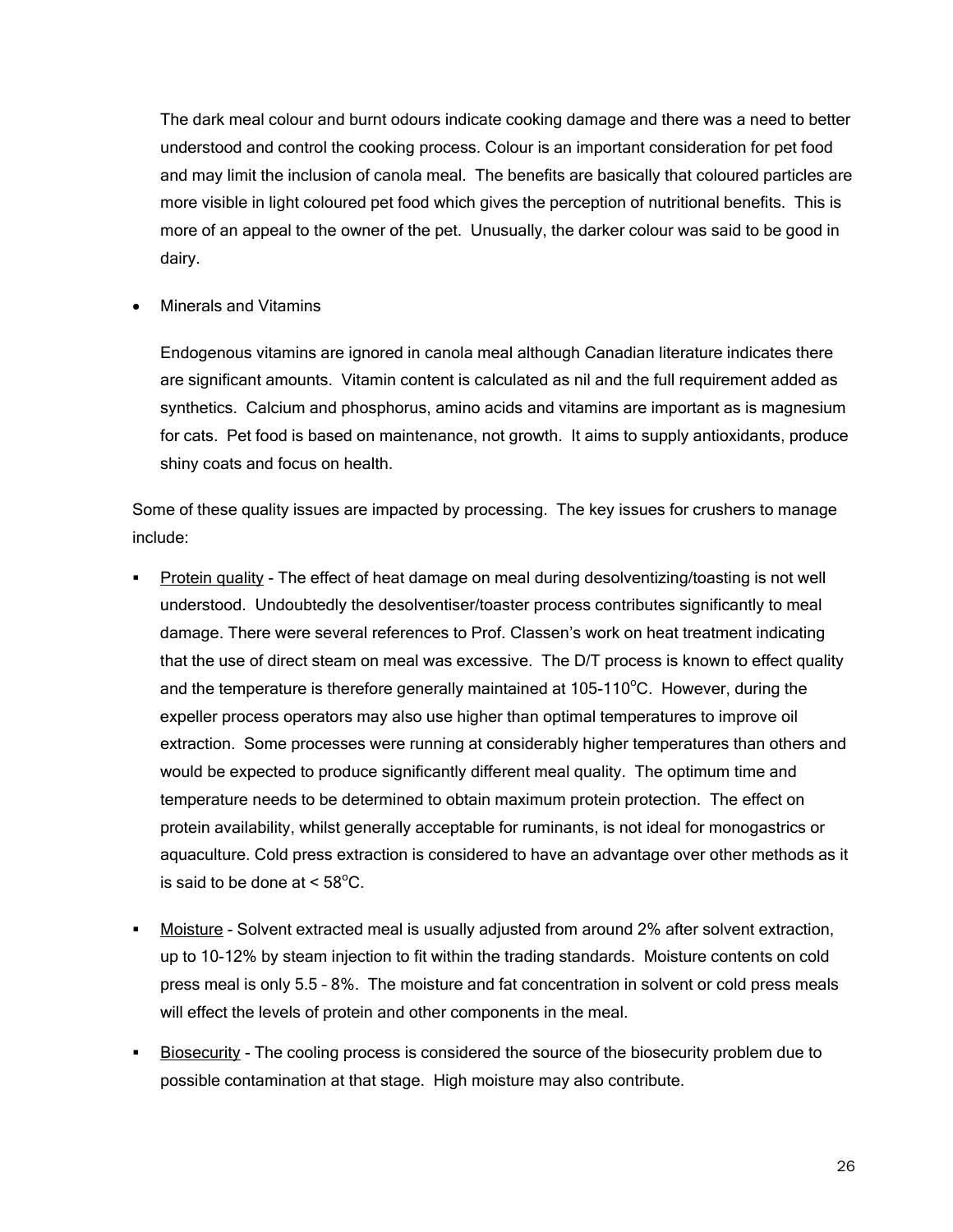- Colour At each of the solvent extraction plants it was noted that gums from the degumming process are added back into the meal after solvent extraction. Although this is considered to increase the energy value of the meal it also has a negative effect on colour.
- Consistency It was said that meal from the crushing plants was generally consistent in crude protein content by the time it was solvent extracted due to mixing and blending. This could also be controlled by controlling the areas from which grain was sourced. However, end-users did not always agree that it was consistent.

#### **6.3 Quality Perceptions and Limitations**

There is a range of issues limiting canola meal usage which are perception or attitude based or arise through poor communication. These include:

- Negative reputation There are many perceptions about canola meal which may be inaccurate. Significant amounts of canola are used when everything is going well, but when things go wrong canola is the first to get attention. As a result, canola meal is undervalued and end-users may be missing out on opportunities.
- Communication Lack of communication of facts to the industry is a limiting factor. This is certainly the case in relation to anti-nutritional components in the seed such as glucosinolates and erucic acid which have now been reduced to minimal levels in current cultivars. For example, erucic acid in the oil residue in meal is unlikely to cause a problem at <0.1% of the fatty acids. However, this is still perceived to be a problem.
- Recognition of the value of canola meal Old perceptions of rapeseed are disappearing and the value of canola meal is being recognised by many. However, the achievable increases in productivity and true quality of canola meal are not widely accepted. Education and a better understanding of canola meal is required to assist in this transformation. For many, canola meal is still being valued at around 34% protein whereas it more typically falls in the 36-38% range. Variability is a key issue and in areas where high oils are achieved, protein will be lower. This is less of an issue on the east coast due to the volume of canola produced and the ability to average out protein. In recent seasons, this has been an issue in WA as climate and the contraction of oilseed production to the better areas has seen oil content increase and protein levels fall.
- **Management attitudes Management attitudes create uncertainty about the benefits of canola.** This needs to be overcome by research, but also by education and communication. Millers have restrictions on usage which is sometimes based on old data. It was said that usage would increase with adjustments to limits if those current limits were based on incorrect information. Once rations are established for an industry it appears that it is difficult to get change. The recent drought saw an increase in copra as an additive and once imbedded in the formulation it is apparently hard to change.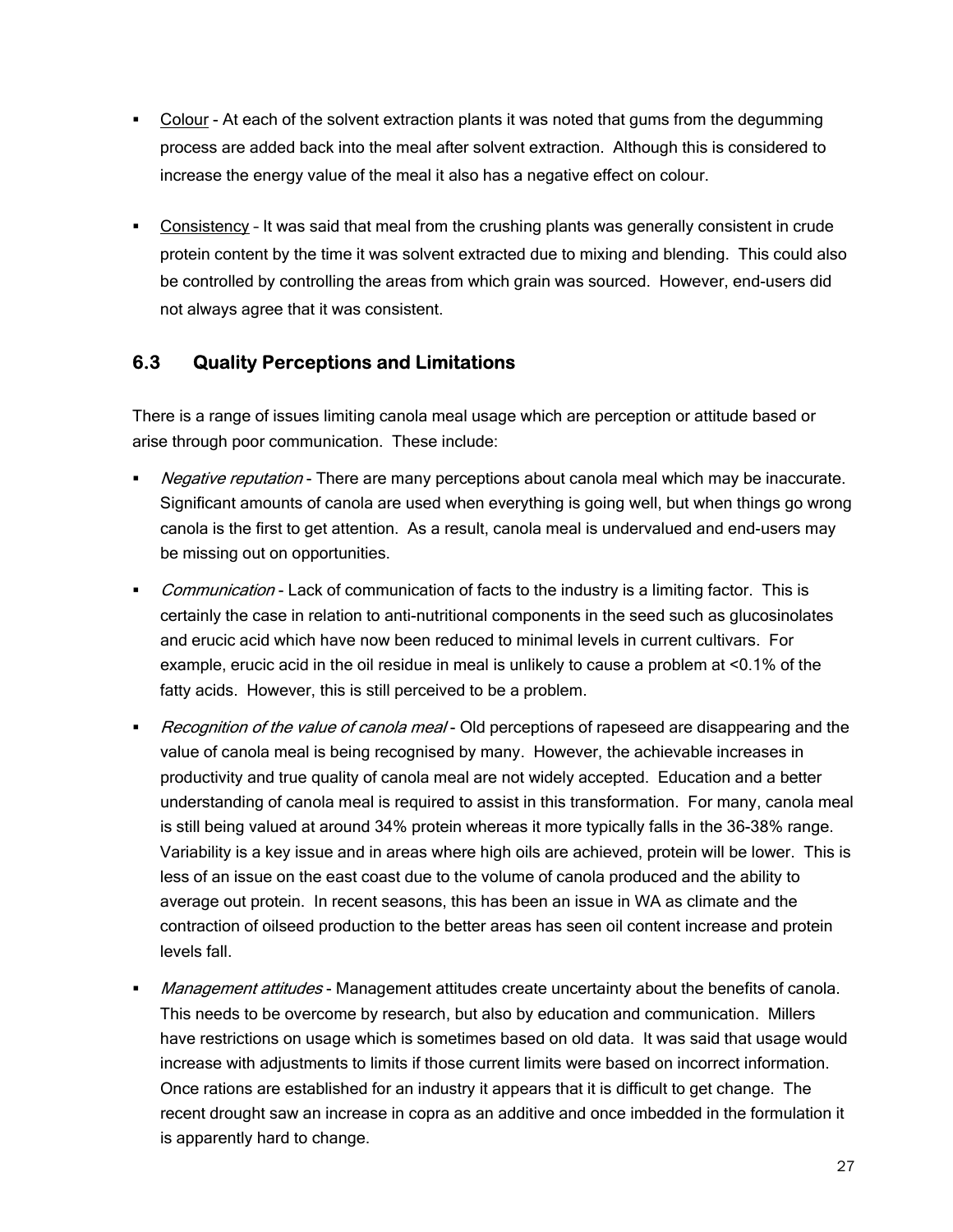• Nutritionist preferences - Nutritionists have their own preferences and many know soybean from the extensive research that has been carried out, and tend to stay with old ideas. Management are quick to blame poor performance on canola. Nutritionist attitudes have been partly responsible for maintaining canola usage at minimum levels.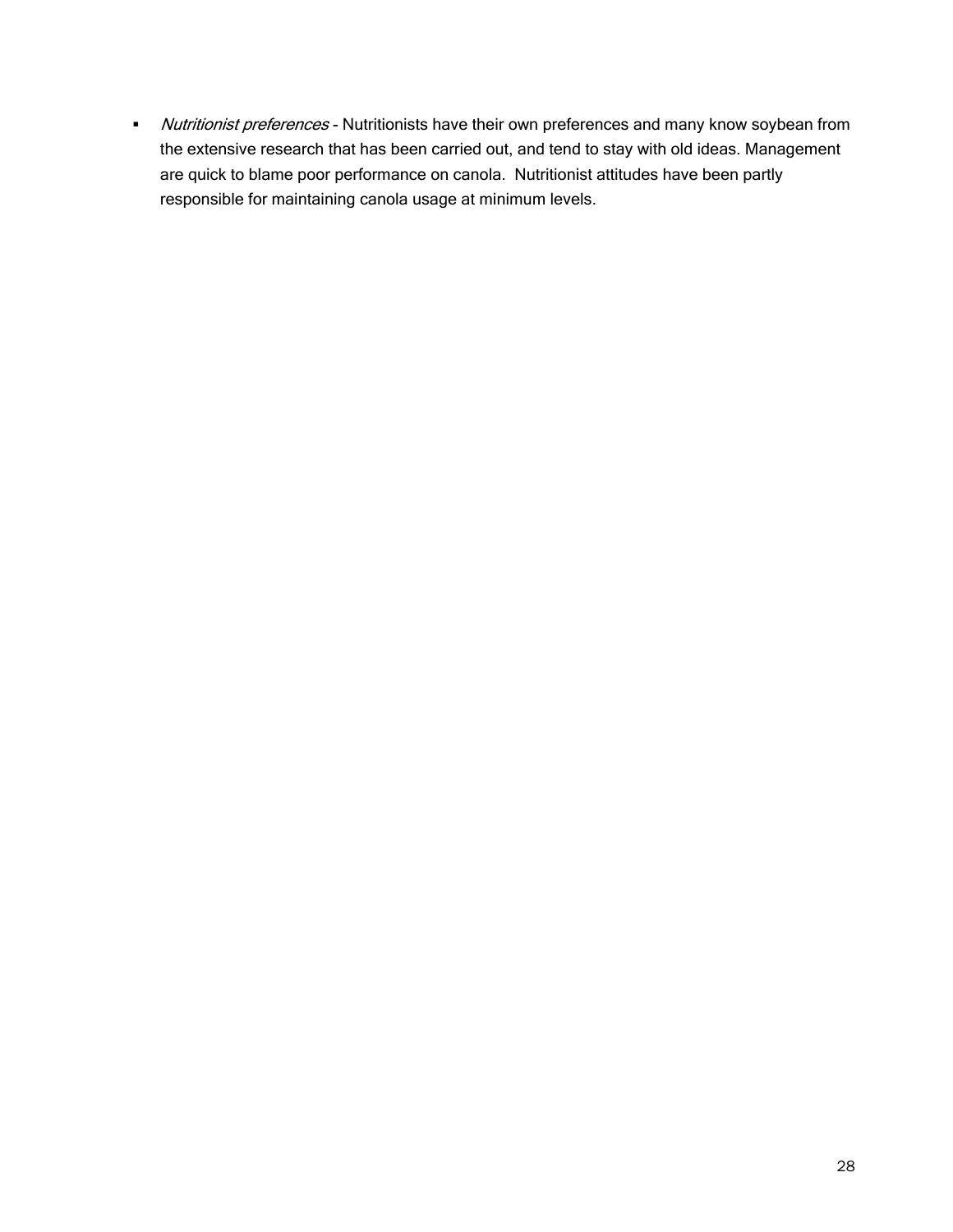### 7. Opportunities

#### **7.1 Trends/potential**

All participants agreed that there is considerable potential for increasing canola meal usage. With the removal of some of the limitations outlined above, potential usage was considered to be significantly higher than current use. In past years, canola meal has not been difficult to sell and there has been little marketing involved. Increasing proportions of canola meal in feed supplements together with an increase in the size of the industry will result in higher demand. This would be assisted by the possible future banning of meat-meal, fish-meal and animal products from animal feeds. Potential new uses for canola oil such as biodiesel may see increased amounts of meal available.

Potential usage various by sector. Trends in usage and potential as seen by survey participants include:

- Poultry The poultry broiler industry in NSW could double or triple its usage from 7 to 20%. It was said that the industry could use up to 20% starter broilers and 30% in finishers. In WA it was suggested that usage could be doubled in layers and were willing to increase inclusion levels to 5% if eggs and meat are shown not to be affected, and this combined with a 3-4% increase in production will increase meal utilisation.
- Pigs Possible that usage could increase by five times if all growers adopted the high utilisation rates of some of the main producers.
- Dairy Usage in the dairy industry is very variable with part of it being very intensive and the rest being pasture based. There are also a lot of variables in cattle stages including calves and lactating cows. However, the feeling was that this industry could also double canola usage. Canola is said to increase production and when returns for milk are high, the industry will use more.
- Aquaculture Although the industry is small in Australia it was felt that there is a huge potential market for overseas use such as Taiwan. Australian producers also consider canola meal has potential for increase from the low levels of inclusion used currently.
- Pet Food There is good potential for growth as the pet food industry is basically unaware of canola meal. One of the limitations is colour as dry dog food needs to show coloured admixture and soy meal has better visual properties.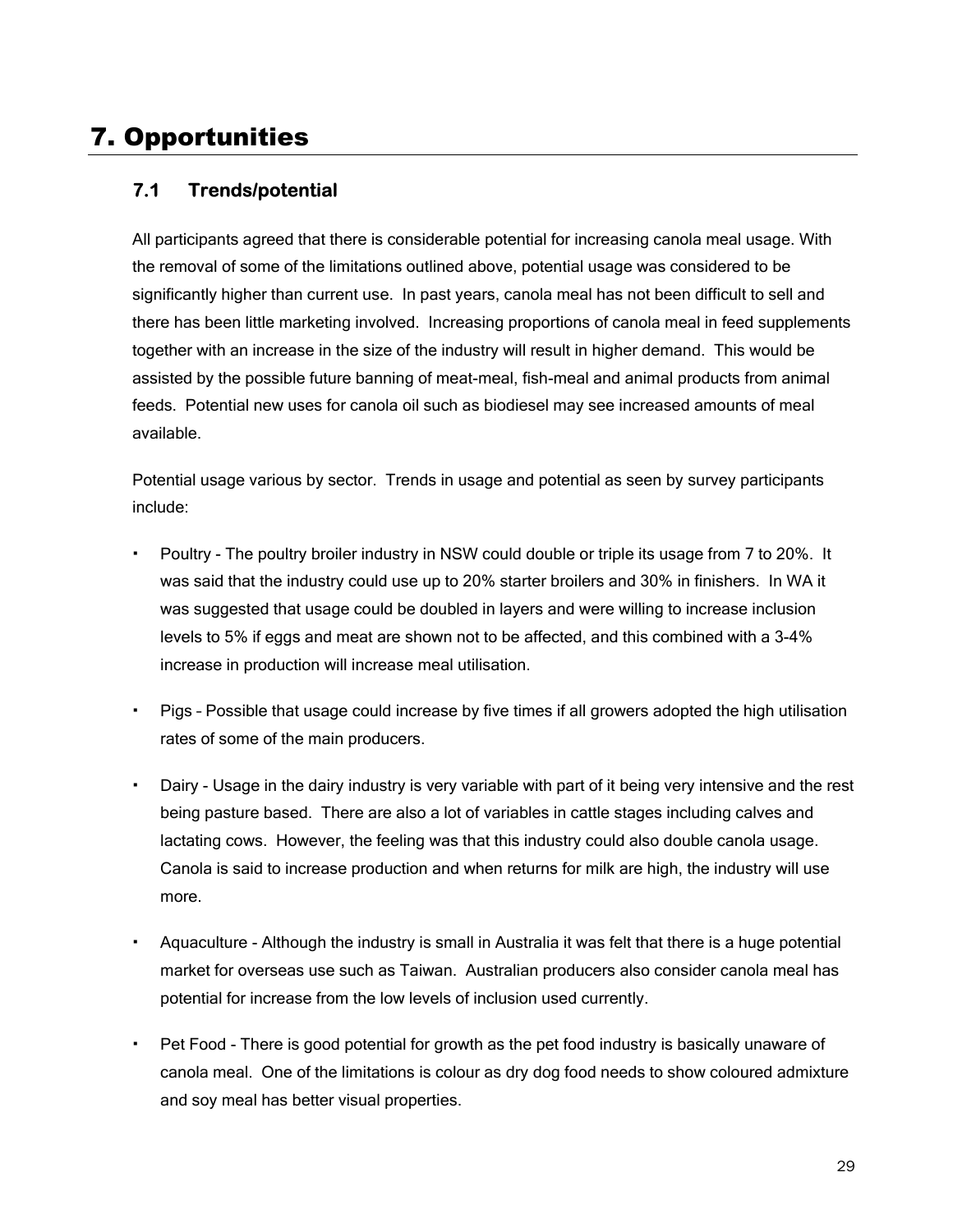#### Table 10. Potential consumption by species

| <b>Livestock Sector</b> | <b>Feed tonnes</b><br>(SFMA est) | Veg. protein<br>usage<br>(AOF est) | Potential veg.<br>protein usage<br>(AOF est) | Potential<br>canola meal<br>(AOF est) | Canola meal %<br>of protein meal<br>(AOF est) |
|-------------------------|----------------------------------|------------------------------------|----------------------------------------------|---------------------------------------|-----------------------------------------------|
| Pigs                    | 1.698.000                        | 246722                             | 257418                                       | 77.225                                | 30%                                           |
| Poultry                 | 2730000                          | 361040                             | 381360                                       | 209.748                               | 55%                                           |
| Dairy                   | 2517000                          | 145576                             | 152544                                       | 45.763                                | 30%                                           |
| Feedlots                | 2033000                          | 116432                             | 114408                                       | 1.716                                 | 2%                                            |
| Aquaculture & other     | 425000                           | 38230                              | 47670                                        | 4.767                                 | 10%                                           |
| Total                   | 9403000                          | 908000                             | 953400                                       | 339,220                               |                                               |

Growth will be a combination of sector growth in feed consumption and increased share of protein meal consumption by dairy

For ease, growth in protein meal consumption has been around 10% per annum over last four years so conservatively estimate 5%

Then assume an increase in canola meal as percentage of total meal used from 30% to 36%

#### **7.2 Potential Initiatives to Address Issues**

The following suggestions are those put forward by survey participants. These have been considered in developing the priorities and recommendations.

Education and communication for the user industries

Better education of end-users would be the first step in achieving the potential growth in canola meal usage as much of the information about canola currently being used is old data or inherited from previous nutritionists. The issues that need to be addressed in an education program are the differences between rapeseed and canola; the benefits of canola meal and potential inclusion levels. Preconceived ideas appear to be limiting opportunities for canola meal. Activities that would assist could include:

- workshops with major players from the industry
- information sheets with data on the final product that illustrates the very low levels of glucosinolates and erucic acid
- an education program about the quality of canola meal to identify the amount and type of available amino acids, vitamins, and minerals. Currently this is based on predicted losses rather than real values to ensure adequate availability as it is too expensive to do amino acid analysis on individual batches
- determine and communicate conversion rates of ADF to feed value and to apply this to least cost formulas including tables to show how to prepare conversions for use of proteins, fibre and vitamins for feed formulae
- information for potential new users e.g. the pet food industry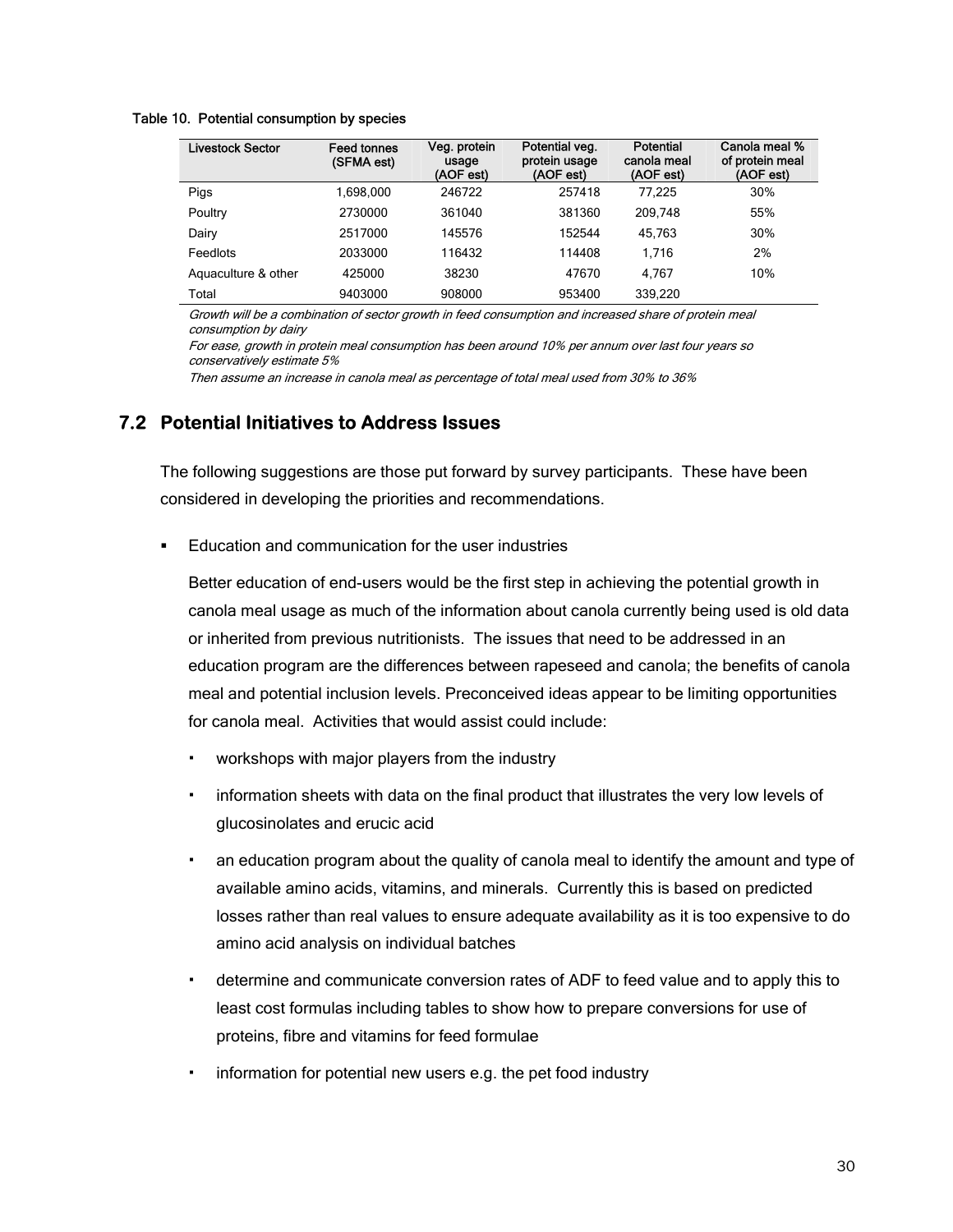- Education and communication for processors includes a better understanding of:
	- the effects of environmental conditions e.g. drought on quality of canola seed
	- fibre content (ADF/NDF/crude)
	- amino acids and other quality characteristics
	- the effects of processing conditions to get better uniformity
	- the effects of temperature/time/moisture content in processing on protein quality i.e. an education program on values such as presented by Prof. Classen is required
- **IMPROVEMENTS IN INDEEPTH IN A LIMP IN 1997** 
	- Reduced Fibre Fibre levels in Australian canola have been shown to range from 9-17% (Table 5). This is a restriction and reduction to lower levels would assist in increasing consumption. Fibre is an important characteristic in designing formulations. One research group suggested that a full life cycle study on poultry egg and meat production, including the use of enzymes to reduce fibre, is required.
	- Protein content breeding of cultivars with increased protein and an improved profile.
	- Protein quality It is perceived that processing is the major factor impacting on quality. Changes to the process could improve quality, particularly in relation to digestible and by-pass proteins. Toasting and pelletising is done at around 90-110 $\rm ^{o}C$  or more. Prof Classen (AOF GM Feb 04) showed graphs on temperature/time/moisture content that indicate quality can be improved. There is a need to understand degradation of meal during the oil extraction process in the desolventiser/toaster. Although there are many ideas about the benefits or detriment of this process, the degree of cooking and effects are unknown. The question of "how much cooking is necessary to get the optimum bypass and digestible protein" needs to be answered. It is possible that some of the information is already available, such as that from Prof. Classen, and distribution and explanation may be a starting point.
	- Colour A study on the value of adding products from the degumming process back into the meal would be useful to determine if it benefits the meal quality. It seems that the gums darken the meal, which is a negative aspect. The disposal of gums could be a major problem for processors, but this needs to be offset by the potentially reduced nutritional value when added back into the toasted meal.
	- Sinapine There is a need to reduce sinapine in order for canola meal to reach its full potential. A study of the amount of choline, a component of sinapine, in various feeds would be useful to better understand the effects of sinapine on egg taint. Choline, which is high in canola meal, is present in free and fixed forms and the function is not well understood. A project to study and selection of different strains of layers to select away from fishy taint may be an alternative method of coping with sinapine.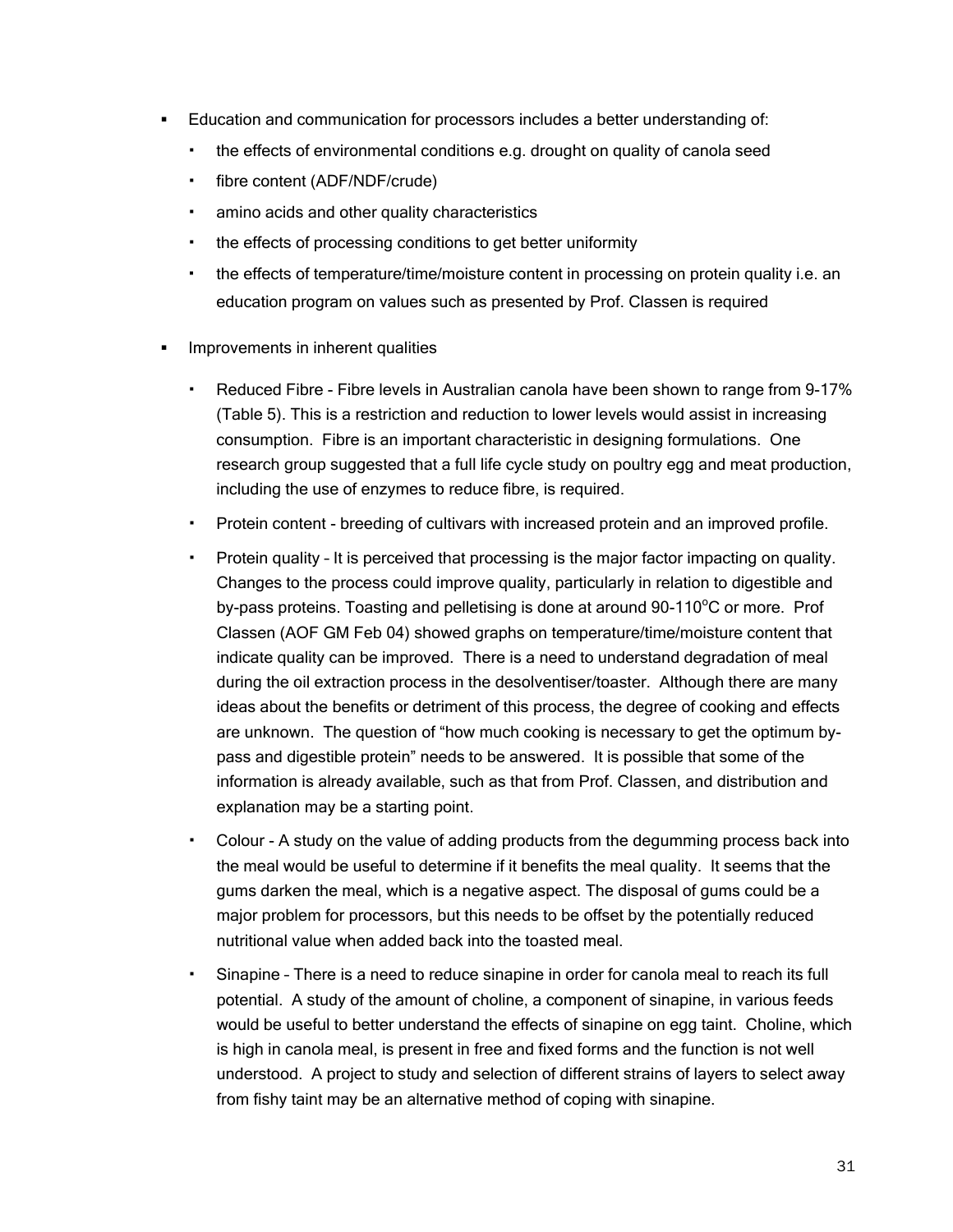- Amino acids Deficiencies are generally accepted and not generally perceived to be a problem as synthetics are available. It is recognised that steam degrades lysine and synthetic product is added back to the perceived required levels. Similarly vitamins and minerals are cheap and are added in total and encapsulated and coated on pellets. For poultry there needs to be better understanding of amino acids such as threonine which is not price competitive to add although it is not usually limiting. There was a desire to increase the sulphur containing amino acids. Milk production is increased with cystine and methionine amino acids. Increased histidine/histamine were considered a benefit for cattle.
- Infertility One consultant considered it as "beyond doubt" that canola meal is the cause. If there is any possibility of this, the issue needs to be resolved. A study of the effects of feeding canola meal on the fertility of cattle was suggested.
- Glucosinolates These are considered anti-nutritional factors for fish. A study on antinutritional components, particularly glucosinolate concentration on growth rates is required. Some digestibility studies on tannins and fibres in fish could be done despite the difficulties in measuring faecal output.
- By-Pass Protein Many people understand the concept of reduced digestibility of protein and the increase in by-pass protein with heat treatment of canola meal. This is apparently important for ruminants, but not for monogastrics. However, there appears to be some major misconceptions about the benefits of heat treatment and the need for high levels of protein. Although some participants pointed out the value of very high temperatures, up to 130 $\mathrm{^oC}$ , others voiced concern at the destruction of amino acids at high temperatures. A ruminant nutritionist pointed out the need for digestible protein in the rumen at optimum ratios to support microflora digestion of cellulose. He pointed out that high levels of by-pass protein left the cellulose undigested and the feed underutilised. It would appear that this information is freely available in the literature, but requires dissemination and education of processes, feed manufacturers and nutritionists.
- Net Energy There is a question regarding the net energy in canola meal for pigs, which may be higher than predicted. This was suggested as feeding trials have shown better performance than theoretical values would predict. Pigs eat the same amount, but grow faster. A study on net energy would be valuable similar to what has been done on lupins. The model for such an experiment is already available at Werribee.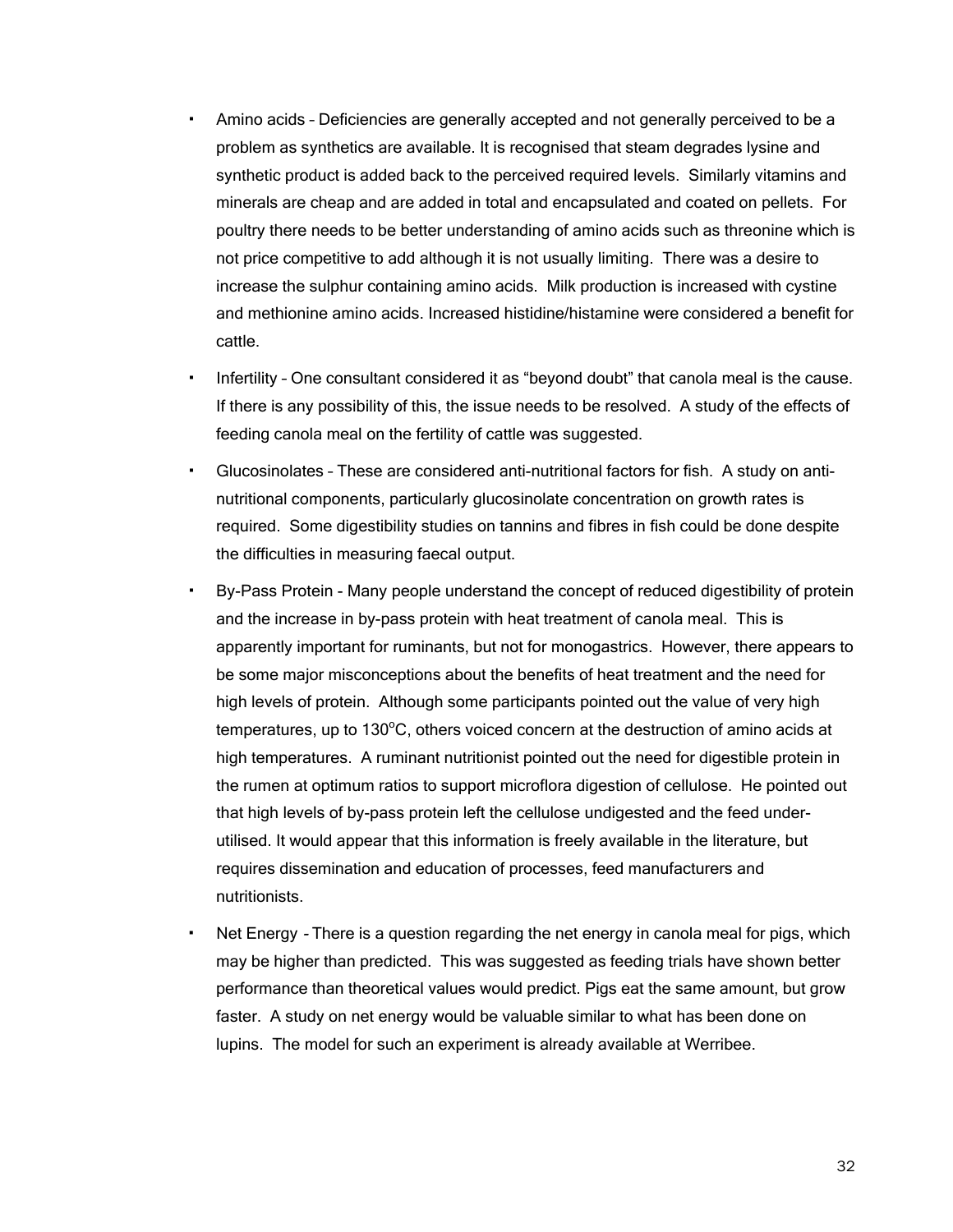- Other issues
	- A study on reducing the potential for contamination of meal after the cooling process such as reducing the moisture content.
	- Assess the potential for segregation i.e. it was considered if segregation of different types of meals, such as monogastrics and ruminants might be an opportunity to make more specialised and better targeted products. Millers, however, would not like 2-3 types of meal due to storage limitations. This was clearly a restriction for many of the people interviewed. There is no selection, segregation or design of meal for end users. All the industry sectors have specific needs, however, the AOF Trading standards only relate to basic crude protein, moisture and crude fibre. There may be a place for grading seed as in Canada although this may be based on two products, high oil/low protein seed and low oil/high protein seed. At the extremes, canola seed can vary from 36-48% oil with an inverse relationship of 36 to 45% protein in the meal.

There was interest in conducting feeding trials from all of the industries including crushers, millers, poultry, pigs, fish, beef and dairy cattle and the pet food industry.

Crushers showed an interest in taking part in evaluation of cooking processes, temperatures and times, to determine the optimum conditions for producing the best meal. It would appear that meal could be acquired from solvent, expeller and cold press operators.

Researchers are keen to work with this type of meal and several participants with feed trial facilities are both willing and able to be part of these types of experiments. Feed millers as well as nutritionists in both eastern and western states considered such experiments would be worthwhile.

#### **7.3 Benefits to the Industry**

There would be a number of benefits for the industry – from growers to end users – from improving the value and utilisation of canola meal. Benefits would include:

- Ability to calculate precise rations based on real values
- Canola would be more readily and more consistently used
- New markets established e.g. pet food, where canola is unknown
- **Increased demand for meal in Australia and reduced dependence on imported soy meal**
- Economic benefits for feed manufacturers from substituting high cost soy meal
- Improved performance and productivity of livestock.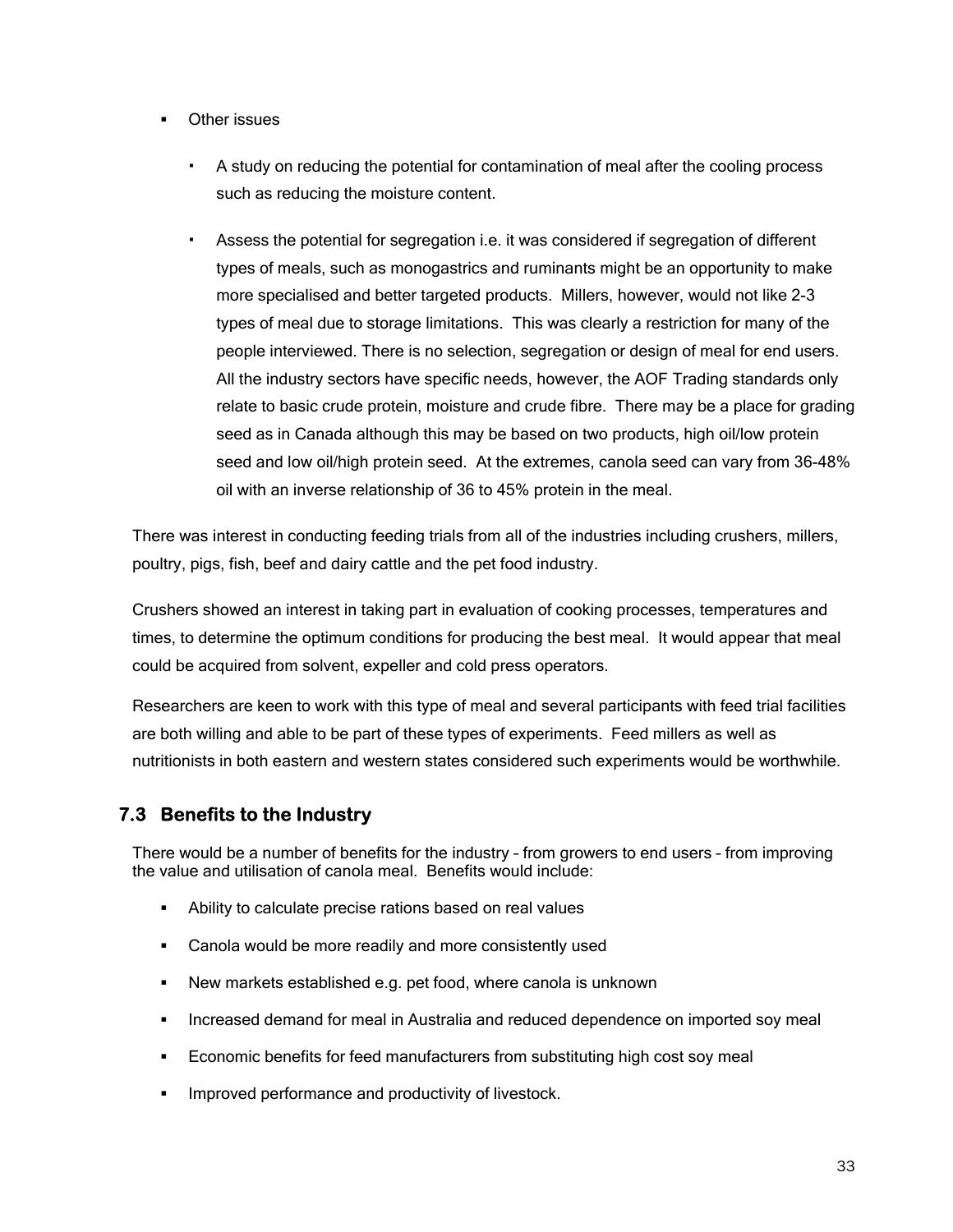#### **7.4 Chance of success**

There was unanimous support for research studies and a high level of confidence in successful improvement in canola meal quality and utilisation by the industry. Feed manufacturers, researchers, and participants from the poultry, pork, cattle, aquaculture and pet food industries felt there is no doubt that canola meal usage can be increased through research and education. Particularly, an improvement in the current understanding of anti-nutritional factors, improved amino acid availability and better analytical techniques such as NIR spectroscopy will ensure an increase in consumer demand in Australia and enhance export opportunities.

Several of the recommendations listed here have previously been studied in great detail as can be seen by the extensive reference list. There is an abundance of information available regarding canola quality, including glucosinolate levels, erucic acid and crude protein. Several studies have been carried out on pig and poultry nutrition to indicate optimum levels of canola meal inclusion.

Despite this, there are many perceptions about the limitations of canola meal. Comments from many areas of the industry showed that inclusion levels were often based on preconceived ideas or personal preferences. With this in mind, there is little chance of success in achieving deliverance unless there is a major effort to communicate and educate the end-users of the product. This may be in the form of workshops, publications, website information or handouts/flyers with particular industries and quality parameter targeted.

For example, a reduction in glucosinolates was considered to be necessary to achieve higher utilisation. However, despite considerable reduction, some end-users are not aware that glucosinolate content is very low compared to earlier cultivars. This may be the case for fibre where considerable effort may be allocated to fibre reduction, but without the communication of these new benefits, no change in utilisation will occur.

Many of the priorities given here are achievable and through the integrated participation of breeders, research scientists, crushers, feed manufacturers and nutritionists, can be transferred to the end product. The crushing industry is aware of the effect of high temperature on amino acid availability and with co-operation of research projects may be able to refine their methodology to produce a more consistent and nutritional product. Some of the priorities may be considered uneconomical and better achieved by other means such as the continued use of synthetic amino acids and vitamins.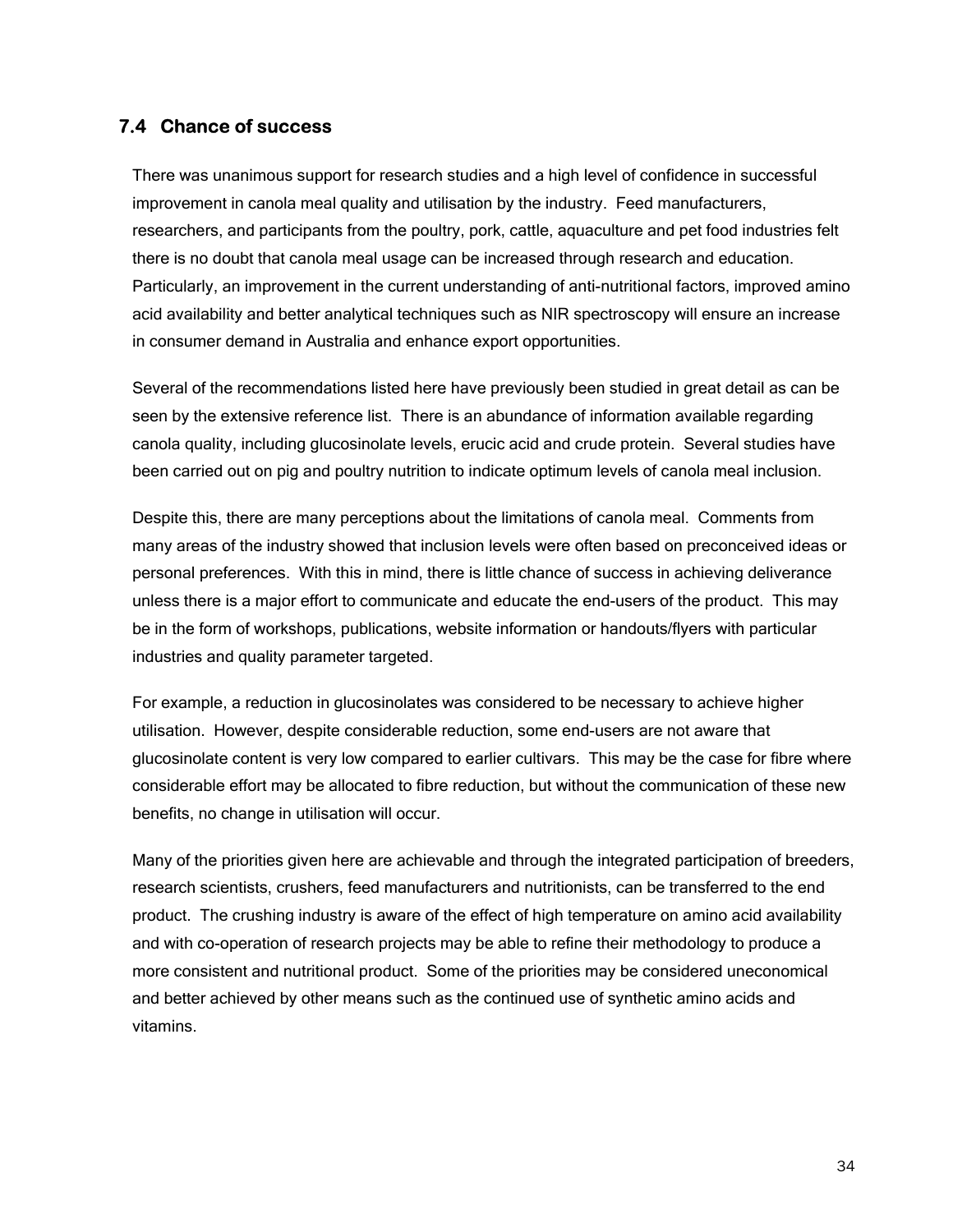### 8. Summary

The production of canola meal is largely determined by the demand for oil, although improving the value of canola meal would provide some opportunity for growth. Production has been increasing in line with growth in canola seed production and substitution of other oils with canola. This study has shown that there is a good opportunity to increase the use of canola meal through increasing inclusion levels, opening new markets and maintaining share in a growing intensive livestock market. It is estimated that with improved information and quality, that an additional 420,000 tonnes of canola meal could be used by the livestock sector.

There are three key areas that create limitations on the use of canola meal, namely:

- Perceptions by end users, nutritionists and millers
- Quality characteristics and anti-nutritional factors
- **Testing and measurement capability**

#### **Perceptions**

Canola is a crop which was developed from rapeseed (5.1). Rapeseed, when used as stockfeed, had various antinutritional problems which were related to low palatability, poor performance and, in some cases, death of stock when fed at high concentrations. In particular, glucosinolates in the meal and erucic acid in the oil were characteristic of rapeseed products. Through plant breeding, particularly in Canada, canola was developed. Canola, although similar in many respects to rapeseed has virtually no erucic acid in the oil and very low levels of glucosinolate in the meal compared to the parent crop. New cultivars also have higher protein contents and better fatty acid profiles.

Despite the new developments, and the name canola to distinguish from the parent crop, perceptions continue that canola may have the same issues as rapeseed. Education can help provide this information but where there are continuing doubts, research trials and feeding trials may be required to clear the issues.

#### Quality characteristics

Australian canola quality is equivalent to any in the countries producing canola. Glucosinolates, erucic acid, fatty acid profiles and other characteristics are at acceptable levels based on international research. Several breeding programs within Australia are continuing to build on this quality to increase oil and protein contents and to alter minor components such as chlorophyll, sinapine and fibre.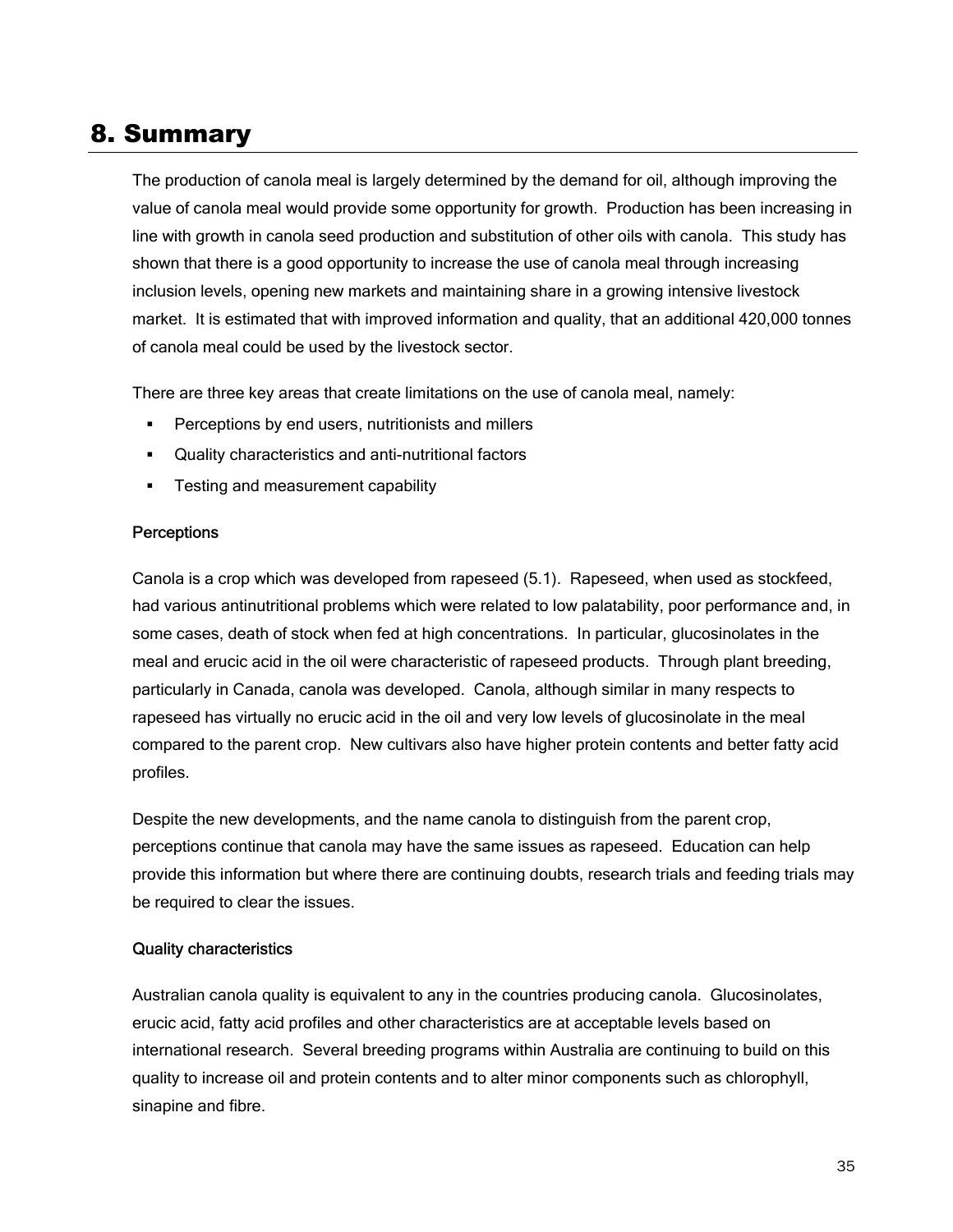Despite the general quality discussed, Australian growing conditions are variable and environmental conditions impact heavily on canola quality. Oil and protein in particularly can vary significantly across sites, cultivars and years. Glucosinolates and fibre have also been shown to vary (Table 5).

In addition to environmental impacts, seed handling and processing can add another dimension to the range of quality on canola products. Poor storage and handling of seed can cause damage to meal and oil. Operating temperatures in oil extraction, seed and meal drying and subsequent handling as discussed in this report can cause improvements or damage to canola by-products.

Priorities developed in this report need to consider these variables and ensure that the canola grown and processed within Australia meets high standards under all conditions.

#### Testing and measurement

The evaluation of meal for stockfeed needs to be accurate and provide information which utilises the real value of canola meal. If product quality is extrapolated from theoretical figures developed in Canada or alternative sources, safety margins need to be included to ensure adequate allowances for meal components. As such, quality is often undervalued and the product competes with alternatives on an uneven level. NIR has been shown by research and bulk handlers to be rapid, accurate and precise for many plant parameters. Fatty acids and amino acids and other components may also be evaluated by this method with collaboration between research and industry. Although the equipment is expensive, commercial laboratories can supply this data to small scale operations rapidly and at low cost.

#### Education, R&D and the Influencers

There are many levels at which canola meal quality and use is determined. From breeding programs where quality is designed, through storage and handling associations to crushers and millers who can have major influences on quality. Currently, the major influences of meal inclusion levels would appear to be nutritionists and feed millers. There is also considerable input from consultants and, to some extent, livestock producers. Within these groups there is considerable expertise within specific fields as well as areas of misunderstanding.

Where the information is available, it needs to be communicated to the industry and this would appear to be best organised by the Australian Oilseeds Federation. Experts from the industry should be utilised to develop this database in terms of literature, workshops and other resources.

Breeding programs have made massive changes in converting a traditional crop from rapeseed to canola. The requirements of the industry for an optimum meal product with specific quality characteristics are possible. Continued discussion between all levels of the industry can reduce the limitations and improve the potential.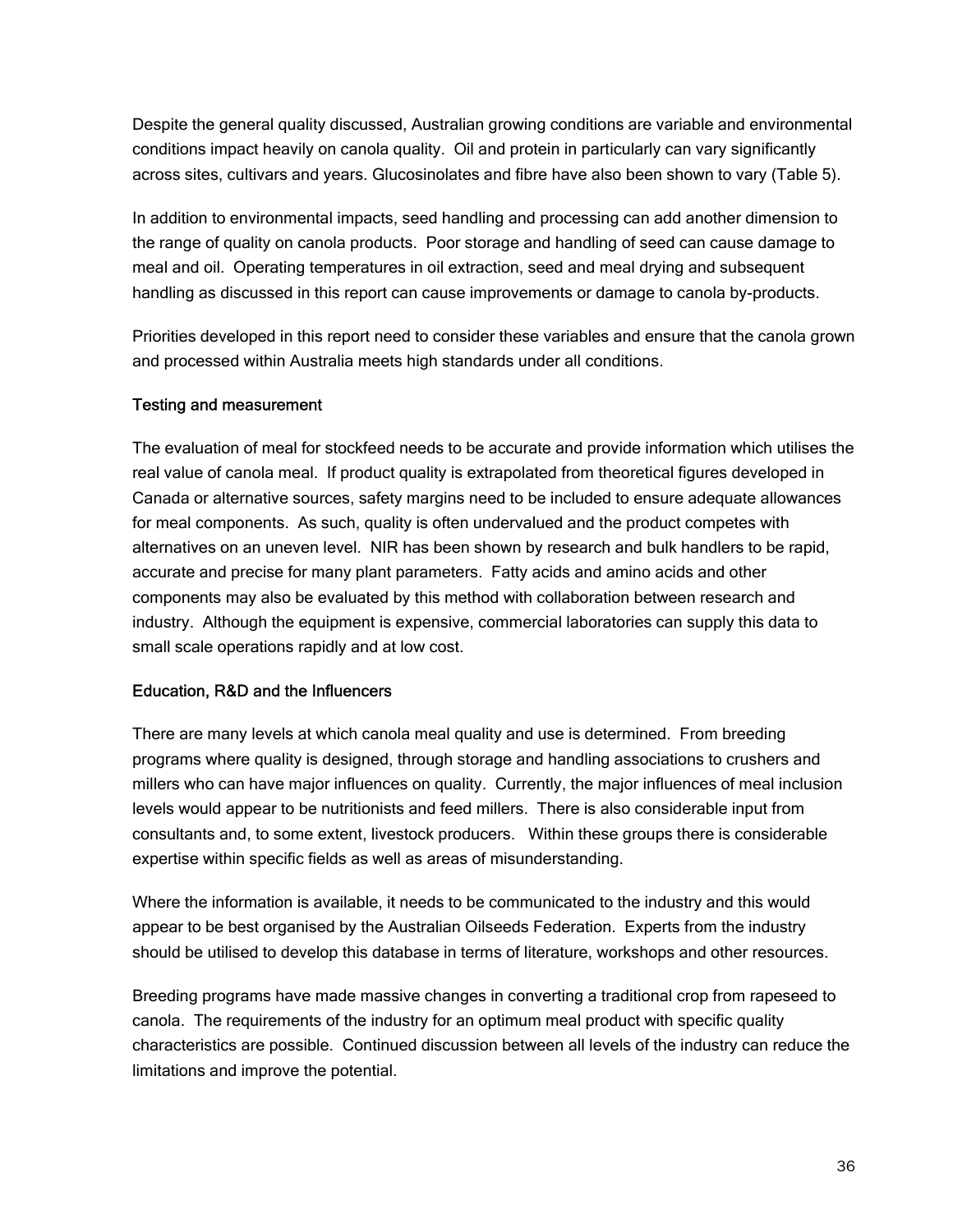### 9. Priorities

The following list of priorities has been developed from an assessment of comments and discussion with the industry. The many levels of the industry and the different requirements of canola meal for different species, including ruminants and monogastrics, make precise recommendations difficult. However, these priorities are provided to allow industry to have an input and an opportunity to make suggestions to help further develop the canola meal industry.

The major areas of interest are listed under the headings of Education, Testing, Quality Characteristics and Other Issues. These were areas where there may be a reasonable to good chance of success. Numerous projects and suggestions were provided although some of these were considered as a low chance of success or low priority. In some cases the outcomes would be met indirectly through the priorities listed below.

#### **9.1 Education**

#### Priority No. 1. Education and Communication

The limitations to increasing canola usage is generally based on a lack of information about quality characteristics. Many of the factors relating to limitations of quality parameters were either based on literature values or perceived understanding of canola meal. Issues such as glucosinolates and erucic acid were not well understood. Several participants had feelings about canola in line with limitations of rapeseed from the past. Many felt that millers had poor feelings about canola and often it was blamed for any ill effects seen in stock. In fact, most of these parameters have been well research either in Australia or overseas, particularly Canada. The need is not necessarily to repeat the research but to disseminate current information.

Responsibility: AOF together with research and industry personnel.

Process: This could include:

- Development of an Industry Expert database to identify possible educators.
- Develop a set of specific courses and literature, using the expert database, to provide information to individual industries on the benefits of canola meal.
- Develop a set of handouts on feed rations, inclusion rates, etc. for each livestock group. This may include a laminated version to go on the shed wall.
- **IDED IDENT** Identify the differences between solvent, expeller and cold pressed meal.
- **Develop a database of scientific and industry knowledge (reference library)** on the AOF web page for access by the industry.
- **Develop a distribution list for annual canola meal newsletter that updates** industry on quality, research findings and market outlook.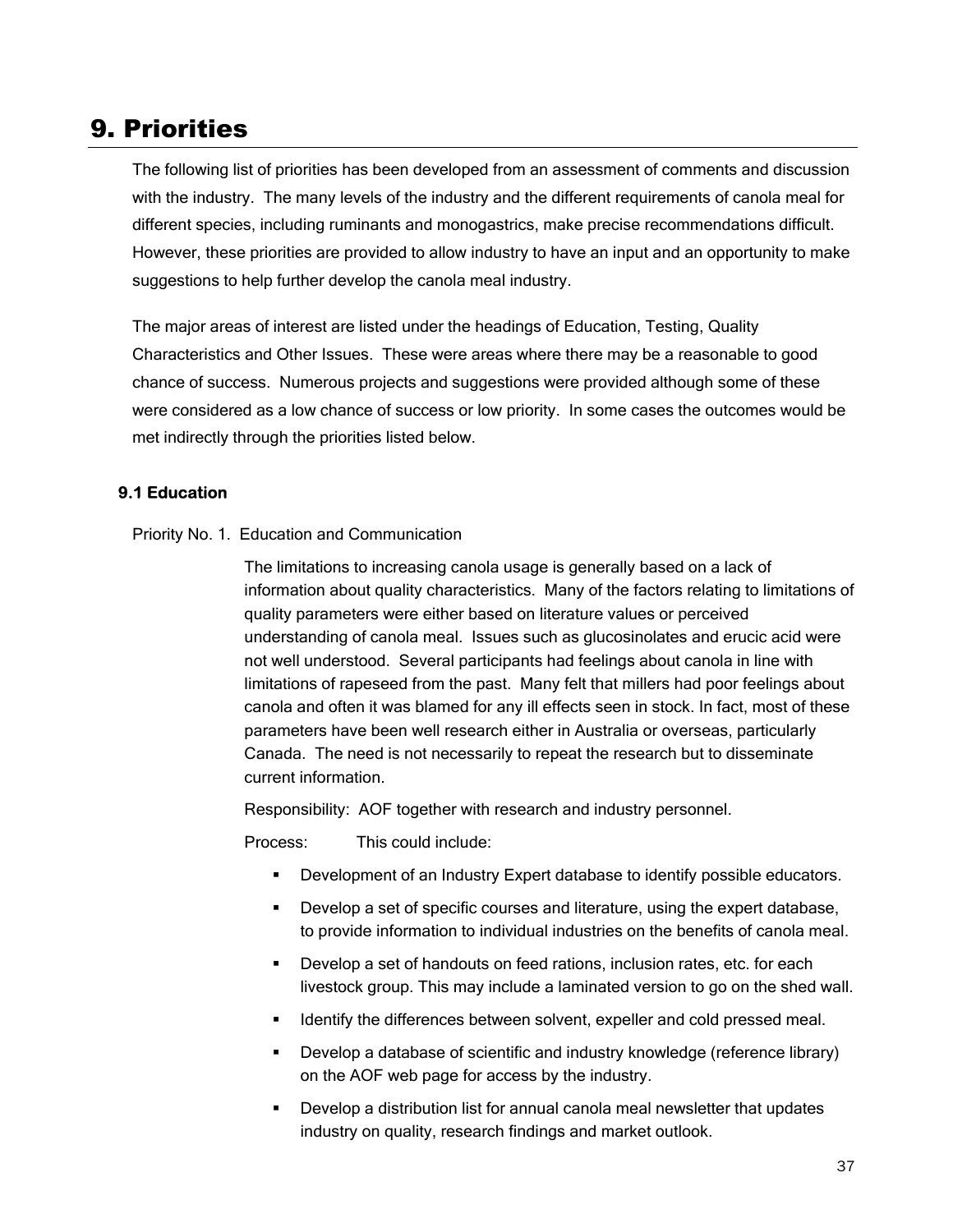Priority No. 2. Directions for millers based on outturn quality

Some millers felt they needed some direction based on product quality outturn to help formulate rations. The available amino acids and by-pass protein together with NDF/ADF fibre ratios need an education program and perhaps formulation charts to simplify formulation.

#### Responsibility: AOF

Requirement: Education program for millers and formulators. Development of charts with inclusion levels and limitations based on product quality.

#### **9.2 Testing/standards**

Priority No. 3. Measuring amino acids value:

Most formulations are based on estimated or perceived values of canola meal amino acid content. Analysis of amino acids is costly and time consuming and currently is not possible on a batch to batch process. Actual available amino acid is based on a range of methods with varying levels of correlation to animal performance including NDIN, Slope ratio chick assay, NIR, KOH. Preliminary studies using rapid NIR spectroscopy has shown a potential to measure total, reactive and reverted lysine against pig performance. It may also be possible to calibrate for other amino acids. Global NIR calibrations for amino acids would allow canola meal to be utilised at maximum value.

#### Responsibility: Researchers

Requirement: Research should be carried out to determine the possibility of calibrating NIR to provide true amino acid value to nutritionists. This should be done in such a way that the calibrations are freely available to Australian stockfeed manufacturers to ensure utilisation.

#### Priority No. 4. AOF Quality Standards

Current AOF Trading standards include levels for crude protein and crude fibre although these criteria have little true meaning for feed formulations. Crude protein is used as an indicator to estimate available amino acids and relies on conversion formulas based on estimated heat damage during crushing and pelletizing. ADF/NDF fibre is more useful for nutritionists. New quality standards need to be established for NDF and ADF fibre and for digestible and available amino acids,

#### Requirement: AOF Standards Committee

Requirement: Standards need to be added to the AOF Standards Manual for ADF, NDF and amino acid values, in addition to the current standards for crude protein and crude fibre.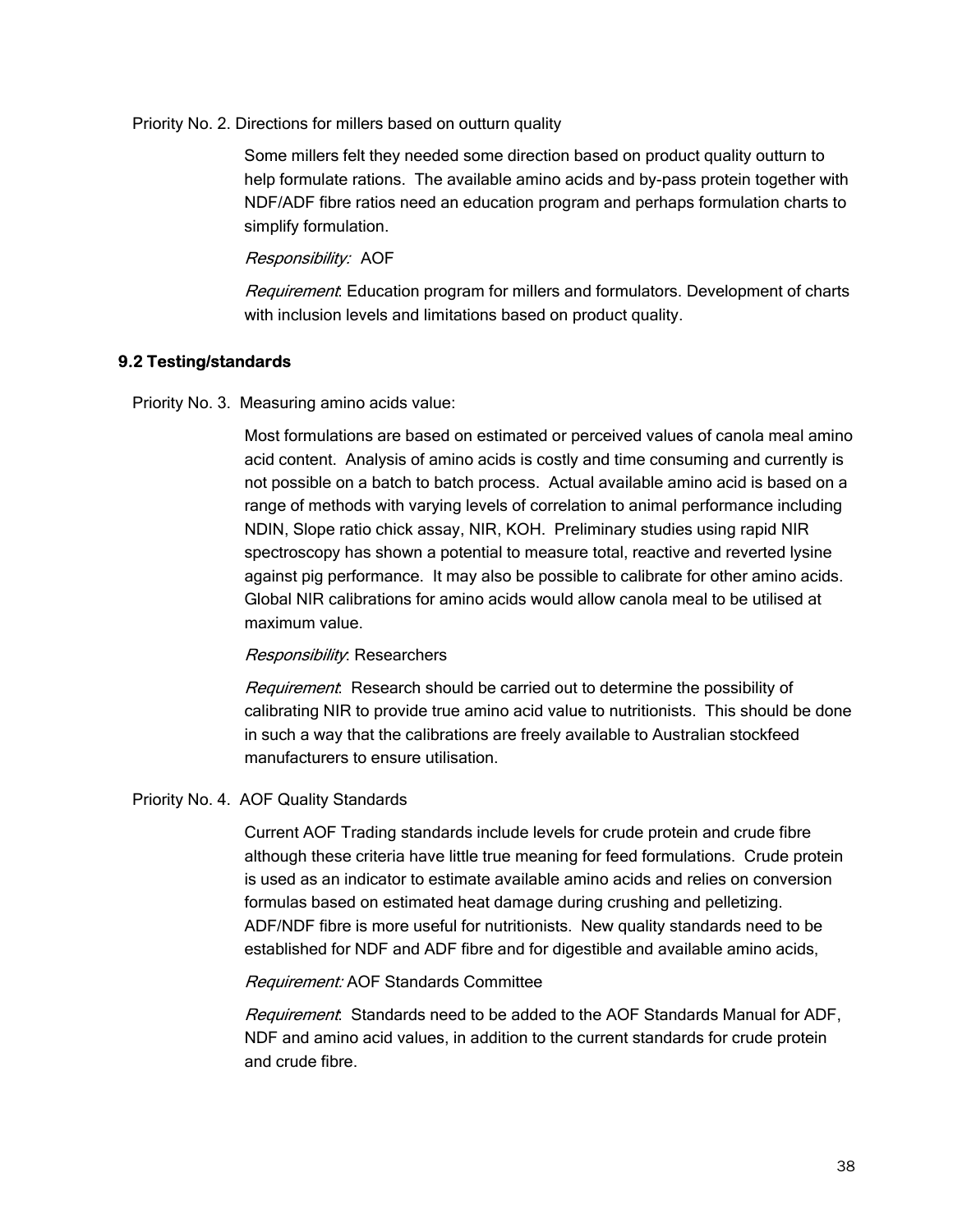#### **9.3 Quality characteristics**

Priority No 5. Consistency in crude protein content:

Inconsistent quality was seen by many participants as one of the main problems with determining the real value of canola meal. The first level of variability relates to environmental variation which results in oil contents of 35-50% oil content and 32- 40% crude protein. Previous discussions with the AOF indicated that there is some potential to overcome this at the grain receival stage, blending seed from good and bad performing sites.

Responsibility: Crushing plants; Bulk Handling Authorities

Requirement: Protocols need to be explored to assist in blending high and low oil batches of seed to achieve a consistent oil and crude protein content.

Priority No 6. Consistency in outturn quality:

If there is a range in quality, feed millers and end users will value the product at the lowest level of the range. This undervalues canola meal against more uniform products. It would appear that there is considerable variation between plants, including solvent and expeller plants due to different heating regimes (time x temperature x moisture content). Additionally there are misconceptions about the role heating plays in creating the optimum feed quality (ratio of by-pass protein to digestible protein).

Responsibility: Research; crushing plants; feed millers; feed evaluation trials

#### Requirement:

- 1. A survey should be carried out to determine the outturn quality and the variation between canola meals from different crushing plants over a period of time. This will help identify the degree of variation within and between crushers and will provide millers with better data on the quality of Australian meal.
- 2. The optimum cooking conditions need to be determined by research studies to produce the best meal quality. This would allow for solvent to be adequately removed in the Desolventizer/Toaster process during oil extraction using the best time/temperature/moisture conditions with minimal heat damage. It will then determine maximum cooking times and temperatures to achieve optimum protein/amino acid quality.
- 3. This would include feeding studies of meal protein to ensure the minimum damage to the meal and the best value product. This will allow the industry to develop benchmarks on product quality for each process. Crushers, millers and feed evaluation units have all shown interest in being involved in such a study. Once established, the protocol would be provided to processors to allow them to optimise their own conditions. Overall, this should see a more uniform product across the industry.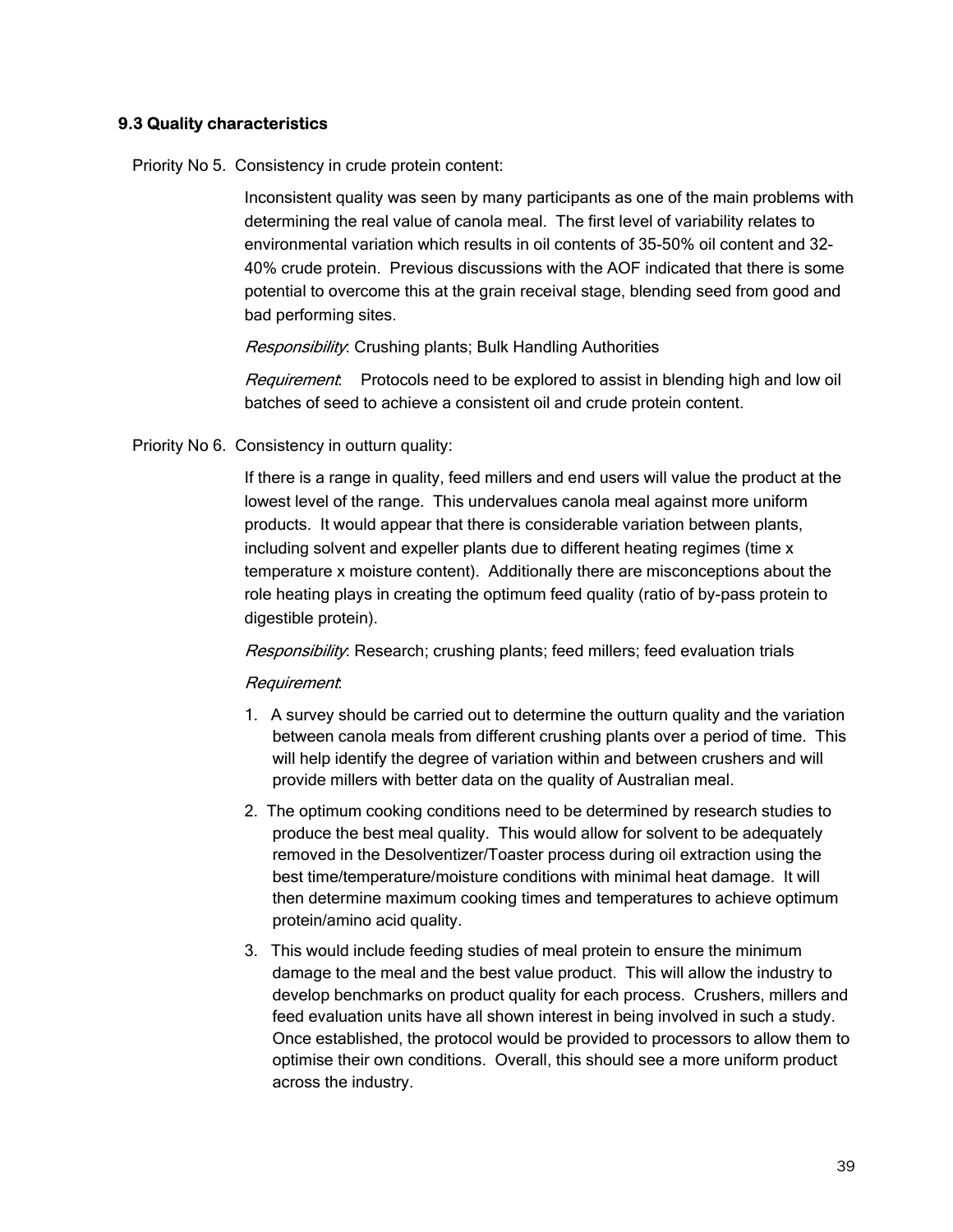#### Priority No. 7. Sinapine content

Although some participants felt canola meal had no problem with palatability, more than half commented that stock would select around it and avoid it where possible. It is of most importance to the poultry industry where sinapine levels are the major restriction for egg layers due to egg taint. Breeders need to screen for sinapine and produce cultivars with considerably less than currently available. At 1.5% sinapine it appears acceptable at current inclusion rates. The poultry industry feels that the inclusion rate could double. That indicates that sinapine levels need to be reduced to half of the current levels i.e. 0.75%.

#### Responsibilty: Breeders

Requirement: Calibrations should be established for NIR screening of sinapine from breeding trials. The data generated should be utilised to select for new cultivars with an aim to have less than 0.75% sinapine.

#### Priority No. 8. Glucosinolates

Glucosinolates have been reduced from the original Brassica napus cultivars such as Jumbuck and Bunyip which were around 110 µmols/g to current levels in Oscar of 5-10 µmols/g in seed at 6% moisture. Further reductions, preferably zero, are essential for the crushing industry and for poultry, fish and pet food industries. Cattle and pigs seem not to be concerned with glucosinolates.

Sulphurous odours at crushing plants are a major environmental problem and may ultimately see crushing plants closed or need to be relocated from major cities. The removal of sulphur containing glucosinolates, which release isothiocyanates on hydrolysis, is critical for the industry.

#### Responsibility: Breeders

Requirement: Breeding programs need to re-evaluate programs to see glucosinolate reduction to zero values become a priority.

#### Priority No. 9. Fibre - NIR screening fibre and carbohydrates

Current fibre levels are presented in Table 9. These levels are too high for all of the individual industries and needs to be reduced. The level of fibre will be reduced by breeders if they can obtain data from breeding trials. These involve large numbers of samples and this can only be achieved by NIR analysis.

#### Responsibility Breeders, researchers

Requirement. Breeding programs need to re-evaluate programs to see fibre reduction to acceptable levels become a priority.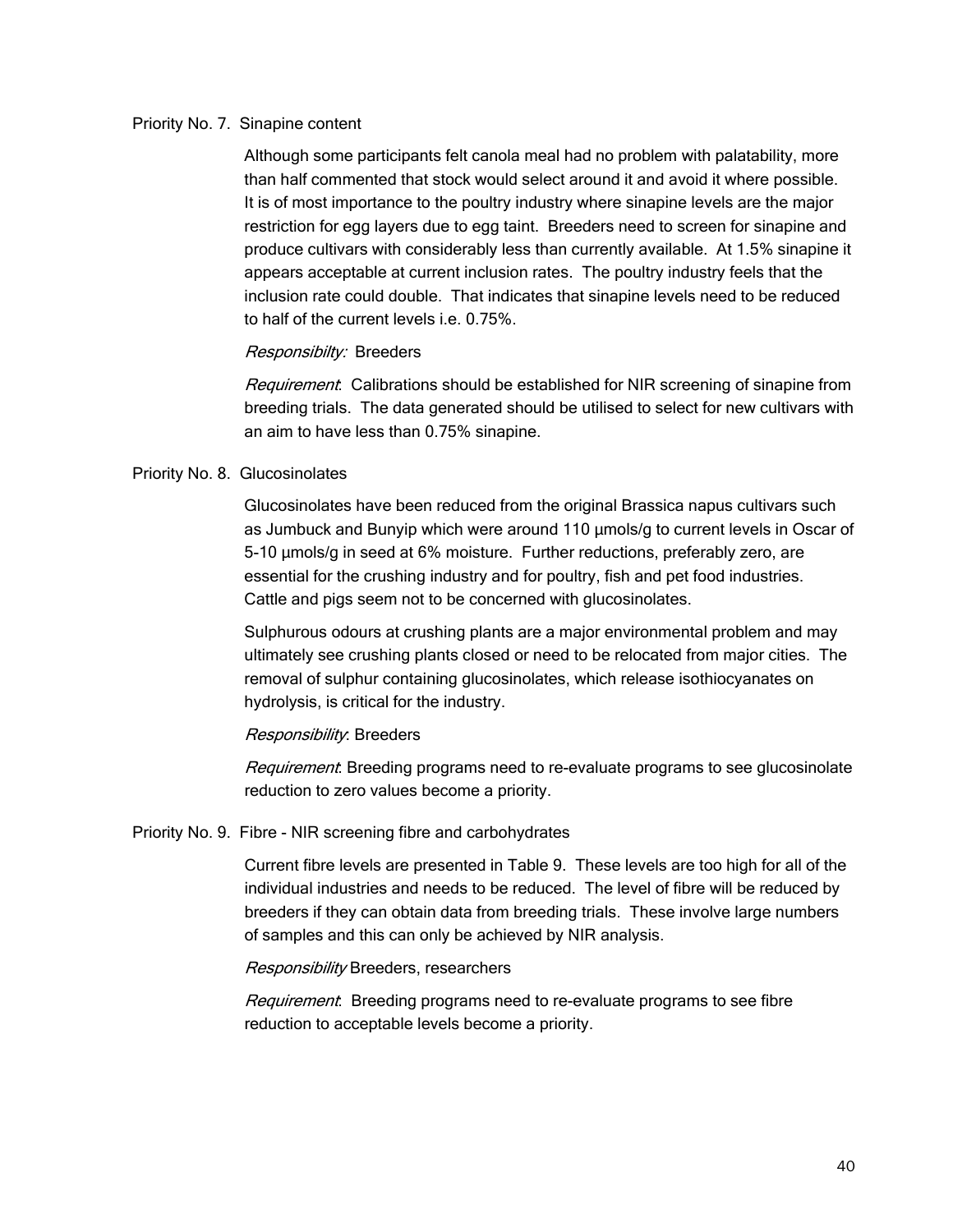#### Priority No. 10. Colour

Colour was a major priority for pet food manufacturers, but it was also clearly of importance to other stockfeed millers. The meal, even with black seed coats, comes from the solvent extraction process in a light colour with black specks. However, the addition of gums and toasting darkens the colour to create a brown to chocolate brown colour, sometimes with a burnt odour.

#### Responsibility: Crushers

Requirement: Further to Priority 1, temperature, time and moisture content need to be optimised to produce minimal damage to meal quality.

#### **9.4 Others**

#### Priority No. 11. Biosecurity

The poultry industry see that the possible contamination of canola meal with microrganisms such as salmonella as possibly their biggest fear in using canola meal. To overcome the possibility of contamination the meal is heated during processing and again by the millers during pelletizing. This treatment is likely to cause further damage to protein.

#### Responsibility: Crushing plants

Requirement: Crushing plants need to determine the source of contamination and take steps to prevent it. It appears that it may be caused by either birds (particularly pigeons) and by rodents. Methods to determine the source may require the services of microbiological personnel.

#### Priority No. 12. Segregation and Bonification

Feed millers see value in canola meal with high protein content. Currently meals are being sold at a premium in Eastern Australia due to the high protein levels and as a result of generally low oil content. In WA, there were comments regarding the poor quality of the meal due to low proteins of 33%, again likely the result of high oil contents experienced in that state in recent years. Despite the value of the protein, farmers receive no benefit for canola crops with high protein and will more likely receive a reduced return on their crop for low oil content. The potential exists for benefiting two markets by segregation of low oil/high protein from high oil/low protein crops. This may be possible based on selection of seed from areas of the country dependant on environmental conditions in particular years.

#### Responsibility: AOF, Bulk Handlers

Requirement: Crushers and bulk handling authorities need to consider the best methods of rewarding growers for high protein crops and directing those products to the feed industry.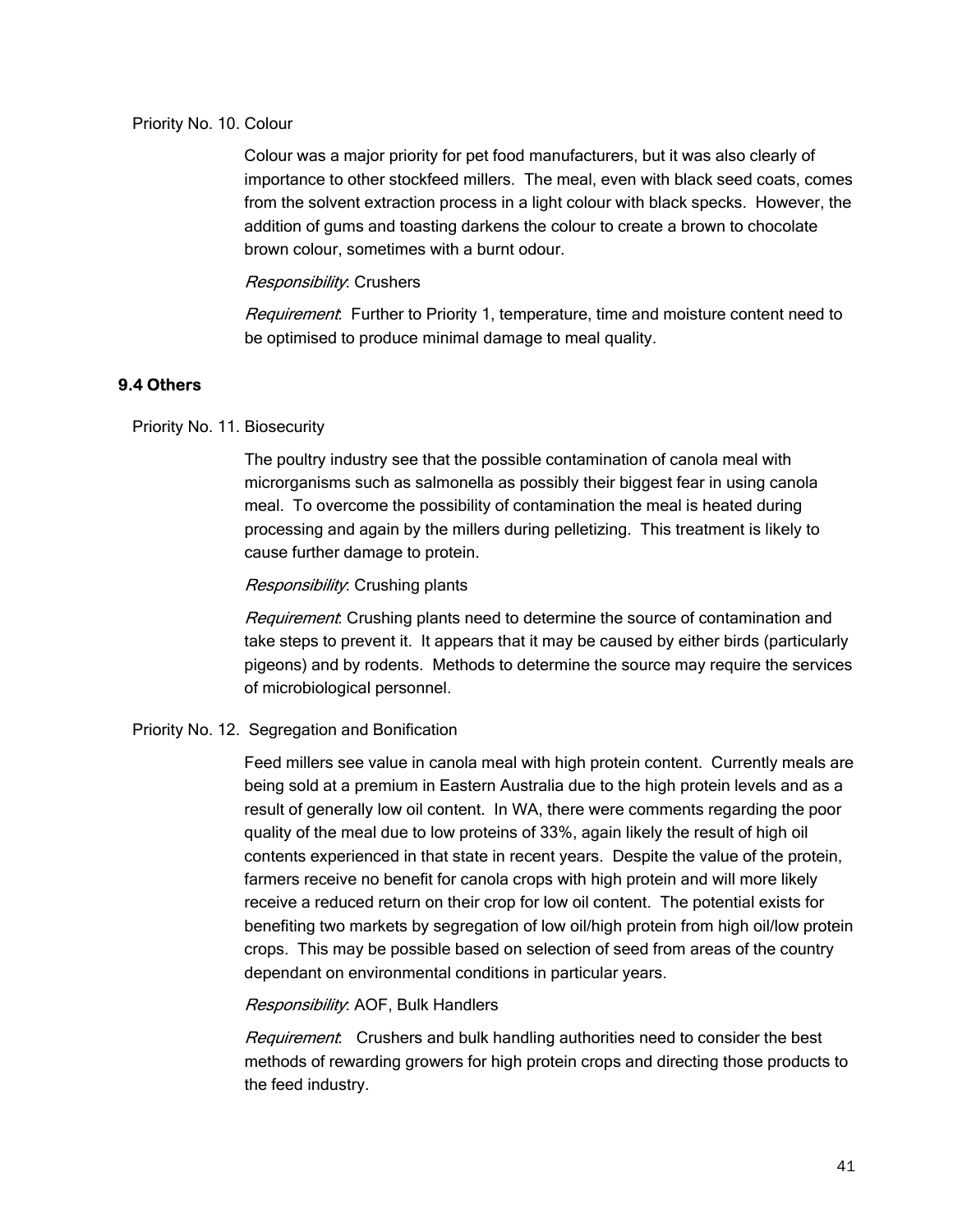Priority No. 13. Provide direction to breeders to ensure uniform aims to suit industry:

There is some feeling that there is a void between the aims and priorities of breeders and the needs of industry. Breeders feel that it requires different sectors of the industry to agree what those requirements are i.e. monogastrics and ruminants have different requirements.

Responsibility: AOF, Research Organisations, GRDC

Requirement: This may require industry to set priorities for breeding programs. It might be done through the AOF End-user group or through government regulation.

#### **9.5 Additional aims with lower priority:**

- i) Altered amino acid content The potential to achieve this by breeding is low and would be associated with high cost. Addition of synthetic amino acids may be a better alternative.
- ii) Improved drought tolerant and insect tolerant cultivars This is already an aim of the breeding programs and cultivars are currently being developed to suit the northern areas of NSW and Southern Queensland.
- iii) Choline levels in canola This may have some chance of success and could be incorporated into studies on sinapine and choline esters.
- iv) Yellow seeded canola Yellow seediness is important for meal colour but currently the majority of colour is contributed by overheating meal in the extraction process. Other issues of lower fibre and higher oil/protein in yellow seeded types need to be verified.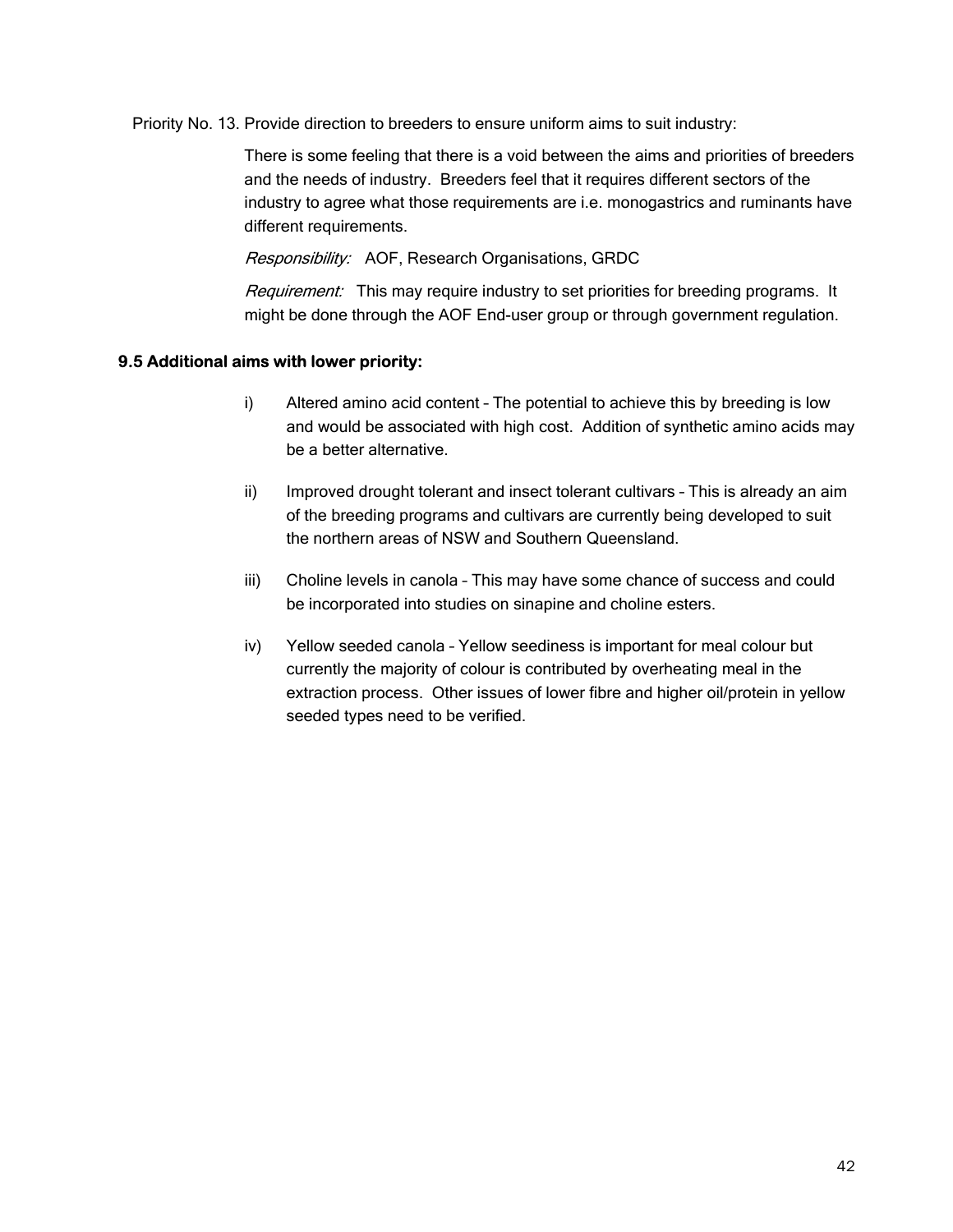### 10. Additional Reading

#### **General**

Bell, J.M. 1993. Factors affecting the nutritional value of canola meal: a review. Can. J. Anim. Sci. 73:679-697.

Summers, J.D., D. Spratt and M. Bedford. 1992. Sulfur and calcium supplementation of soybean and canola meal diets. Can. J. Anim. Sci. 72:127-133.

Hickling, D. 2003.Canola Meal – Feed Industry guide. Canola Council of Canada. www.canolacouncil.com

Bell, J.M. and M.O. Keith. 1991. A survey of variation in the chemical composition of commercial canola meal produced in western Canadian crushing plants. Can. J. Anim. Sci. 71:469-480.

#### **Aquaculture**

Glencross, B., Hawkins, W. and Curnow, J. 2004. Nutritional assessment of Australian canola meals. Evaluation of canola oil extraction method and meal processing conditions on the digestible value of canola meals fed to red sea bream. Aquaculture Journal. 35:15-24.

Allan, G.L., Parkinson, S., Booth, M.A., Stone, D.A.J., Rowland, S.J., Frances, J., Warner-Smith, R., 2000. Replacement of fish meal in diets for Australian silver perch, Bidyanus bidyanus: I. Digestibility of alternative ingredients. Aquaculture 186, 293-310.

Allan, G.L.,, Rowland, S.J., Mifsud, C., Glendenning, D., Stone, D.A.J., Ford, A., 2000. Replacement of fish meal in diets for Australian silver perch, Bidyanus bidyanus V. Least-cost formulation of practical diets. Aquaculture 186, 327-340.

Allan, G.L. & Booth, M.A. (in press). Effects of extrusion processing and dehulling on digestibility of extruded peas, lupins, soybean and canola in silver perch Bidyanus bidyanus) diets. Aquaculture Research.

Allan, G.L., Rowland, S.J., 1994. The use of Australian oilseeds and grain legumes in aquaculture diets. In: L.M. Chou et al (Eds.), Proc. Third Asian Fisheries Forum, October 26-30, 1992, Singapore. Asian Fisheries Society, Manila, Philippines, pp. 667-669.

#### **Dairy**

Feeding standards for Australian Livestock. Ruminants: CSIRO, Australia ISBN 0 643 04314 6. CSIRO Printing Centre, Collingwood, Victoria.

Ha, J.K. and Kennelly, J.J.. 1984. In situ dry matter and protein degradation of various protein sources in dairy cattle. Can. J. Anim. Sci. 64:443-452.

Moran, J. 1997. Improving supplement quality for cows in early lactation. Final Report – AOF, Wilberforce.

#### Lambs

Mandiki, S.N.M., J.L. Bister, G. Derycke, J.P. Wathelet, N. Mabon, N. Marlier and R. Paquay. 1999. Optimal level of rapeseed meal in diets of lambs. Proceedings 10th International Rapeseed Congress, Canberra, Australia, 1999.

#### Pigs

Feeding standards for Australian Livestock. Pigs: CSIRO, Australia ISBN 0 643 04313 6. CSIRO Printing Centre, Collingwood, Victoria.

Heartland Lysine. 1998. Digestibility of essential amino acids for poultry and swine. Version 3.51. Heartland Lysine Inc., Chicago, IL. www.lysine.com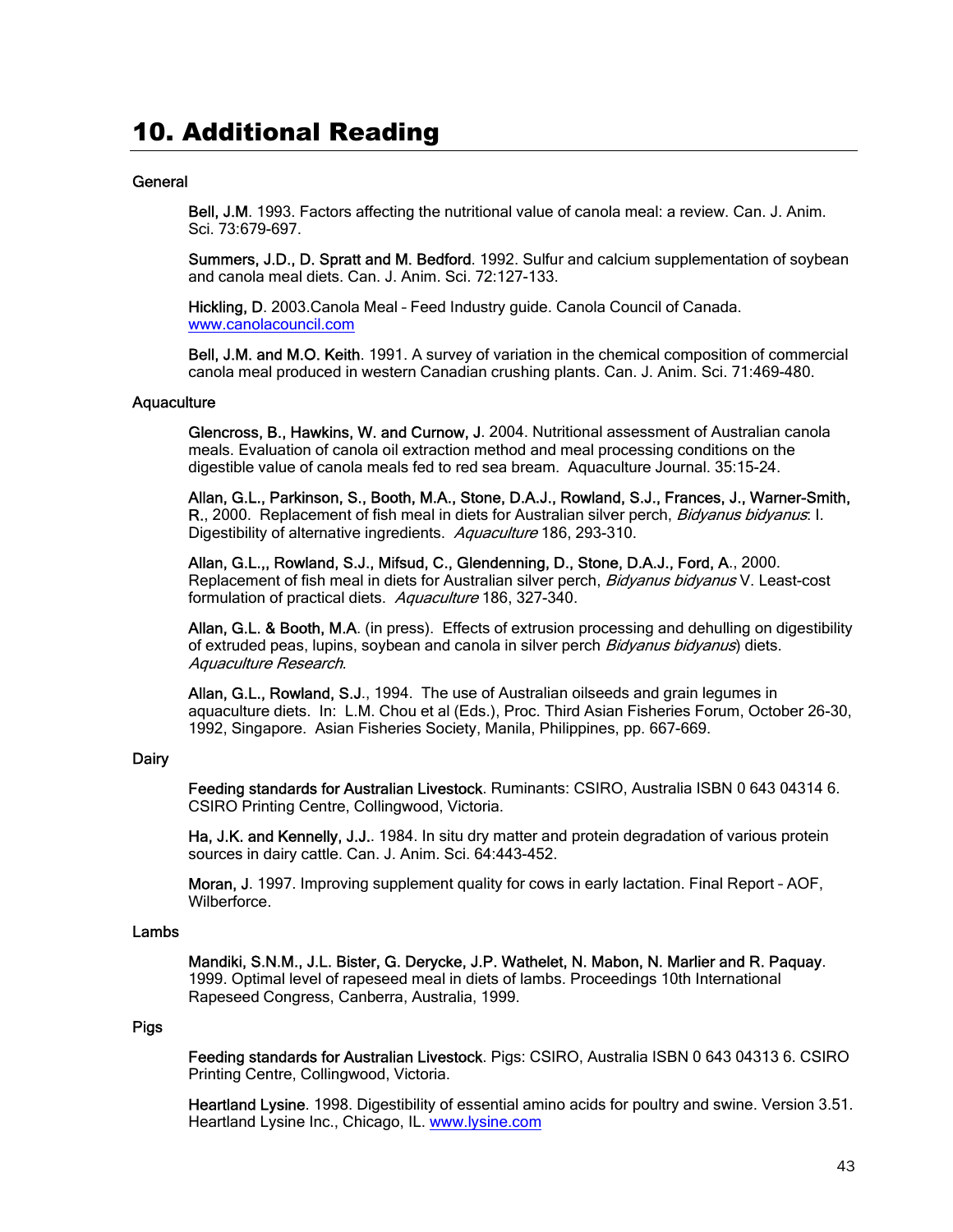King, R. 2000. Canola meal for pigs. Pig Research Report -DV174/1543V1, Pig Research and Development Corporation, Canberra, Australia.

King, R. 2001. Pathways for nutritional information. Pig Research Report -DV1638, Pig Research and Development Corporation, Canberra, Australia.

van Barneveld, RJ. 1998. Influence of oil extraction method on the nutritional value of canola meal for growing pigs. Final Report DAS38/1188. Pig Research and Development Corporation, Canberra, Australia

van Barneveld, RJ. 2001. Rapid prediction of reactive lysine in heat-processed feed ingredients used in pig diets. Final Report No. 1603. Australian Pork Limited, .

van Barneveld, RJ. 2004. Development of the Australian livestock feed ingredient (ALFI) database. South Australian Research and Development Institute, www.sardi.sa.gov.au. 2001.

#### **Poultry**

Bryden, W.L. and Li, X. 2004. Utilisation of digestible amino acids by broilers. RIRDC Report 04/030. Rural Industries Research and Development Corporation. Canberra, Australia.

Feeding standards for Australian Livestock. Poultry: CSIRO, Australia ISBN 0 643 04312 8. CSIRO Printing Centre, Collingwood, Victoria.

Perez –Maldonado, R. 2003. How much cottonseed and canola meal can be used in commercial broiler diets? 2004 World Poultry Congress, Turkey.

Perez-Maldonado, R. 2002. Characterisation of canola meal and cottonseed meal at practical inclusion levels for use in broiler and layer diets. RIRDC Report Project No. DAQ-264A.

Perez-Maldonado, R. 2003. Developing a slope ratio chick assay for amino acid availability. RIRDC Report Project No. DAQ-277A.

Ravindran, V., Hew, L.I., and Bryden, W.L. 1998. Digestible amino acids in poultry feedstuffs. RIRDC Report no. 98/9, Project US-67CM, Rural Research and Development Corporation, Canberra, Australia.

Slominski, B.A. and L.D. Campbell. 1990. Non-starch polysaccharides of canola meal: Quantification, digestibility in poultry and potential benefit of dietary enzyme supplementation. J. Sci. Food Agric. 53:175-84.

Summers, J.D., D. Spratt and M. Bedford. 1990. Factors influencing the response to calcium supplementation of canola meal. Poult. Sci. 69:615-622.

#### **Others**

- 1. End User Report, AOF. August 2000
- 2. AOF End User Minutes, AOF. April 2001
- 3. End User Action Sheet, AOF. June 2003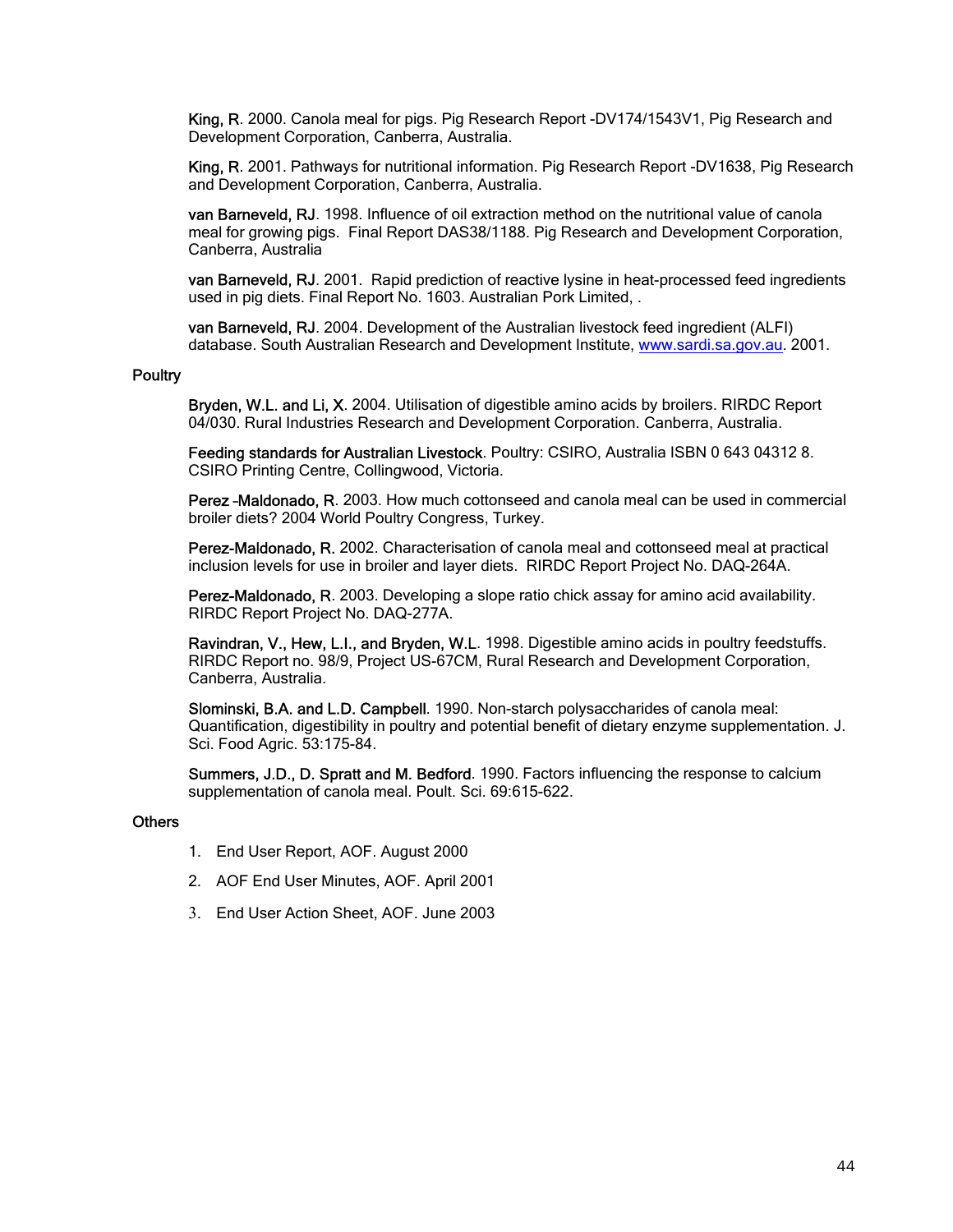## ANNEX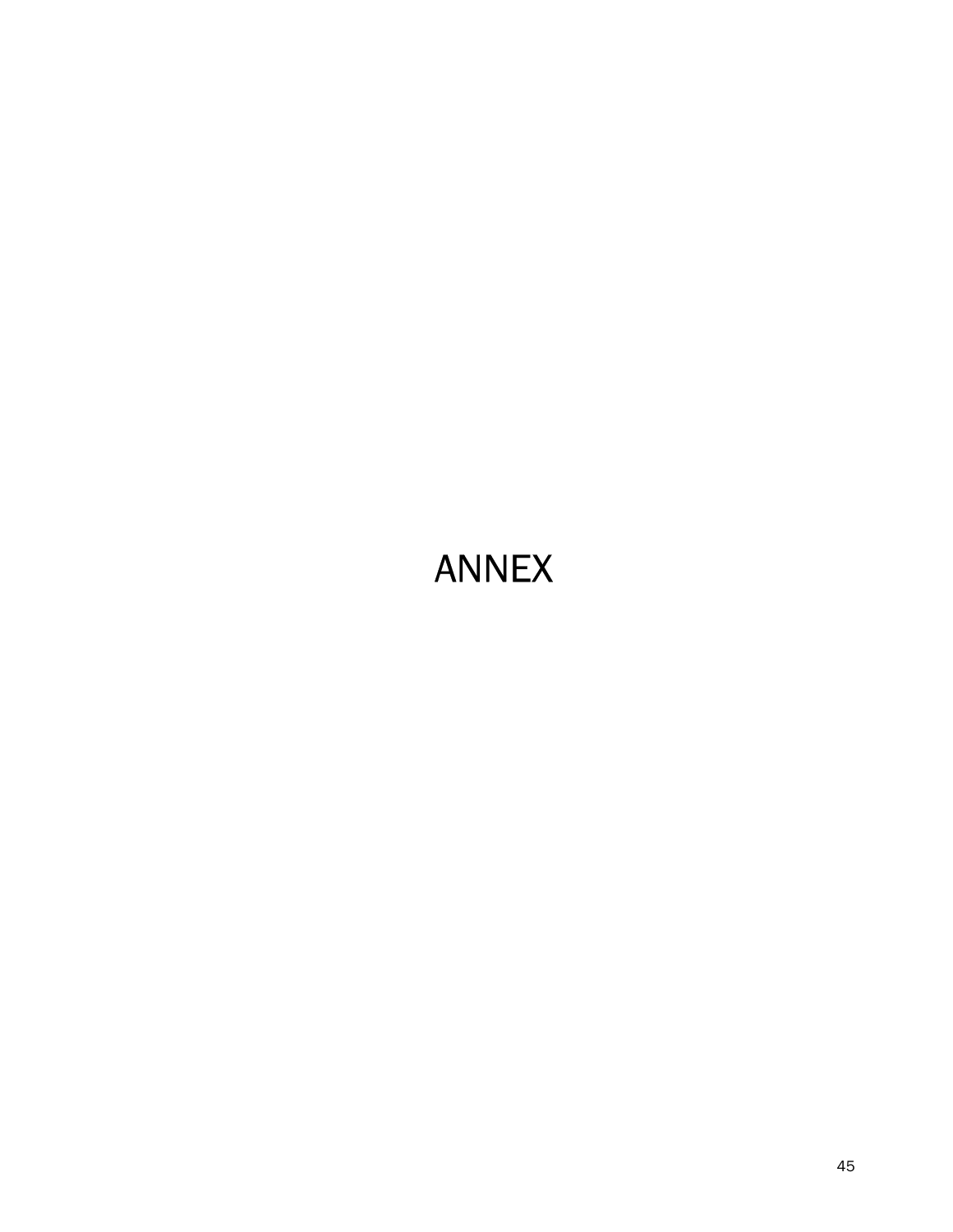#### **Questions for the Survey**

For processors, feed manufacturers, consumer industries (pigs, poultry, dairy, etc.)

- 1. How much canola is used in this industry?
- 2. What are the substitutes for canola meal
- 3. What are inclusion levels for canola meal and what drives this i.e. at what quality specification do they factor canola meal in at
- 4. What are the critical quality criteria important to your industry
- 5. Is there a change in usage (up or down) and how much? How have these changed and why
- 6. What are the limiting factors in canola meal usage in this industry? What value do these factors have
- 7. What is the potential usage or expected production trends or livestock numbers in your industry
- 8. What needs to be changed in canola meal to reach that potential? What strategies do they have to overcome limitations eg synthetic amino acids etc
- 9. What projects could/would you propose to improve the situation? What questions regarding use of canola meal remain unresolved
- 10. How would the outcomes be utilised?
- 11. Who would benefit by the developments?
- 12. What is the chance of success?
- 13. Who might contribute funding to these types of projects?

#### For crushers

- 1. What steps in meal production process do they believe influence meal quality
- 2. What are your quality benchmarks
- 3. What information is there on the quality of canola meal produced? Actual quality of product outturned
- 4. How is this related to seed quality GxE (expand)
- 5. How much canola meal is produced, exported, consumed?
- 6. Feedback they receive from end users re deficiencies
- 7. How end users assess canola meal value
- 8. What they see as the major needs
- 9. Adequately describe canola raw material quality (seed)
- 10. Production process
- 11. Defining benefits for end users
- 12. How would we do a study on processing (need 5 tonnes for cattle).